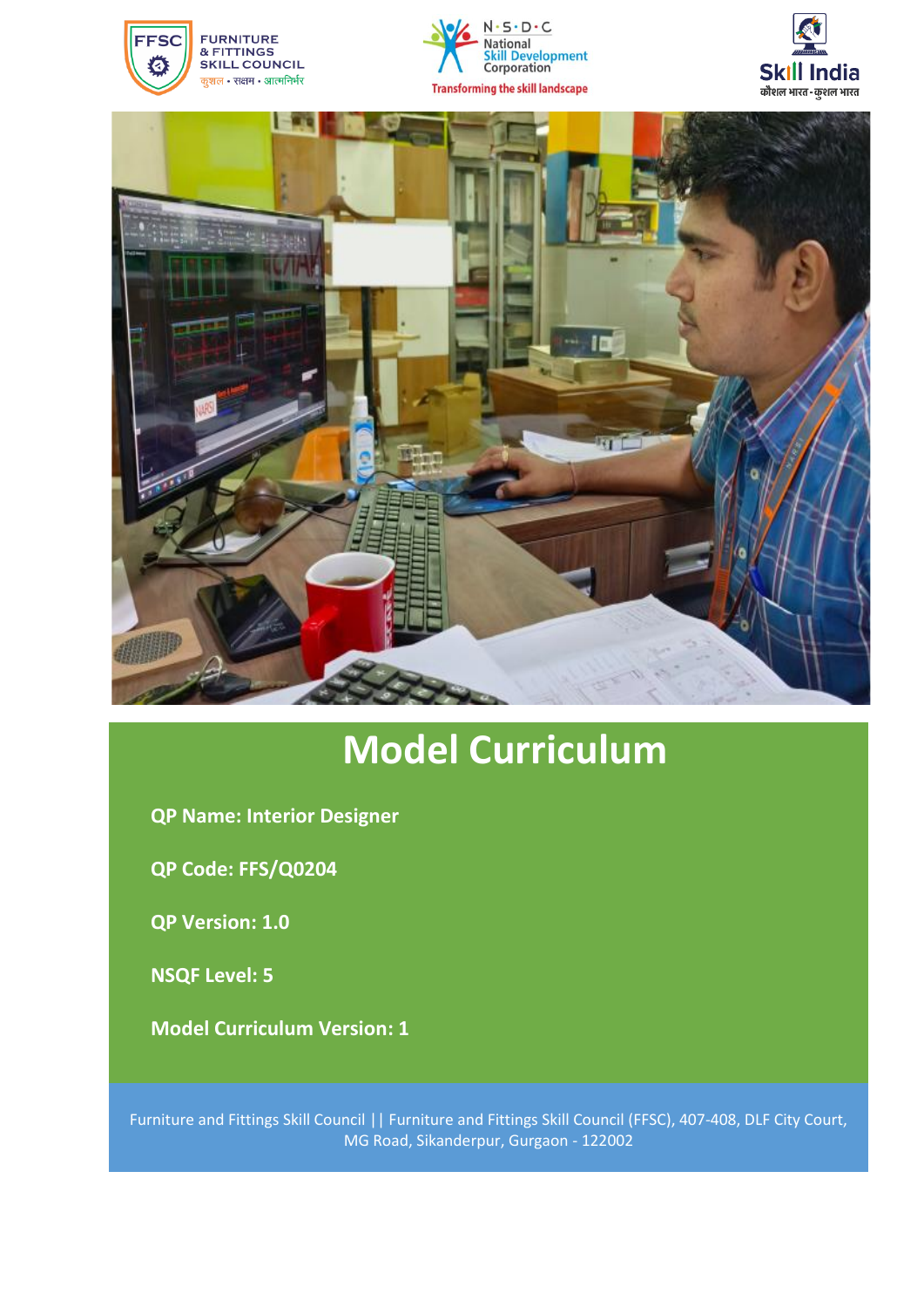





## **Table of Contents**

| Module 2: Introduction to various types of Interior projects and advanced products, materials, and |  |
|----------------------------------------------------------------------------------------------------|--|
|                                                                                                    |  |
|                                                                                                    |  |
|                                                                                                    |  |
|                                                                                                    |  |
|                                                                                                    |  |
|                                                                                                    |  |
|                                                                                                    |  |
|                                                                                                    |  |
| Module 11: Develop mood boards, 3D renders, miniatures, drawings/layouts  17                       |  |
|                                                                                                    |  |
|                                                                                                    |  |
|                                                                                                    |  |
|                                                                                                    |  |
|                                                                                                    |  |
|                                                                                                    |  |
|                                                                                                    |  |
|                                                                                                    |  |
|                                                                                                    |  |
|                                                                                                    |  |
|                                                                                                    |  |
|                                                                                                    |  |
|                                                                                                    |  |
|                                                                                                    |  |
|                                                                                                    |  |
|                                                                                                    |  |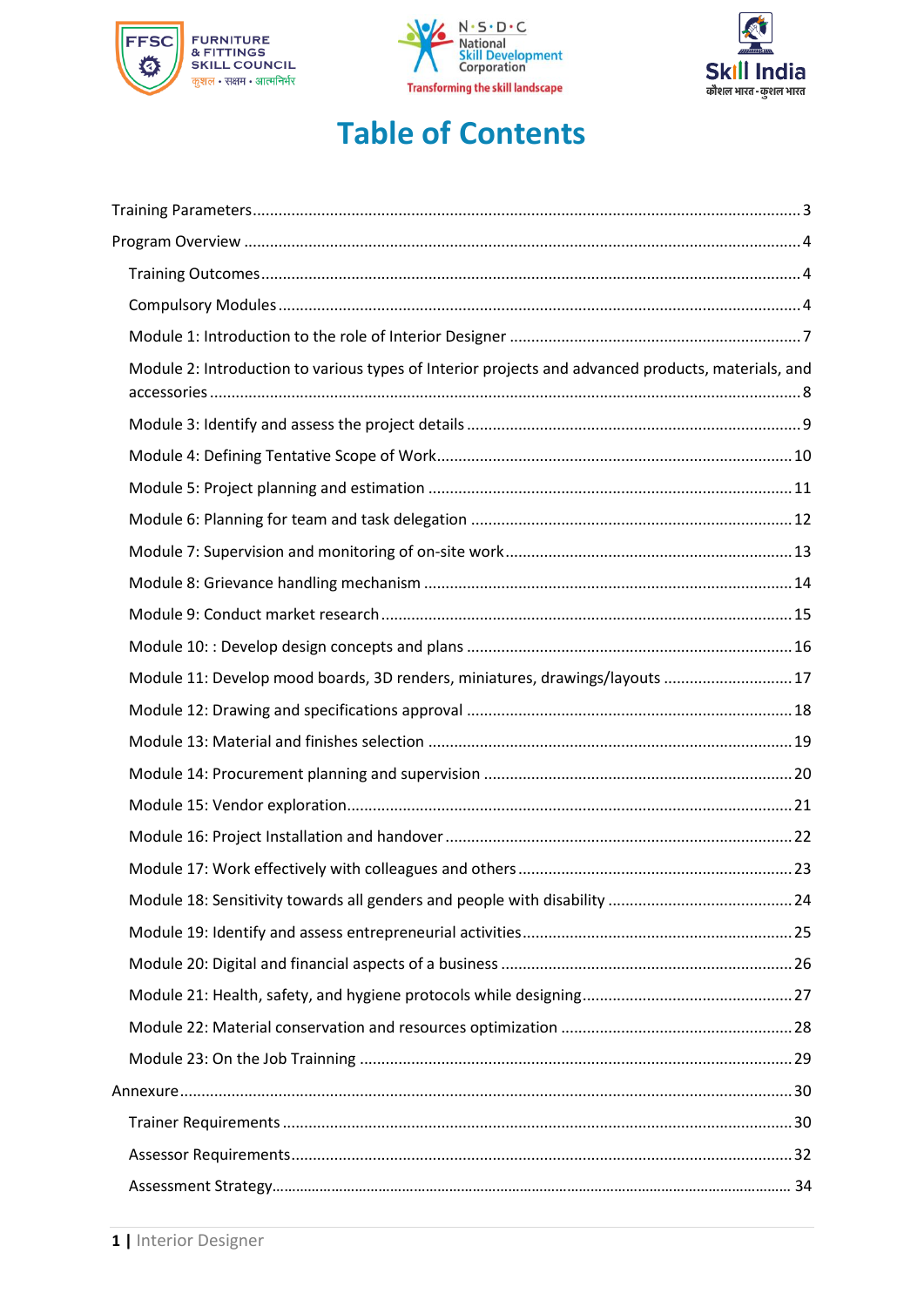



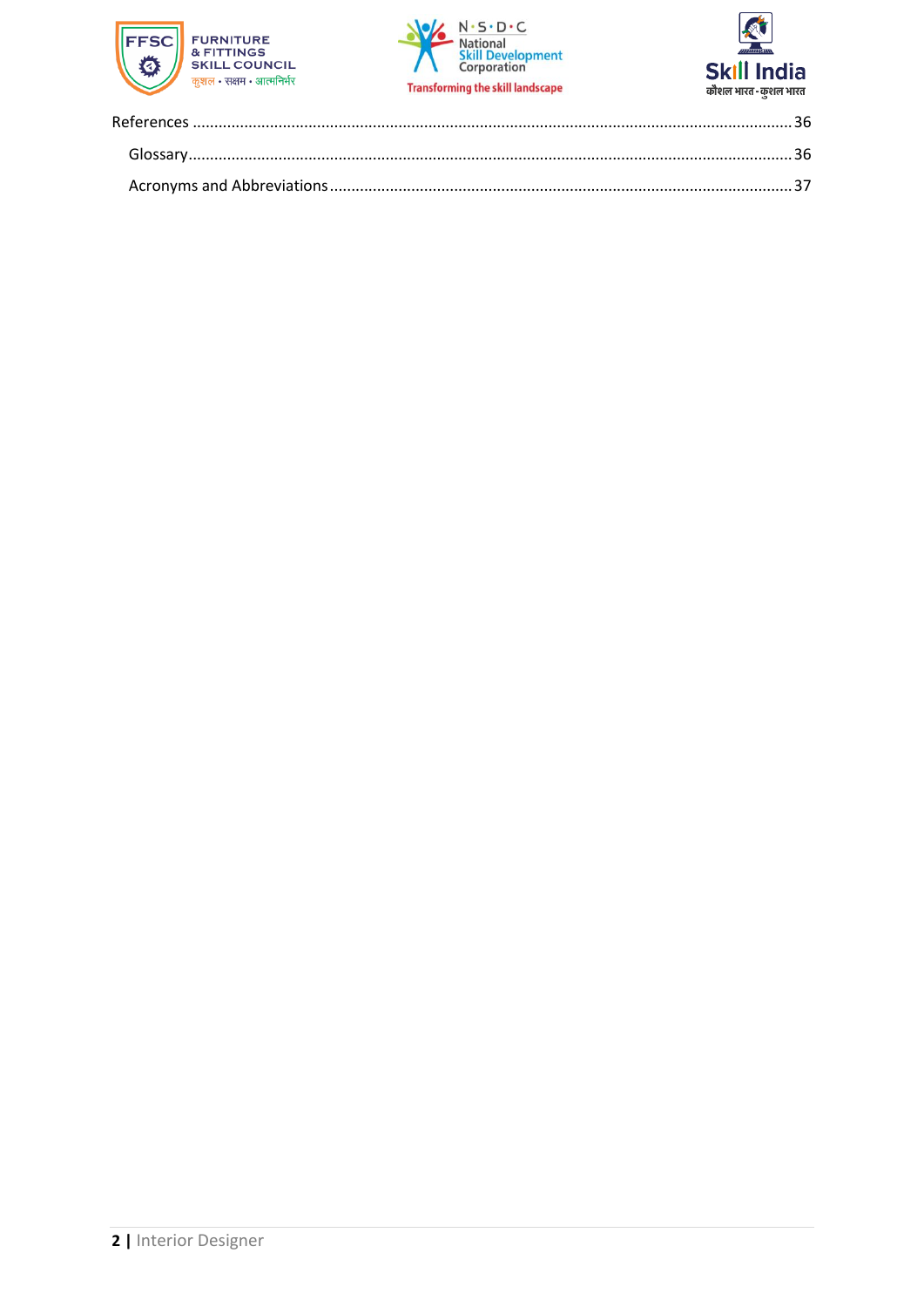





# Training Parameters

<span id="page-3-0"></span>

| <b>Sector</b>                                                      | <b>Furniture and Fittings</b>                                                                                                                                                                                                                                                                                                                                                                                                                                                                                       |
|--------------------------------------------------------------------|---------------------------------------------------------------------------------------------------------------------------------------------------------------------------------------------------------------------------------------------------------------------------------------------------------------------------------------------------------------------------------------------------------------------------------------------------------------------------------------------------------------------|
| <b>Sub-Sector</b>                                                  | Interior Design and Installation                                                                                                                                                                                                                                                                                                                                                                                                                                                                                    |
| <b>Occupation</b>                                                  | <b>Interior Designing</b>                                                                                                                                                                                                                                                                                                                                                                                                                                                                                           |
| Country                                                            | India                                                                                                                                                                                                                                                                                                                                                                                                                                                                                                               |
| <b>NSQF Level</b>                                                  | 5                                                                                                                                                                                                                                                                                                                                                                                                                                                                                                                   |
| Aligned to NCO/ISCO/ISIC Code                                      | NCO-2015/3432.0100                                                                                                                                                                                                                                                                                                                                                                                                                                                                                                  |
| <b>Minimum Educational Qualification and</b><br><b>Experience</b>  | 10th Pass + ITI (1 Year Diploma) + 5 Years of Relevant Work<br>Experience<br><b>OR</b><br>12th pass + 4 Years of Relevant Work Experience<br><b>OR</b><br>12th pass + ITI (1 Year Diploma) + 3 Years of Relevant Work<br>Experience<br>OR<br>Graduation in any field + 3 Years of Relevant Work Experience<br><b>OR</b><br>Graduation in relevant field + 1 Year of Relevant Work Experience<br><b>OR</b><br>NSQF Level 4 certificate (Assistant Interior Designer) + 2 Years of<br><b>Relevant Work Experience</b> |
| <b>Minimum Level of Education for</b><br><b>Training in School</b> | N.A.                                                                                                                                                                                                                                                                                                                                                                                                                                                                                                                |
| <b>Pre-Requisite License or Training</b>                           | <b>NA</b>                                                                                                                                                                                                                                                                                                                                                                                                                                                                                                           |
| <b>Minimum Job Entry Age</b>                                       | 18 Years                                                                                                                                                                                                                                                                                                                                                                                                                                                                                                            |
| Last Reviewed on                                                   |                                                                                                                                                                                                                                                                                                                                                                                                                                                                                                                     |
| <b>Next Review Date</b>                                            |                                                                                                                                                                                                                                                                                                                                                                                                                                                                                                                     |
| <b>NSQC Approval Date</b>                                          |                                                                                                                                                                                                                                                                                                                                                                                                                                                                                                                     |
| Q.P. Version                                                       | 1.0                                                                                                                                                                                                                                                                                                                                                                                                                                                                                                                 |
| <b>Model Curriculum Creation Date</b>                              |                                                                                                                                                                                                                                                                                                                                                                                                                                                                                                                     |
| Model Curriculum Valid Up to Date                                  |                                                                                                                                                                                                                                                                                                                                                                                                                                                                                                                     |
| <b>Model Curriculum Version</b>                                    | 1.0                                                                                                                                                                                                                                                                                                                                                                                                                                                                                                                 |
| <b>Minimum Duration of the Course</b>                              | 720 hr.                                                                                                                                                                                                                                                                                                                                                                                                                                                                                                             |
| <b>Maximum Duration of the Course</b>                              | 720 hr.                                                                                                                                                                                                                                                                                                                                                                                                                                                                                                             |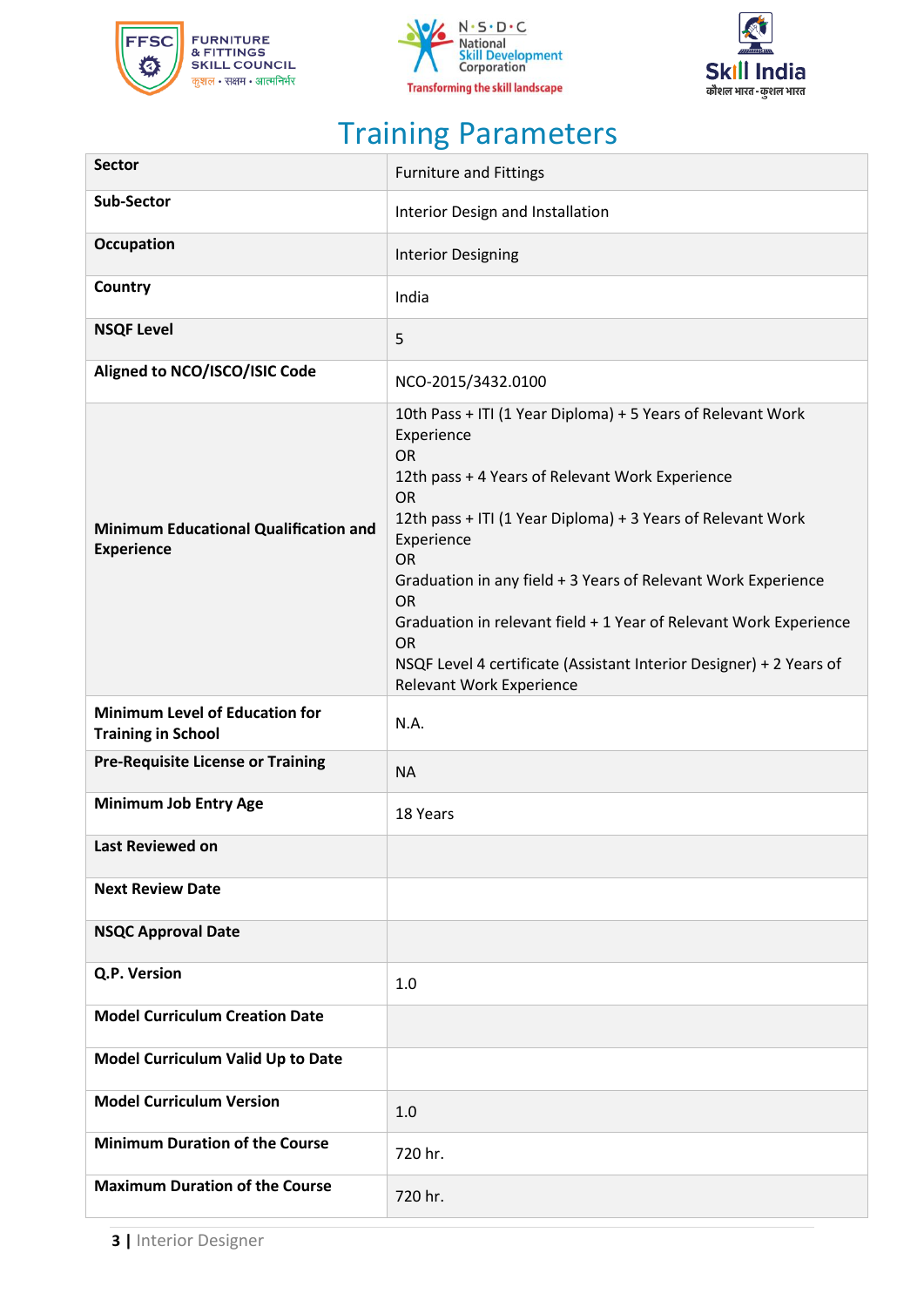





## **Program Overview**

<span id="page-4-0"></span>This section summarizes the end objectives of the program along with its duration.

### <span id="page-4-1"></span>**Training Outcomes**

At the end of the program, the learner should have acquired the listed knowledge and skills:

- Describe the organizational map of interiors and role of Interior Designer.
- List the different types of advanced Interior Projects, Products, Materials, and Hardware.
- Describe the process of identifying and assessing client requirements.
- Demonstrate the process of defining a Tentative Scope of Work (TSOW).
- Explain the requisites involved in project planning and estimation process.
- Demonstrate the process of effective team and task delegation.
- State the importance of timely supervision and monitoring of on-site work.
- Design and develop an effective grievance redressal mechanism.
- Conduct market research based on required material specifications.
- Design and develop concepts, drafts, and plans in the designing process.
- Discuss the process of designing mood boards, 3D renders, miniatures, drawings/layouts and their importance in interior designing process.
- List various pre-requisites involved in final approval of drawings and specifications.
- Perform selection of material specifications and finishes based on approved colour palettes and mood boards.
- Demonstrate the process of designing an procurement plan and various elements involved in it.
- Conduct vendor exploration based on market research and required specifications.
- Discuss the process of project handover and client signoff.
- Describe the best practices for working efficiently as team player and team and ensure the same are followed.
- List the guidelines for gender sensitivity and PwD practices and comply as per the same.
- Explain the elements of Entrepreneurship and highlight the role of an entrepreneur.
- Explain the significance of Digital and Financial literacy in a business.
- Follow and ensure the compliance of the Occupational Health & Safety protocols while designing.
- <span id="page-4-2"></span>• Explain the methods for material conservation and resources optimization during interior designing.

### Compulsory Modules

The table lists the modules and their duration corresponding to the Compulsory NOS of the QP.

| <b>NOS and Module Details</b>                                 | <b>Theory</b><br><b>Duration</b> | <b>Practical</b><br><b>Duration</b> | <b>On-the-Job Training</b><br><b>Duration</b><br>(Mandatory) | <b>On-the-Job Training</b><br><b>Duration</b><br>(Recommended) | <b>Total</b><br><b>Duration</b> |
|---------------------------------------------------------------|----------------------------------|-------------------------------------|--------------------------------------------------------------|----------------------------------------------------------------|---------------------------------|
| <b>Bridge Module (s)</b>                                      | 09:00                            | 06:00                               | 00:00                                                        | 00:00                                                          | 15:00                           |
| Module 1: Introduction<br>to the role of Interior<br>Designer | 06:00                            | 00:00                               | 00:00                                                        | 00:00                                                          | 06:00                           |
| Module 2: Introduction<br>to various types of                 | 03:00                            | 06:00                               | 00:00                                                        | 00:00                                                          | 09:00                           |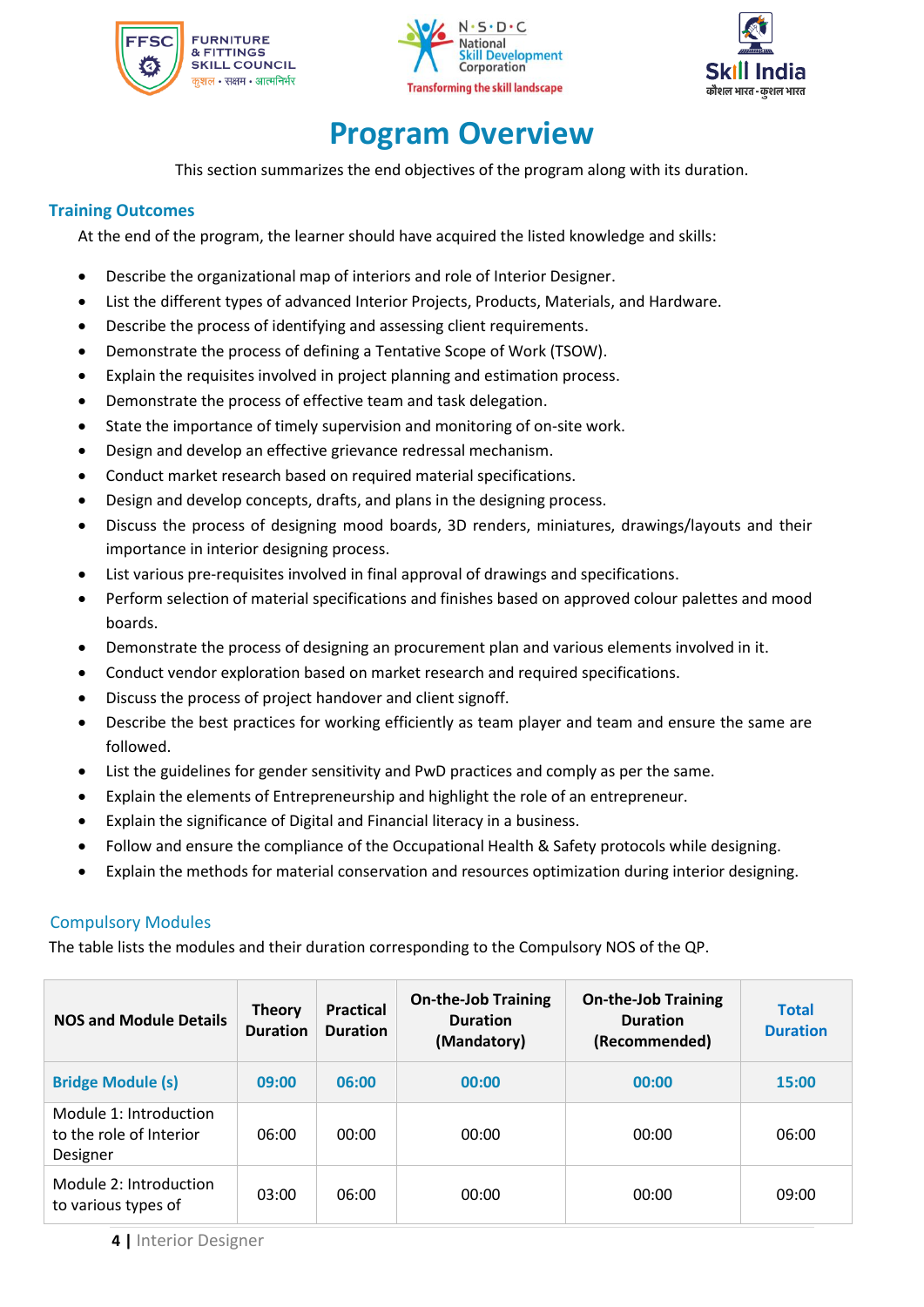





| Interior projects and<br>advanced products, |       |       |       |       |        |
|---------------------------------------------|-------|-------|-------|-------|--------|
| materials, and                              |       |       |       |       |        |
| accessories                                 |       |       |       |       |        |
| FFS/N0220: Assist in                        |       |       |       |       |        |
| client servicing and                        | 30:00 | 45:00 | 00:00 | 00:00 | 75:00  |
| defining scope of work                      |       |       |       |       |        |
| for different projects                      |       |       |       |       |        |
| Module 3: Identify and                      | 12:00 | 15:00 | 00:00 | 00:00 | 27:00  |
| assess the project details                  |       |       |       |       |        |
| Module 4: Defining                          | 09:00 | 15:00 | 00:00 | 00:00 | 24:00  |
| <b>Tentative Scope of Work</b>              |       |       |       |       |        |
| Module 5: Project                           | 09:00 | 15:00 | 00:00 | 00:00 | 24:00  |
| planning and estimation                     |       |       |       |       |        |
| FFS/N0221: Project                          |       |       |       |       |        |
| management &                                |       |       |       |       |        |
| supervision in line with                    | 30:00 | 45:00 | 00:00 | 00:00 | 75:00  |
| the finalized/approved                      |       |       |       |       |        |
| scope of work for                           |       |       |       |       |        |
| respective projects                         |       |       |       |       |        |
| Module 6: Planning for                      | 09:00 | 15:00 | 00:00 | 00:00 | 24:00  |
| team and task delegation                    |       |       |       |       |        |
| Module 7: Supervision                       |       |       |       |       |        |
| and monitoring of on-                       | 12:00 | 15:00 | 00:00 | 00:00 | 27:00  |
| site work                                   |       |       |       |       |        |
| Module 8: Grievance                         | 09:00 | 15:00 | 00:00 | 00:00 | 24:00  |
| handling mechanism<br>FFS/N0222: Ensure     |       |       |       |       |        |
| development of Interior                     |       |       |       |       |        |
| design concepts/plans                       | 33:00 | 72:00 | 00:00 | 00:00 | 105:00 |
| for multiple projects                       |       |       |       |       |        |
| Module 9: Conduct                           |       |       |       |       |        |
| market research                             | 09:00 | 18:00 | 00:00 | 00:00 | 27:00  |
| Module 10: Develop                          |       |       |       |       |        |
| design concepts and                         | 12:00 | 27:00 | 00:00 | 00:00 | 39:00  |
| plans                                       |       |       |       |       |        |
| Module 11: Develop                          |       |       |       |       |        |
| mood boards, 3D                             |       |       |       |       |        |
| renders, miniatures,                        | 12:00 | 27:00 | 00:00 | 00:00 | 39:00  |
| drawings/layouts                            |       |       |       |       |        |
| FFS/N0223: Assist in                        |       |       |       |       |        |
| <b>finalizing of Project</b>                |       |       |       |       |        |
| design dockets,                             |       |       |       |       |        |
| selection of material                       | 30:00 | 60:00 | 00:00 | 00:00 | 90:00  |
| and execution of various                    |       |       |       |       |        |
| projects                                    |       |       |       |       |        |
| Module 12: Drawing and                      | 15:00 | 30:00 | 00:00 | 00:00 | 45:00  |
| specifications approval                     |       |       |       |       |        |
| Module 13: Material and                     |       |       |       |       |        |
| finishes selection                          | 15:00 | 30:00 | 00:00 | 00:00 | 45:00  |
|                                             |       |       |       |       |        |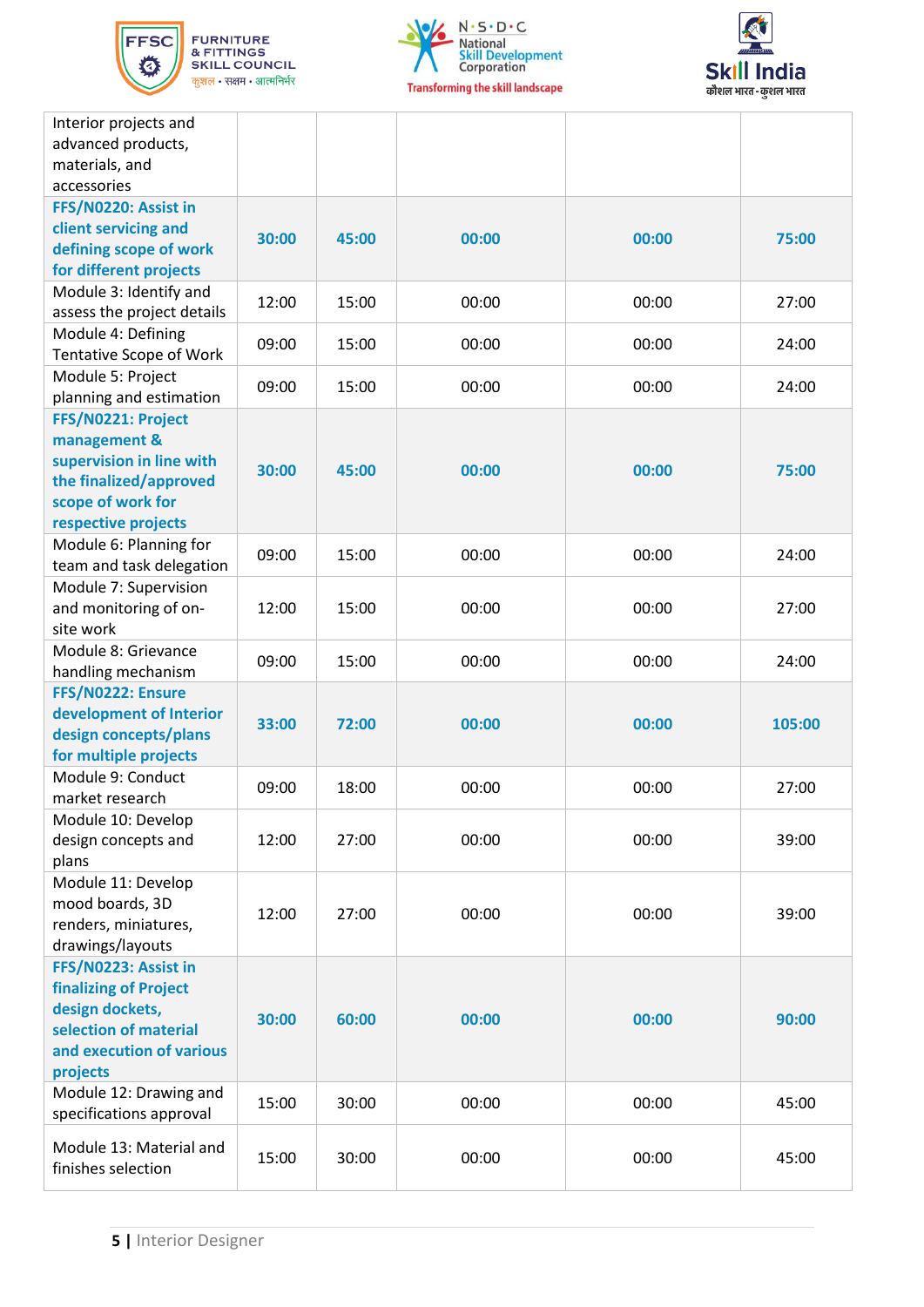

**FURNITURE<br>& FITTINGS<br>SKILL COUNCIL** कुशल $\,\boldsymbol{\cdot}\,$ सक्षम $\,\boldsymbol{\cdot}\,$ आत्मनिर्भर





| FFS/N0224: Assist in<br>procurement<br>management and site<br>installation of multiple<br>projects                                  | 30:00  | 45:00  | 00:00  | 00:00 | 75:00  |
|-------------------------------------------------------------------------------------------------------------------------------------|--------|--------|--------|-------|--------|
| Module 14: Procurement<br>planning and supervision                                                                                  | 12:00  | 15:00  | 00:00  | 00:00 | 27:00  |
| Module 15: Vendor<br>exploration                                                                                                    | 09:00  | 15:00  | 00:00  | 00:00 | 24:00  |
| Module 16: Project<br>Installation and<br>handover                                                                                  | 09:00  | 15:00  | 00:00  | 00:00 | 24:00  |
| <b>FFS/N8204: Work</b><br>effectively with the<br>supervisors and co-<br>workers involving<br>gender and PwD<br>sensitive practices | 06:00  | 09:00  | 00:00  | 00:00 | 15:00  |
| Module 17: Work<br>effectively with<br>colleagues and others                                                                        | 03:00  | 06:00  | 00:00  | 00:00 | 09:00  |
| Module 18: Sensitivity<br>towards all genders and<br>people with disability                                                         | 03:00  | 03:00  | 00:00  | 00:00 | 06:00  |
| FFS/N8206: Undertake<br>entrepreneurship and<br>business development<br><b>activities</b>                                           | 06:00  | 09:00  | 00:00  | 00:00 | 15:00  |
| Module 19: Identify and<br>assess entrepreneurial<br>activities                                                                     | 03:00  | 06:00  | 00:00  | 00:00 | 09:00  |
| Module 20: Digital and<br>financial aspects of a<br>business                                                                        | 03:00  | 03:00  | 00:00  | 00:00 | 06:00  |
| FFS/N8207: Supervise<br>health and safety<br>protocols for project<br>designing at the<br>workplace                                 | 06:00  | 09:00  | 00:00  | 00:00 | 15:00  |
| Module 21: Health,<br>safety, and hygiene<br>protocols while<br>designing                                                           | 03:00  | 06:00  | 00:00  | 00:00 | 09:00  |
| Module 22: Material<br>conservation and<br>resources optimization                                                                   | 03:00  | 03:00  | 00:00  | 00:00 | 06:00  |
| FFS/Q0204: On-the job<br>training                                                                                                   | 00:00  | 00:00  | 240:00 | 00:00 | 240:00 |
| Module 23: On the Job<br>Training for Interior<br>Designer job role                                                                 | 00:00  | 00:00  | 240:00 | 00:00 | 240:00 |
| <b>Total Duration</b>                                                                                                               | 180:00 | 300:00 | 240:00 | 00:00 | 720:00 |

**6 |** Interior Designer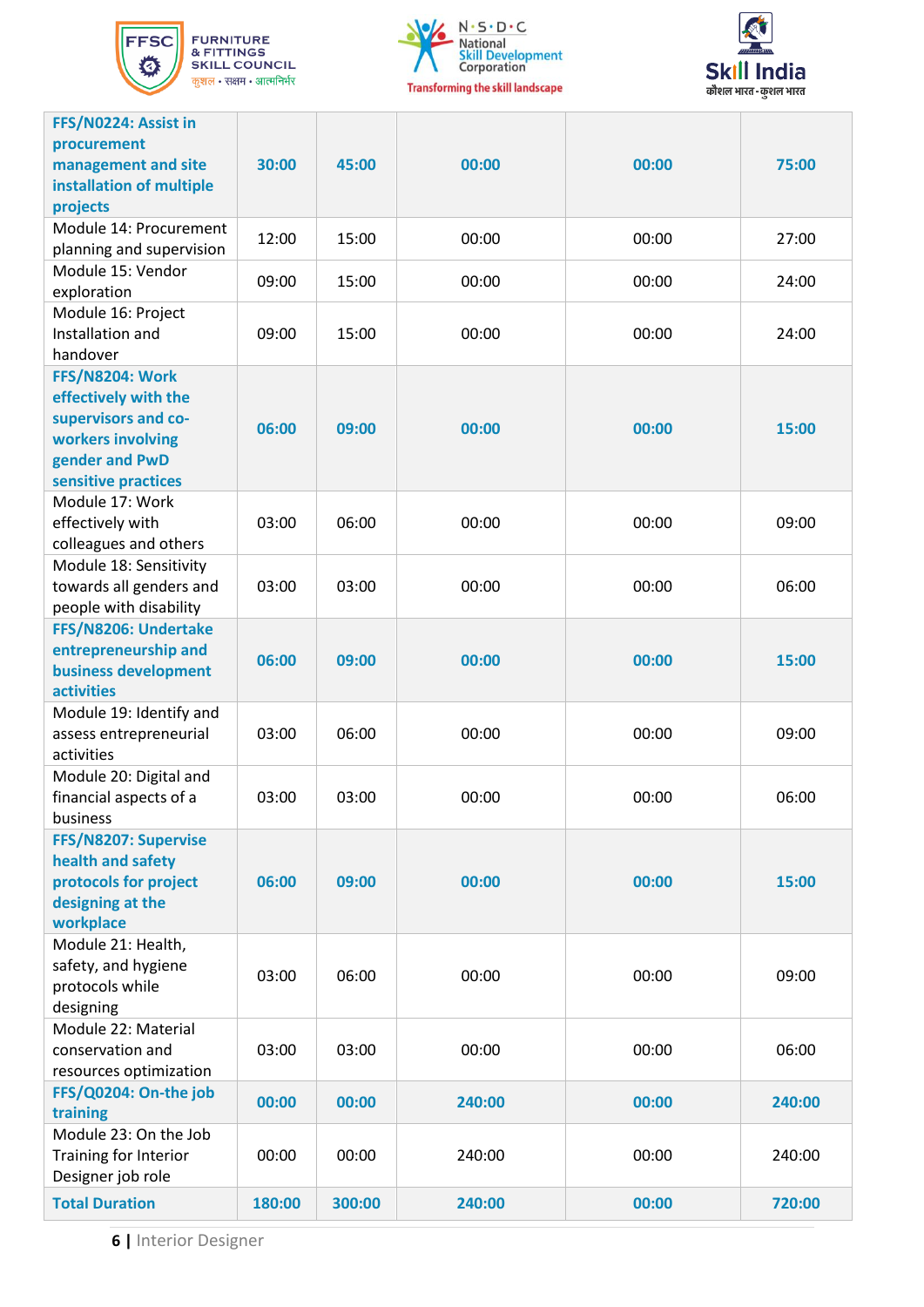





## **Module Details**

### <span id="page-7-0"></span>**Module 1: Introduction to the role of Interior Designer** *Bridge Module*

### **Terminal Outcomes:**

- Explain the scope and functioning of the Interiors Industry.
- Explain the role and responsibilities of an Interior Designer.
- Discuss the scope of work for an Interior Designer.

| Duration: 06:00                                                                                                                                                                                                                                                                                                                                                                                                                                                                                                                                                                                                                                                                                                                                                                                                                                                                                                                                                               | Duration: 00:00                          |  |
|-------------------------------------------------------------------------------------------------------------------------------------------------------------------------------------------------------------------------------------------------------------------------------------------------------------------------------------------------------------------------------------------------------------------------------------------------------------------------------------------------------------------------------------------------------------------------------------------------------------------------------------------------------------------------------------------------------------------------------------------------------------------------------------------------------------------------------------------------------------------------------------------------------------------------------------------------------------------------------|------------------------------------------|--|
| Theory - Key Learning Outcomes                                                                                                                                                                                                                                                                                                                                                                                                                                                                                                                                                                                                                                                                                                                                                                                                                                                                                                                                                | <b>Practical - Key Learning Outcomes</b> |  |
| Elaborate on the various organizational<br>٠<br>structure, processes, code of conduct,<br>reporting matrix, and escalation hierarchy.<br>Describe the scope and significance of the<br>$\bullet$<br>interiors industry.<br>Describe the occupational map of the<br>$\bullet$<br>Interiors industry-related job roles.<br>Describe the attributes and essential skill<br>$\bullet$<br>sets required for an Interior Designer.<br>Explain the role, responsibilities, and key<br>$\bullet$<br>result areas of an Interior Designer.<br>List the various operations/activities that<br>٠<br>take place at the worksite and Interior<br>designer role in the same.<br>Describe the career progression path for an<br>٠<br>Interior Designer.<br>Discuss the regulatory authorities, laws, and<br>٠<br>regulations related to an individual while<br>working.<br>Explain the importance of job cards and<br>timely reporting to supervisors in employee<br>performance evaluation. |                                          |  |
| <b>Classroom Aids</b>                                                                                                                                                                                                                                                                                                                                                                                                                                                                                                                                                                                                                                                                                                                                                                                                                                                                                                                                                         |                                          |  |
| White Board, Board Marker, Duster, Projector, Tablet, Chairs, Tables, Smart Board (Optional)                                                                                                                                                                                                                                                                                                                                                                                                                                                                                                                                                                                                                                                                                                                                                                                                                                                                                  |                                          |  |
| <b>Tools, Equipment, and Other Requirements</b>                                                                                                                                                                                                                                                                                                                                                                                                                                                                                                                                                                                                                                                                                                                                                                                                                                                                                                                               |                                          |  |
| Project/Theme Based Props as required                                                                                                                                                                                                                                                                                                                                                                                                                                                                                                                                                                                                                                                                                                                                                                                                                                                                                                                                         |                                          |  |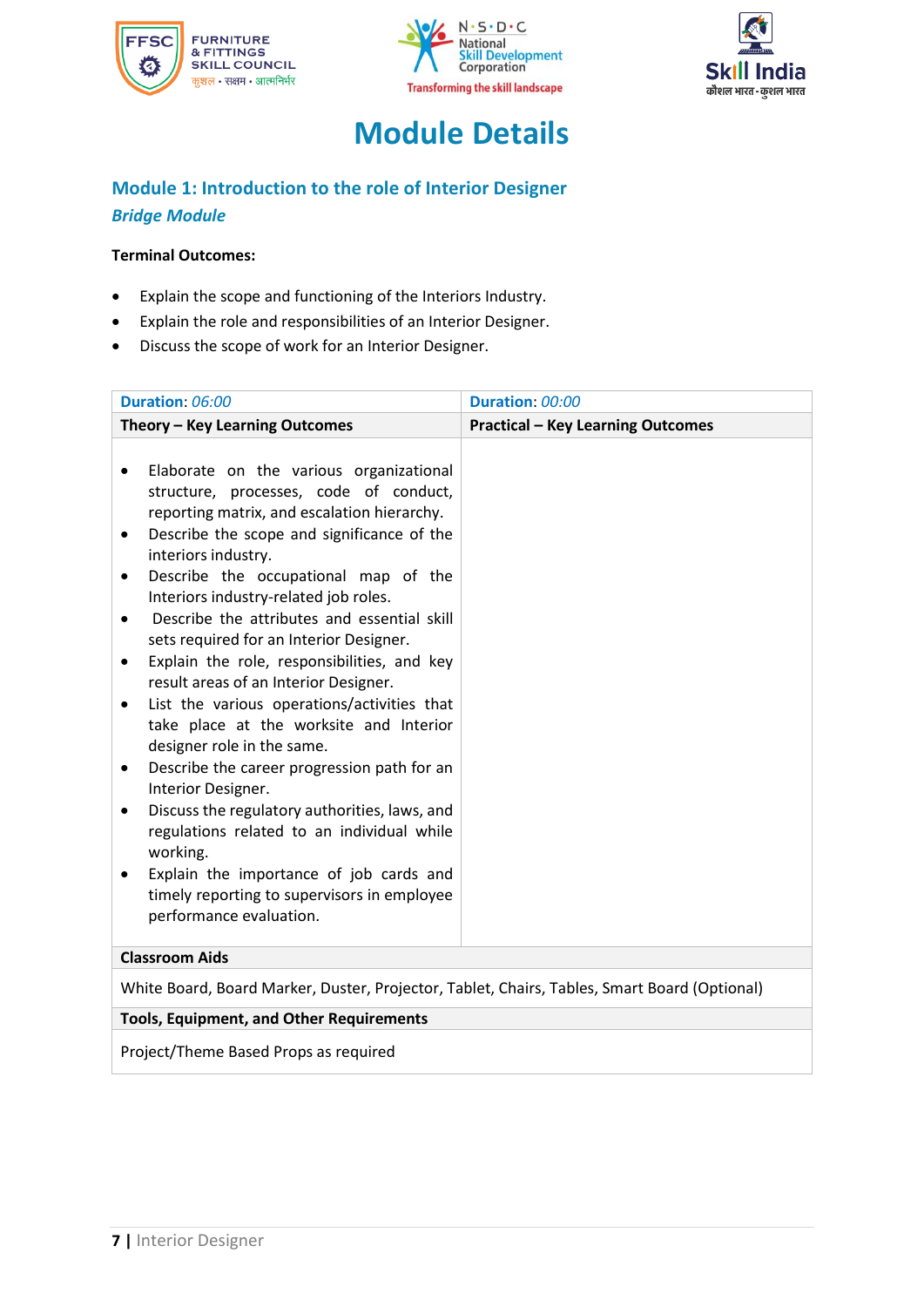





### **Module 2: Introduction to various types of Interior projects and advanced products, materials, and accessories** *Bridge Module*

#### **Terminal Outcomes:**

- Discuss the usage of different raw materials in the Interiors, Furniture, Fittings, and Allied sectors.
- Explain the usage of different types of advanced architectural hardware and fittings in interior projects.
- Explain the difference between various interior design projects based on space, style, and themes.
- Demonstrate the steps involved in the interior designing process based on client requirements.

| Duration: 03:00                                                                                                                                                                                                                                                                                                                                                                                                                                                                                                                                                                                                                                                                                                                                                                                                                                                      | Duration: 06:00                                                                                                                                                                                                                                                                                                                                                                                                                                                                                                                      |  |  |
|----------------------------------------------------------------------------------------------------------------------------------------------------------------------------------------------------------------------------------------------------------------------------------------------------------------------------------------------------------------------------------------------------------------------------------------------------------------------------------------------------------------------------------------------------------------------------------------------------------------------------------------------------------------------------------------------------------------------------------------------------------------------------------------------------------------------------------------------------------------------|--------------------------------------------------------------------------------------------------------------------------------------------------------------------------------------------------------------------------------------------------------------------------------------------------------------------------------------------------------------------------------------------------------------------------------------------------------------------------------------------------------------------------------------|--|--|
| Theory - Key Learning Outcomes                                                                                                                                                                                                                                                                                                                                                                                                                                                                                                                                                                                                                                                                                                                                                                                                                                       | <b>Practical - Key Learning Outcomes</b>                                                                                                                                                                                                                                                                                                                                                                                                                                                                                             |  |  |
| Distinguish between<br>interior<br>drafting,<br>$\bullet$<br>interior designing, and interior project<br>management.<br>Illustrate the process flow of an Interior<br>$\bullet$<br>Designing project.<br>Classify different types of Interior Design<br>$\bullet$<br>projects in terms of space, theme, and<br>styles.<br>Describe various types of advanced raw<br>٠<br>materials and accessories used in an Interior<br>Design project.<br>Describe various categories of advanced<br>٠<br>architectural hardware and fittings used<br>designing and their usage.<br>Elaborate different types of furniture and<br>٠<br>their area of applications.<br>Discuss the latest trends and advancements<br>$\bullet$<br>related to the interior designing process.<br>Discuss the role of effective communication<br>$\bullet$<br>skills required for Interior Designer. | Classify the different types of raw material<br>$\bullet$<br>as per the given checklist.<br>Select the architectural hardware as per the<br>$\bullet$<br>type of application.<br>Analyze different Interior projects for<br>$\bullet$<br>categorization based on space, style, and<br>themes.<br>Examine the Interior projects and define the<br>$\bullet$<br>theme and elements.<br>Demonstrate the steps involved in the<br>٠<br>from<br>design project<br>client<br>interior<br>deliberations to project handover and<br>signoff. |  |  |
| <b>Classroom Aids</b>                                                                                                                                                                                                                                                                                                                                                                                                                                                                                                                                                                                                                                                                                                                                                                                                                                                |                                                                                                                                                                                                                                                                                                                                                                                                                                                                                                                                      |  |  |
| White Board, Board Marker, Duster, Projector, Tablet, Chairs, Tables, Smart Board (Optional)                                                                                                                                                                                                                                                                                                                                                                                                                                                                                                                                                                                                                                                                                                                                                                         |                                                                                                                                                                                                                                                                                                                                                                                                                                                                                                                                      |  |  |
| <b>Tools, Equipment, and Other Requirements</b>                                                                                                                                                                                                                                                                                                                                                                                                                                                                                                                                                                                                                                                                                                                                                                                                                      |                                                                                                                                                                                                                                                                                                                                                                                                                                                                                                                                      |  |  |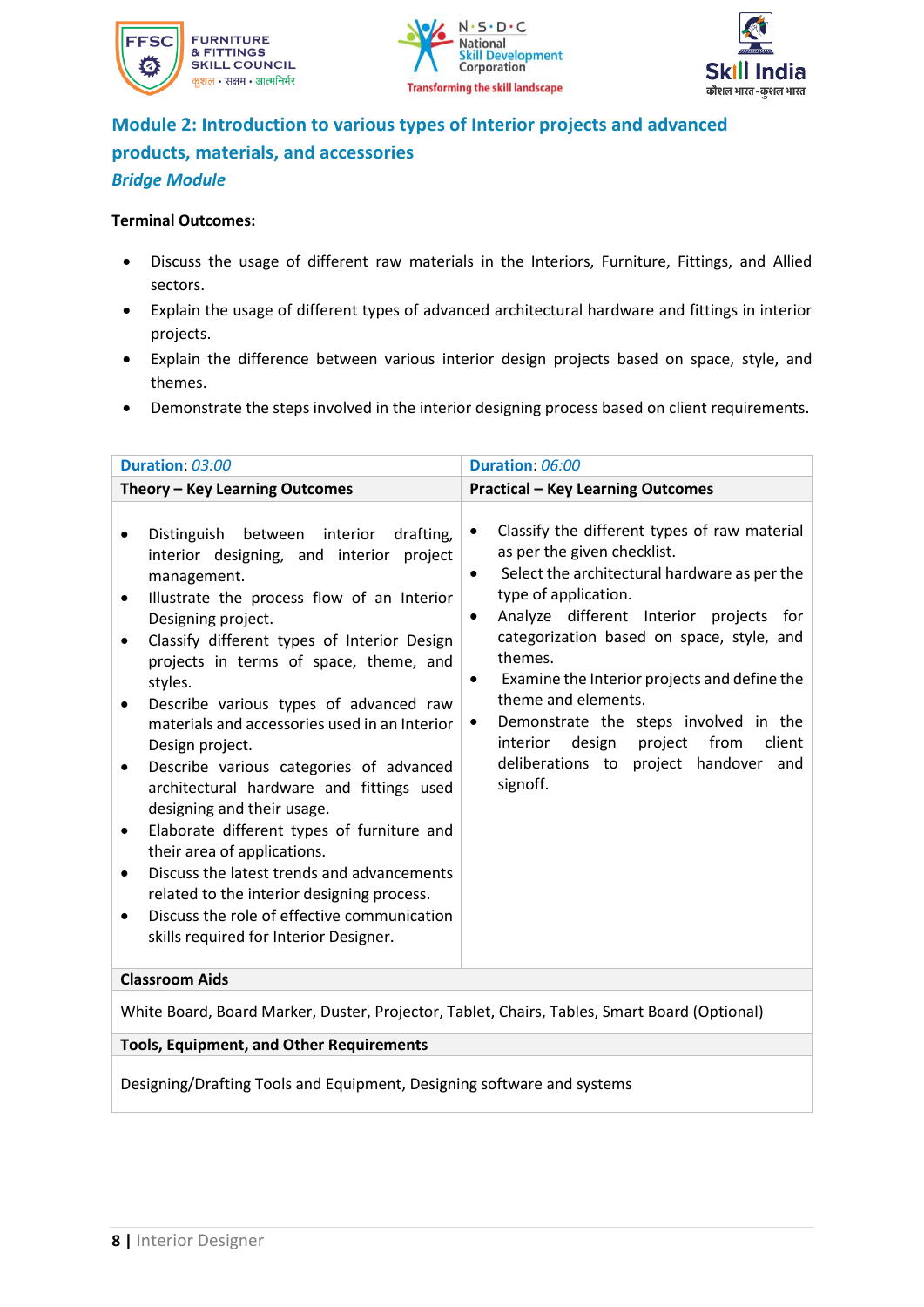





### **Module 3: Identify and assess the project details** *Mapped to NOS/ N0220 v 1.0*

#### **Terminal Outcomes:**

- Explain the process of conducting client deliberation and analyzing project feasibility.
- Demonstrate the process of analyzing client info for the scope of work.
- Discuss the factors contributing to the project approval process.

| Duration: 12:00                                                                                                                                                                                                                                                                                                                                                                                | Duration: 15:00                                                                                                                                                                                                                                                                                                                                                           |  |  |
|------------------------------------------------------------------------------------------------------------------------------------------------------------------------------------------------------------------------------------------------------------------------------------------------------------------------------------------------------------------------------------------------|---------------------------------------------------------------------------------------------------------------------------------------------------------------------------------------------------------------------------------------------------------------------------------------------------------------------------------------------------------------------------|--|--|
| Theory – Key Learning Outcomes                                                                                                                                                                                                                                                                                                                                                                 | <b>Practical - Key Learning Outcomes</b>                                                                                                                                                                                                                                                                                                                                  |  |  |
| Explain the key design parameters involved<br>in deliberation with clients.<br>List a set of questions for analyzing client<br>$\bullet$<br>info during project deliberations.<br>List the factors contributing to determining<br>$\bullet$<br>the scope of work and project feasibility.<br>Describe the process of identifying<br>$\bullet$<br>feasibility for conducting recce/site survey. | Analyze the client profile to determine<br>٠<br>project execution feasibility.<br>Demonstrate the process of evaluating and<br>٠<br>identifying client info for project execution<br>feasibility.<br>Examine the worksite layout to determine<br>٠<br>the scope of work.<br>Interpret the scope of work from recce/site<br>٠<br>survey based on the client's requirement. |  |  |
| <b>Classroom Aids</b>                                                                                                                                                                                                                                                                                                                                                                          |                                                                                                                                                                                                                                                                                                                                                                           |  |  |
| White Board, Board Marker, Duster, Projector, Tablet, Chairs, Tables, Smart Board (Optional)                                                                                                                                                                                                                                                                                                   |                                                                                                                                                                                                                                                                                                                                                                           |  |  |
| <b>Tools, Equipment, and Other Requirements</b>                                                                                                                                                                                                                                                                                                                                                |                                                                                                                                                                                                                                                                                                                                                                           |  |  |
|                                                                                                                                                                                                                                                                                                                                                                                                |                                                                                                                                                                                                                                                                                                                                                                           |  |  |

Sample of budget and cost estimate forms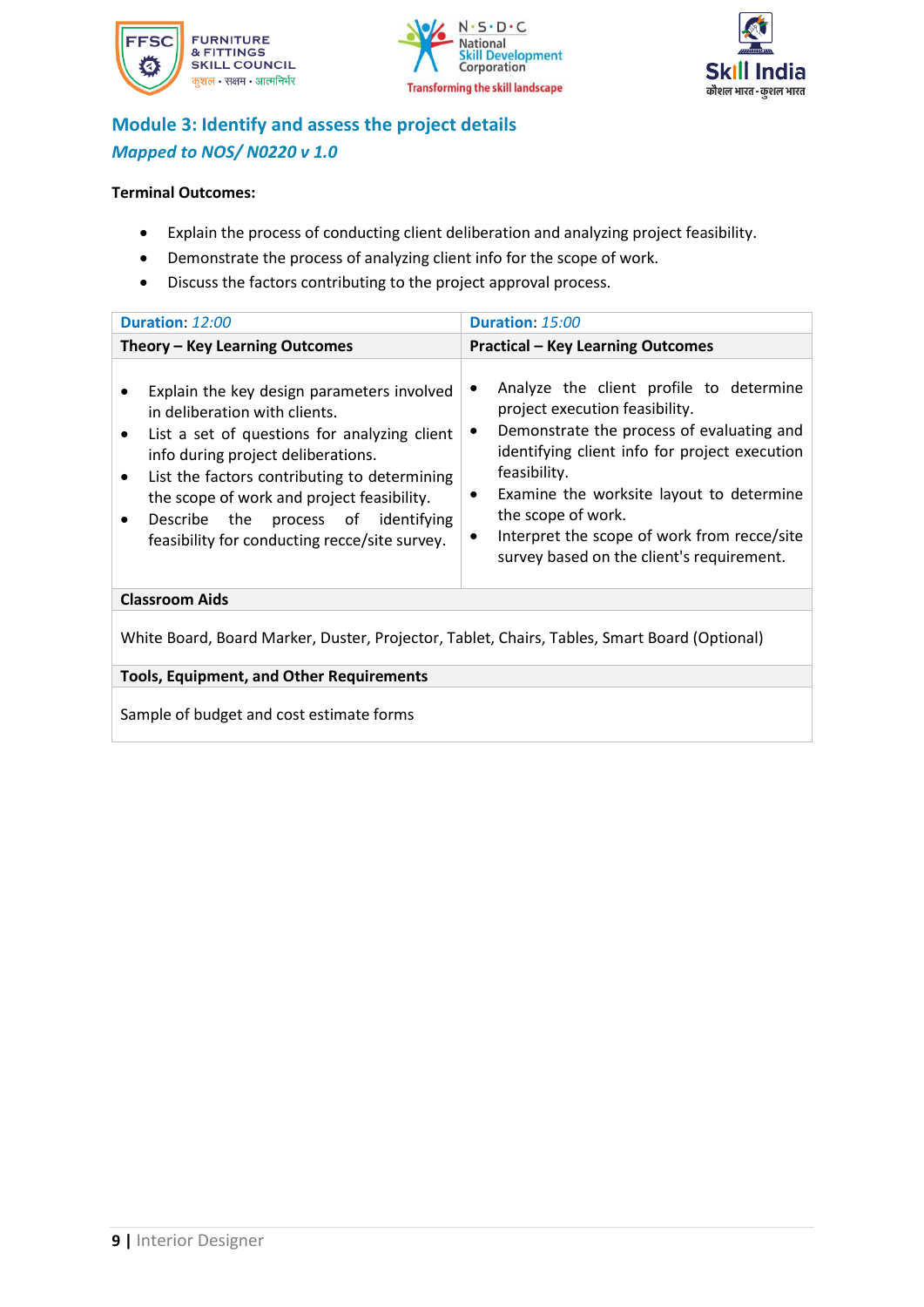





### **Module 4: Defining Tentative Scope of Work** *Mapped to NOS/ N0220 v 1.0*

#### **Terminal Outcomes:**

- Discuss the various health and safety considerations while conducting site survey/recce.
- Explain the pre-requisites involved in conducting site survey/recce operation.
- Demonstrate the process of planning and organizing a site survey for the Interior Designing process.
- Examine the worksite and perform the measurement and marking activities.

| Duration: 09:00                                                                                                                                                                                                                                                                                                                                                                                                                                                        | Duration: 15:00                                                                                                                                                                                                                                                                                |  |  |
|------------------------------------------------------------------------------------------------------------------------------------------------------------------------------------------------------------------------------------------------------------------------------------------------------------------------------------------------------------------------------------------------------------------------------------------------------------------------|------------------------------------------------------------------------------------------------------------------------------------------------------------------------------------------------------------------------------------------------------------------------------------------------|--|--|
| Theory - Key Learning Outcomes                                                                                                                                                                                                                                                                                                                                                                                                                                         | <b>Practical - Key Learning Outcomes</b>                                                                                                                                                                                                                                                       |  |  |
| State the importance of effective team<br>delegation based on the specific skill set of<br>team members.<br>Explain the SOP involved in conducting site<br>٠<br>survey/recce and the role of client POCs and<br>external agencies in the process.<br>Discuss the documentation formalities<br>associated with the site survey/recce<br>activity.<br>Discuss different factoring contributing to<br>٠<br>the development of the effective and<br>accurate recce report. | Perform team delegation for conducting site<br>٠<br>recce based on project scope.<br>Demonstrate how to perform<br>site<br>$\bullet$<br>survey/recce based on the specified scope<br>of work details.<br>Examine the recce report based on details<br>٠<br>collected during site survey/recce. |  |  |
| <b>Classroom Aids</b>                                                                                                                                                                                                                                                                                                                                                                                                                                                  |                                                                                                                                                                                                                                                                                                |  |  |
| White Board, Board Marker, Duster, Projector, Tablet, Chairs, Tables, Smart Board (Optional)                                                                                                                                                                                                                                                                                                                                                                           |                                                                                                                                                                                                                                                                                                |  |  |
| <b>Tools, Equipment, and Other Requirements</b>                                                                                                                                                                                                                                                                                                                                                                                                                        |                                                                                                                                                                                                                                                                                                |  |  |
| Sample of job cards                                                                                                                                                                                                                                                                                                                                                                                                                                                    |                                                                                                                                                                                                                                                                                                |  |  |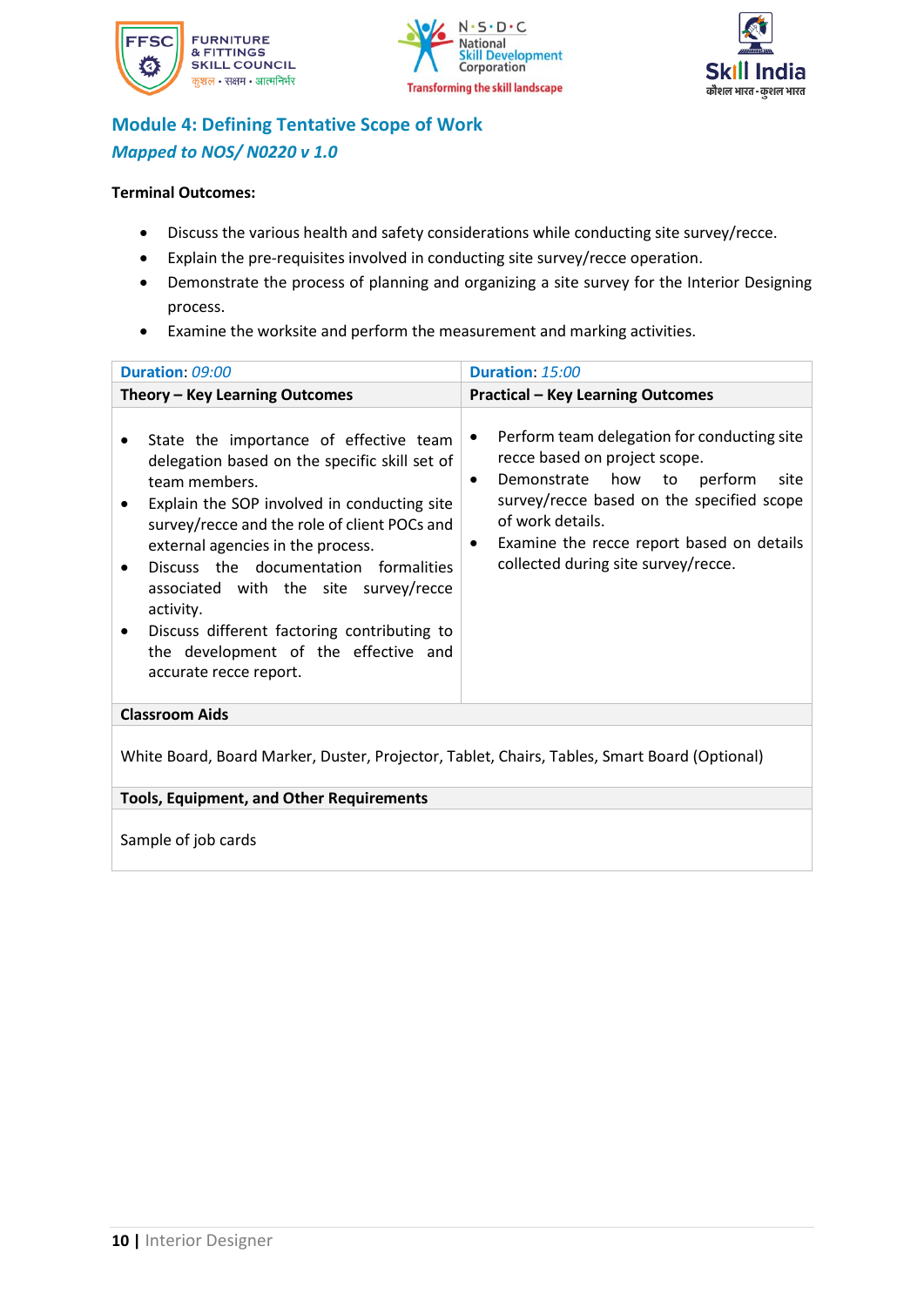





### **Module 5: Project planning and estimation** *Mapped to NOS/ N0220 v 1.0*

#### **Terminal Outcomes:**

- Explain the importance of effective record keeping in the project through various documentation formats.
- Illustrate the steps involved in preparing a project plan and relevant documents.
- Discuss the role of various departments in finalizing the scope of work.

| Duration: 09:00                                                                                                                                                                                                                                                                                                                                                                             | Duration: 15:00                                                                                                                                                                                                                                                                                                                     |  |  |
|---------------------------------------------------------------------------------------------------------------------------------------------------------------------------------------------------------------------------------------------------------------------------------------------------------------------------------------------------------------------------------------------|-------------------------------------------------------------------------------------------------------------------------------------------------------------------------------------------------------------------------------------------------------------------------------------------------------------------------------------|--|--|
| Theory – Key Learning Outcomes                                                                                                                                                                                                                                                                                                                                                              | <b>Practical - Key Learning Outcomes</b>                                                                                                                                                                                                                                                                                            |  |  |
| Discuss the usage and importance of project<br>plan, block estimates, quotations<br>-in<br>preparing scope of work.<br>Explain various factors involved in preparing<br>a project plan and its importance.<br>Describe the various communication<br>channels for effective communication with<br>others.<br>Discuss the importance of providing regular<br>work updates to the supervisors. | Demonstrate the process of preparing<br>$\bullet$<br>project plan based on given<br>project<br>timelines and schedules.<br>Prepare the block estimate and quotation<br>based on client and interior designing<br>requirements.<br>Demonstrate the process of record-keeping<br>$\bullet$<br>and timely reporting to the supervisor. |  |  |
| <b>Classroom Aids</b>                                                                                                                                                                                                                                                                                                                                                                       |                                                                                                                                                                                                                                                                                                                                     |  |  |
| White Board, Board Marker, Duster, Projector, Tablet, Chairs, Tables, Smart Board (Optional)                                                                                                                                                                                                                                                                                                |                                                                                                                                                                                                                                                                                                                                     |  |  |
| <b>Tools, Equipment, and Other Requirements</b>                                                                                                                                                                                                                                                                                                                                             |                                                                                                                                                                                                                                                                                                                                     |  |  |
|                                                                                                                                                                                                                                                                                                                                                                                             |                                                                                                                                                                                                                                                                                                                                     |  |  |

Measurement and Marking Tools, Project/Theme based props for simulation as required.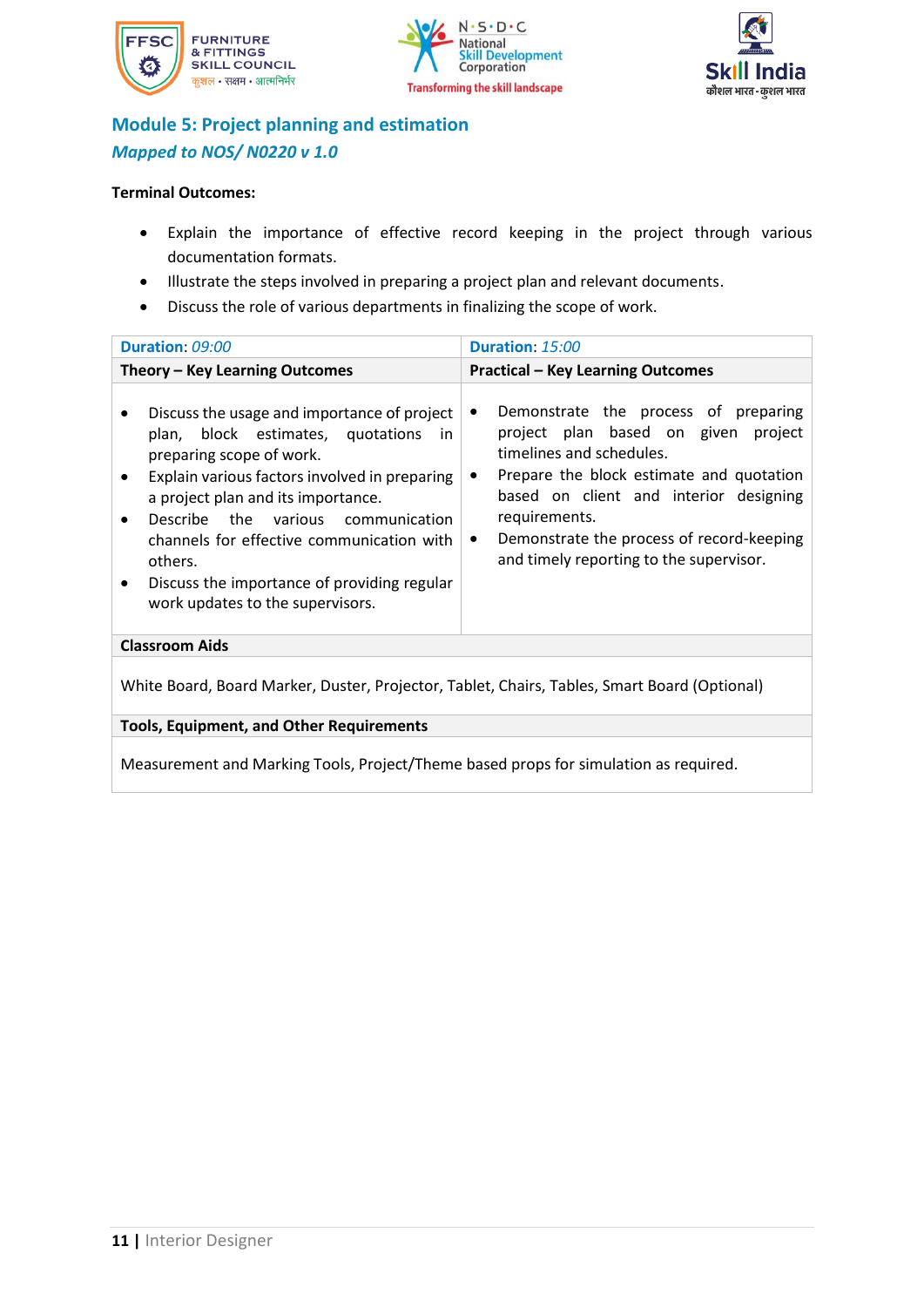





### **Module 6: Planning for team and task delegation** *Mapped to NOS/N0221 v 1.0*

#### **Terminal Outcomes:**

- List the principles guiding the team and task delegations.
- Describe the process of planning and delegating tasks effectively.
- Demonstrate the steps involved in preparing project budgets and procurement plan.

| Duration: 09:00                                                                                                                                                                                                                                                                                                                                                                                                                                                                                                                                                                      | Duration: 15:00                                                                                                                                                                                                                                                                                                                                                                                                                                     |
|--------------------------------------------------------------------------------------------------------------------------------------------------------------------------------------------------------------------------------------------------------------------------------------------------------------------------------------------------------------------------------------------------------------------------------------------------------------------------------------------------------------------------------------------------------------------------------------|-----------------------------------------------------------------------------------------------------------------------------------------------------------------------------------------------------------------------------------------------------------------------------------------------------------------------------------------------------------------------------------------------------------------------------------------------------|
| Theory - Key Learning Outcomes                                                                                                                                                                                                                                                                                                                                                                                                                                                                                                                                                       | <b>Practical - Key Learning Outcomes</b>                                                                                                                                                                                                                                                                                                                                                                                                            |
| Discuss the various elements of a project<br>plan and the factors contributing to the<br>development process.<br>Explain the rules which guide in selecting the<br>tasks for delegation to the appropriate<br>person.<br>State the importance of delegating tasks for<br>effective execution of the project.<br>Explain the method of calculating project<br>budget parameters based on project<br>execution requirements.<br>Explain the role of a work monitoring plan in<br>project execution.<br>Discuss various methods and techniques<br>associated with monitoring a project. | Demonstrate how to prepare a project plan<br>based on the project timeline, schedules,<br>and team availability.<br>Demonstrate the process of delegating tasks<br>and responsibilities effectively.<br>Employ suitable tools to prepare a project<br>budget.<br>Demonstrate the process of estimating<br>٠<br>material cost and requirement for budget<br>calculation.<br>Prepare an effective work monitoring plan<br>٠<br>for project execution. |
| <b>Classroom Aids</b>                                                                                                                                                                                                                                                                                                                                                                                                                                                                                                                                                                |                                                                                                                                                                                                                                                                                                                                                                                                                                                     |
|                                                                                                                                                                                                                                                                                                                                                                                                                                                                                                                                                                                      |                                                                                                                                                                                                                                                                                                                                                                                                                                                     |

White Board, Board Marker, Duster, Projector, Tablet, Chairs, Tables, Smart Board (Optional)

**Tools, Equipment, and Other Requirements** 

Sample of job card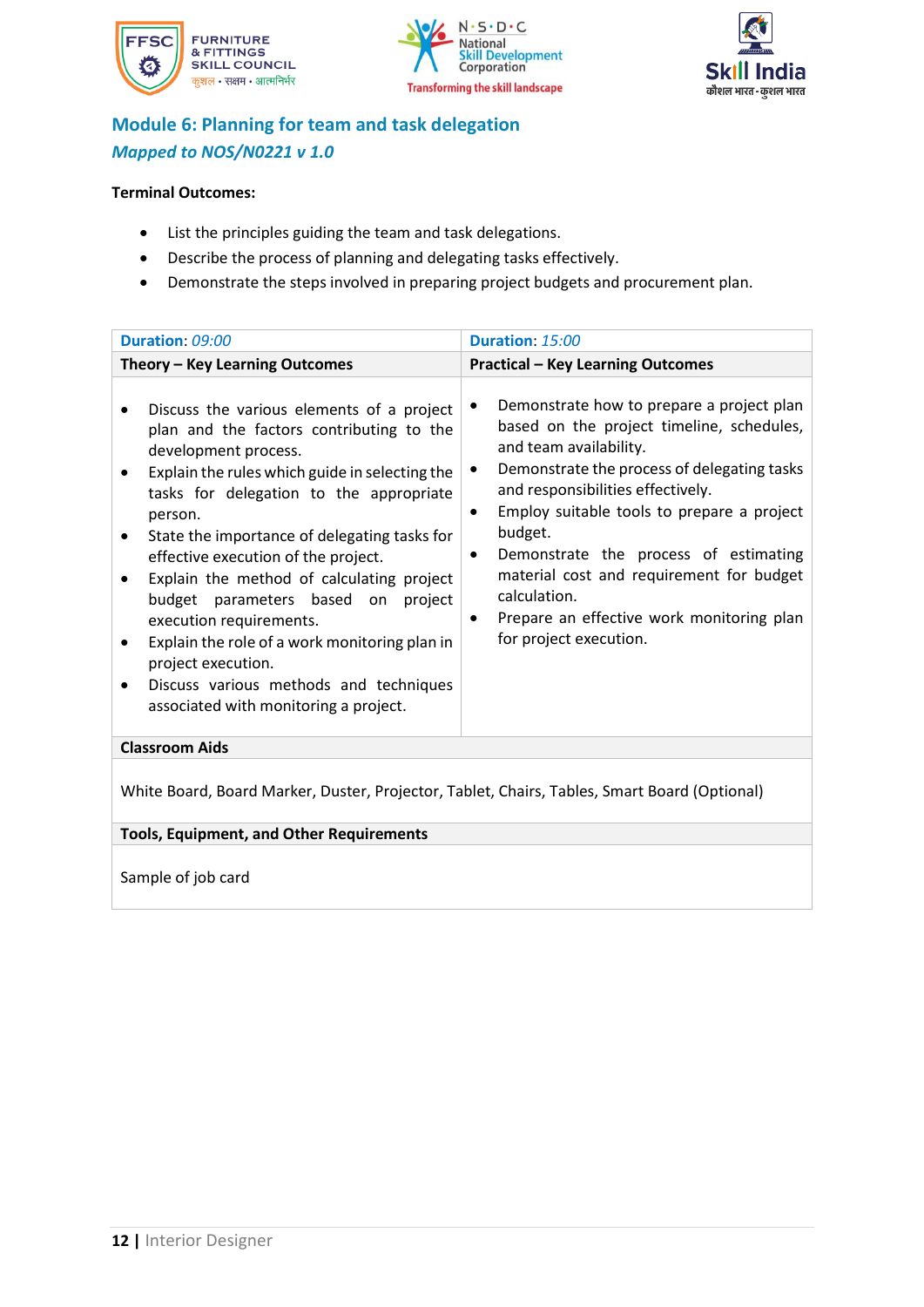





### **Module 7: Supervision and monitoring of on-site work** *Mapped to NOS/N0221 v 1.0*

#### **Terminal Outcomes:**

- Discuss the importance of effective supervision and monitoring in project execution.
- Demonstrate the process of project management during on-site work.
- List the documentation requisites involved in client signoff and project handovers.

| Duration: 12:00                                                                                                                                                                                                                                                                                                                                                                                                                                                                                                                                                                                                                                                                                     | Duration: 15:00                                                                                                                                                                                                                                                                                                                                                                                                                                                                                                                                                                                                                                                                   |
|-----------------------------------------------------------------------------------------------------------------------------------------------------------------------------------------------------------------------------------------------------------------------------------------------------------------------------------------------------------------------------------------------------------------------------------------------------------------------------------------------------------------------------------------------------------------------------------------------------------------------------------------------------------------------------------------------------|-----------------------------------------------------------------------------------------------------------------------------------------------------------------------------------------------------------------------------------------------------------------------------------------------------------------------------------------------------------------------------------------------------------------------------------------------------------------------------------------------------------------------------------------------------------------------------------------------------------------------------------------------------------------------------------|
| Theory - Key Learning Outcomes                                                                                                                                                                                                                                                                                                                                                                                                                                                                                                                                                                                                                                                                      | <b>Practical - Key Learning Outcomes</b>                                                                                                                                                                                                                                                                                                                                                                                                                                                                                                                                                                                                                                          |
| List all the elements involved in designing<br>work timelines and schedules.<br>State the importance of effective task<br>delegation in adherence to work timelines<br>and schedules.<br>State the significance of the feedback<br>٠<br>mechanism in the program's overall<br>efficiency.<br>State the importance of client walk-<br>throughs and inspections in the efficiency of<br>the project execution.<br>State the importance of cost variance in<br>$\bullet$<br>project management.<br>List the steps involved in incorporating cost<br>$\bullet$<br>changes during project execution.<br>the documentation formalities<br>Explain<br>associated with the project closure and<br>handover. | Demonstrate the process of preparing work<br>$\bullet$<br>timelines and schedules based on the<br>effective demarcation of materials and<br>resources.<br>the<br>Demonstrate<br>correct<br>οf<br>way<br>$\bullet$<br>documenting the feedback, updates, and<br>information received.<br>Demonstrate the<br>involved<br>steps<br>in<br>$\bullet$<br>performing client<br>walk-throughs<br>and<br>inspections.<br>Evaluate the financial performance during<br>$\bullet$<br>project execution using the cost variance<br>process.<br>Demonstrate how to prepare and maintain<br>$\bullet$<br>project closure and handover reports upon<br>project completion for multiple projects. |
| <b>Classroom Aids</b>                                                                                                                                                                                                                                                                                                                                                                                                                                                                                                                                                                                                                                                                               |                                                                                                                                                                                                                                                                                                                                                                                                                                                                                                                                                                                                                                                                                   |
|                                                                                                                                                                                                                                                                                                                                                                                                                                                                                                                                                                                                                                                                                                     |                                                                                                                                                                                                                                                                                                                                                                                                                                                                                                                                                                                                                                                                                   |

White Board, Board Marker, Duster, Projector, Tablet, Chairs, Tables, Smart Board (Optional)

### **Tools, Equipment, and Other Requirements**

Project/Theme based props for simulation as required.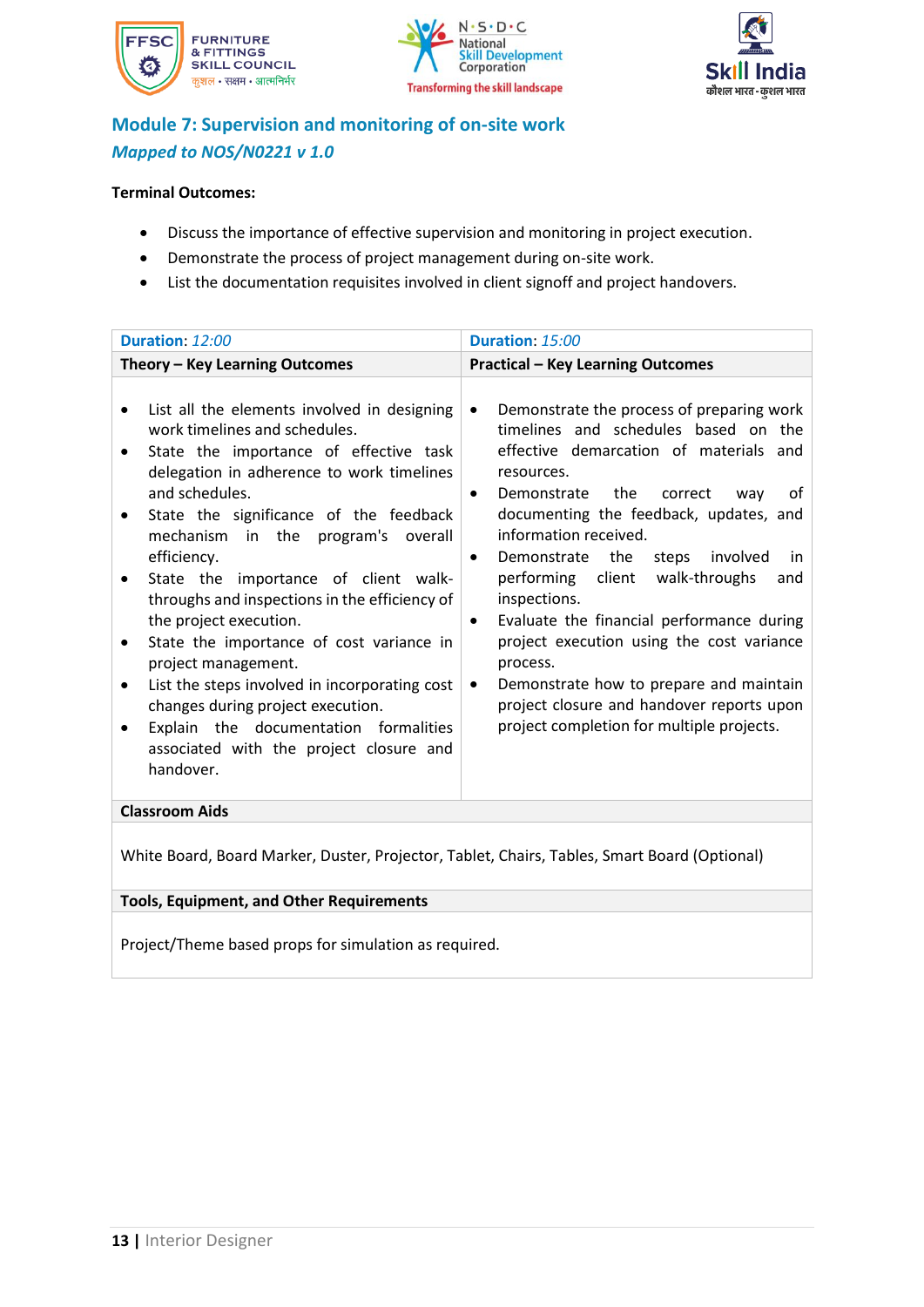





### **Module 8: Grievance handling mechanism** *Mapped to NOS/N0221 v 1.0*

#### **Terminal Outcomes:**

- Design an effective grievance redressal mechanism.
- Illustrate the role of effective performance management in the efficiency of employees.
- Discuss the organizational policies and standards associated with grievance redressal and performance management systems.

<span id="page-14-0"></span>

| Duration: 09:00                                                                                                                                                                                                                                                                                                                                                                                                                                                                                                                                   | Duration: 15:00                                                                                                                                                                                                                                                                                                                                                              |
|---------------------------------------------------------------------------------------------------------------------------------------------------------------------------------------------------------------------------------------------------------------------------------------------------------------------------------------------------------------------------------------------------------------------------------------------------------------------------------------------------------------------------------------------------|------------------------------------------------------------------------------------------------------------------------------------------------------------------------------------------------------------------------------------------------------------------------------------------------------------------------------------------------------------------------------|
| Theory - Key Learning Outcomes                                                                                                                                                                                                                                                                                                                                                                                                                                                                                                                    | <b>Practical - Key Learning Outcomes</b>                                                                                                                                                                                                                                                                                                                                     |
| Discuss various documentation<br>with<br>the<br>requirements associated<br>departmental workings.<br>Explain the role of the organizational<br>$\bullet$<br>policies in a grievance redressal mechanism.<br>State the importance of an efficient and<br>٠<br>effective grievance redressal mechanism.<br>Discuss the impact of team building and<br>training activities on the quality and<br>efficiency of employee performance.<br>List various group activities and exercises to<br>inducted into the<br>performance<br>be<br>management plan. | Demonstrate how to manage the client<br>٠<br>interactions and project execution work<br>using appropriate tools and templates.<br>Employ suitable techniques and methods to<br>$\bullet$<br>address and resolve queries, concerns, and<br>requests effectively.<br>Employ suitable methods to design and<br>$\bullet$<br>implement team building and training<br>activities. |
| <b>Classroom Aids</b>                                                                                                                                                                                                                                                                                                                                                                                                                                                                                                                             |                                                                                                                                                                                                                                                                                                                                                                              |
| White Board, Board Marker, Duster, Projector, Tablet, Chairs, Tables, Smart Board (Optional)                                                                                                                                                                                                                                                                                                                                                                                                                                                      |                                                                                                                                                                                                                                                                                                                                                                              |
| <b>Tools, Equipment, and Other Requirements</b>                                                                                                                                                                                                                                                                                                                                                                                                                                                                                                   |                                                                                                                                                                                                                                                                                                                                                                              |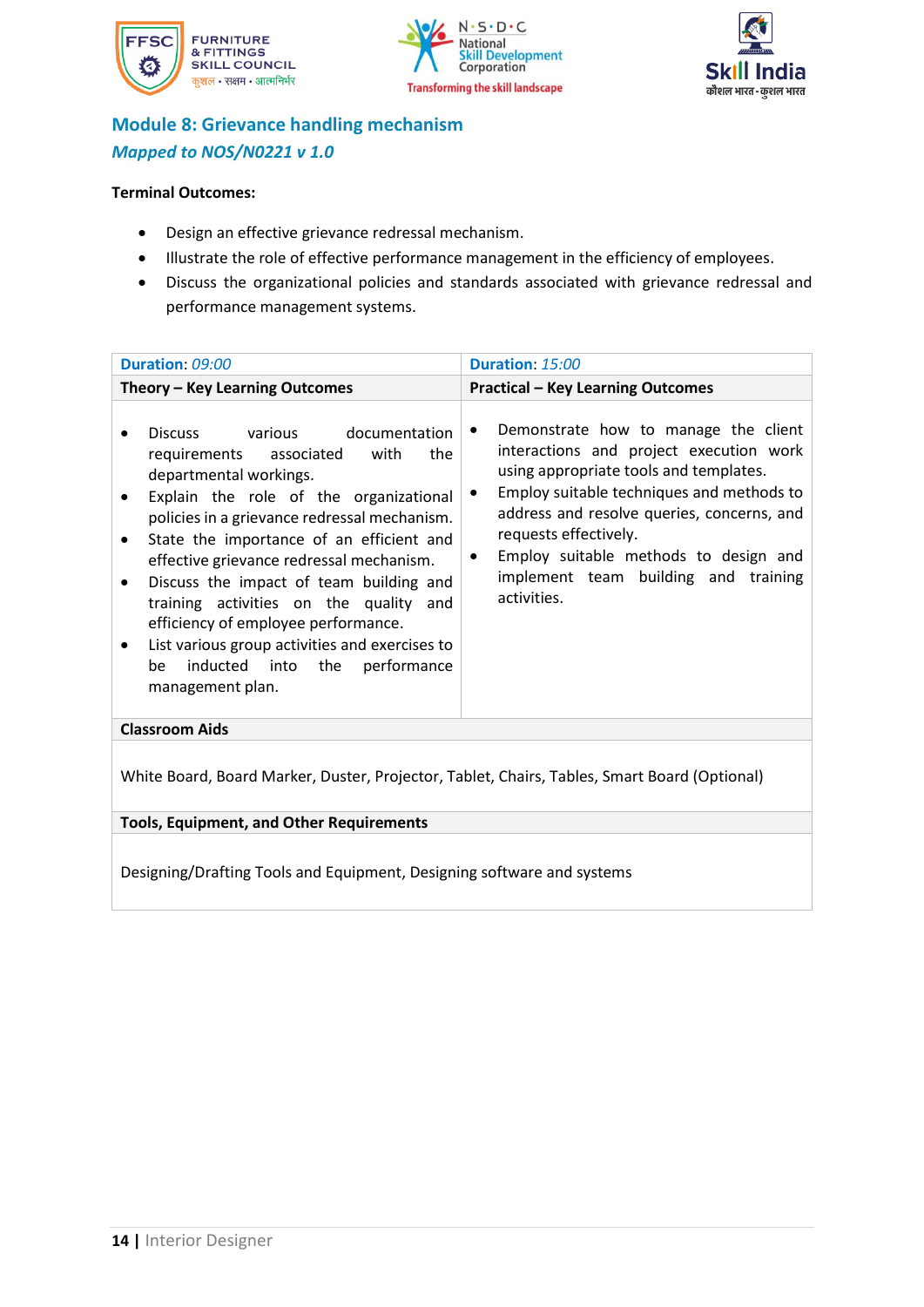





### **Module 9: Conduct market research** *Mapped to NOS/N0222 v 1.0*

#### **Terminal Outcomes:**

- Explain various standards, rules, and regulations concerning interior design work.
- Demonstrate the steps involved in conducting adequate market research.
- List various types of interior decor products based on the type of interior project.

| Duration: 09:00                                                                                                                                                                                                                                                                                                                                                                                                                                                                                                                             | Duration: 18:00                                                                                                                                                                                                                                                                                                                                             |
|---------------------------------------------------------------------------------------------------------------------------------------------------------------------------------------------------------------------------------------------------------------------------------------------------------------------------------------------------------------------------------------------------------------------------------------------------------------------------------------------------------------------------------------------|-------------------------------------------------------------------------------------------------------------------------------------------------------------------------------------------------------------------------------------------------------------------------------------------------------------------------------------------------------------|
| Theory - Key Learning Outcomes                                                                                                                                                                                                                                                                                                                                                                                                                                                                                                              | <b>Practical - Key Learning Outcomes</b>                                                                                                                                                                                                                                                                                                                    |
| List all the standards, rules, and regulations<br>associated with interior designing.<br>List various national and international<br>market trends and technologies in interior<br>designing.<br>State the role of market research during<br>effective client deliberation and design<br>finalization.<br>Explain the importance of regular market<br>research in the identification of different<br>types of materials based on project<br>feasibility.<br>Discuss the steps involved in vendor<br>partners analysis and selection process. | Employ appropriate rules and regulations<br>٠<br>while performing interior design work.<br>Conduct market research based on initial<br>$\bullet$<br>client requirements for market trends and<br>new technologies.<br>Analyze the business requirements to<br>$\bullet$<br>shortlist suitable vendor partners based on<br>required material specifications. |
| <b>Classroom Aids</b>                                                                                                                                                                                                                                                                                                                                                                                                                                                                                                                       |                                                                                                                                                                                                                                                                                                                                                             |
| White Board, Board Marker, Duster, Projector, Tablet, Chairs, Tables, Smart Board (Optional)                                                                                                                                                                                                                                                                                                                                                                                                                                                |                                                                                                                                                                                                                                                                                                                                                             |
| <b>Tools, Equipment, and Other Requirements</b>                                                                                                                                                                                                                                                                                                                                                                                                                                                                                             |                                                                                                                                                                                                                                                                                                                                                             |
|                                                                                                                                                                                                                                                                                                                                                                                                                                                                                                                                             |                                                                                                                                                                                                                                                                                                                                                             |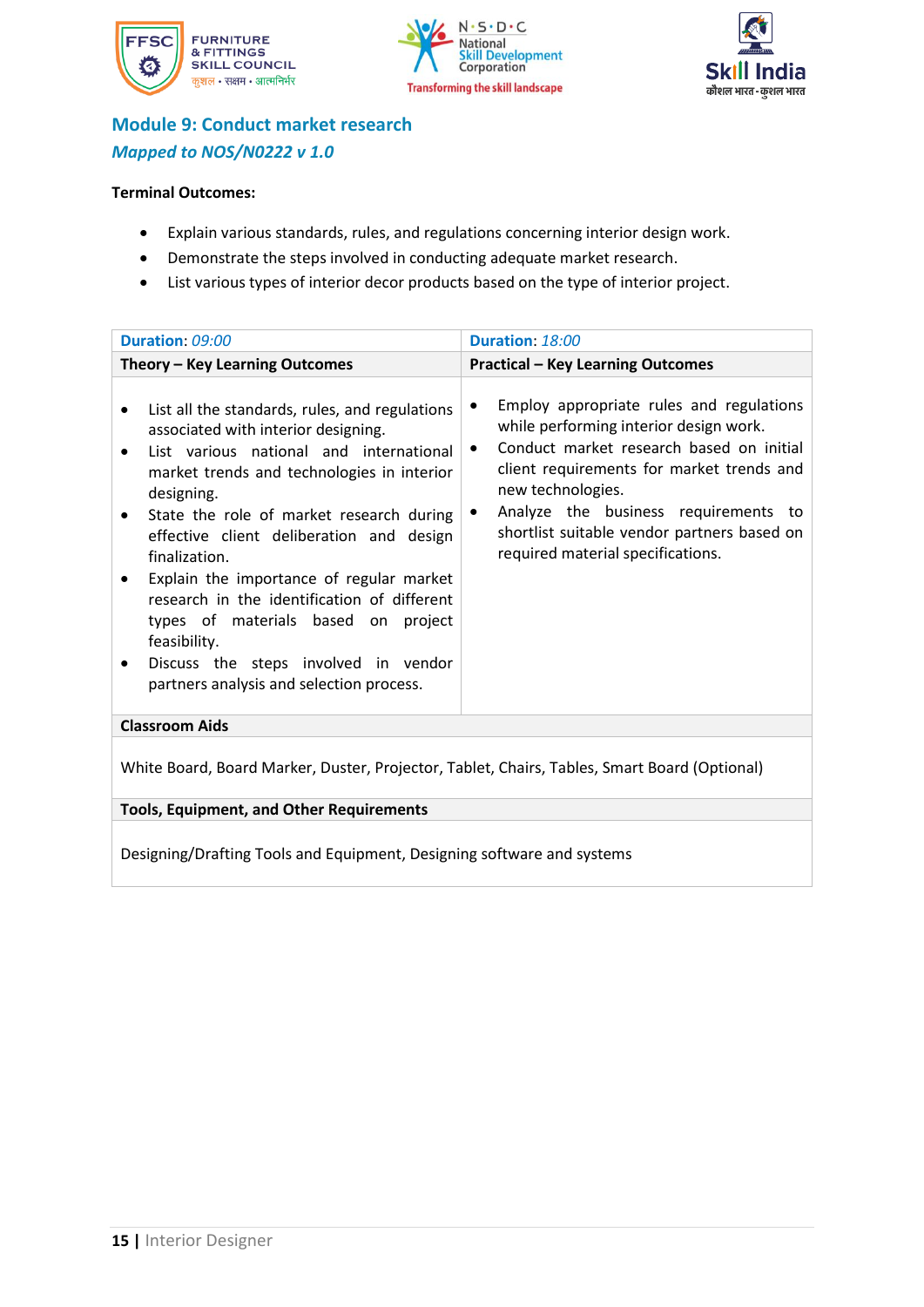





### **Module 10: Develop design concepts and plans** *Mapped to NOS/N0222 v 1.0*

#### **Terminal Outcomes:**

- Demonstrate how to design and develop concepts and plans for interior designing.
- Describe the role of an effective design visualization process in interior designing.

| Duration: 12:00                                                                                                                                                                                                                                                                                                                                                                                                                                                                                                      | Duration: 27:00                                                                                                                                                                                                                                                                                                                        |
|----------------------------------------------------------------------------------------------------------------------------------------------------------------------------------------------------------------------------------------------------------------------------------------------------------------------------------------------------------------------------------------------------------------------------------------------------------------------------------------------------------------------|----------------------------------------------------------------------------------------------------------------------------------------------------------------------------------------------------------------------------------------------------------------------------------------------------------------------------------------|
| Theory - Key Learning Outcomes                                                                                                                                                                                                                                                                                                                                                                                                                                                                                       | <b>Practical - Key Learning Outcomes</b>                                                                                                                                                                                                                                                                                               |
| Explain various visualization techniques<br>associated with the designing process.<br>List all the factors contributing to the<br>٠<br>effective design visualization process.<br>Explain how specified materials get used in<br>$\bullet$<br>based<br>different<br>ways<br>design<br>on.<br>requirements.<br>List all the project execution factors<br>٠<br>contributing to effective interior designing.<br>State the importance of the feedback<br>$\bullet$<br>mechanism in the program's overall<br>efficiency. | Demonstrate effective design visualization<br>٠<br>skills while preparing scope of work.<br>Perform design deliberation with concerned<br>$\bullet$<br>based<br>project execution<br>teams<br>on<br>parameter.<br>Demonstrate the correct<br>οf<br>way<br>$\bullet$<br>documenting the feedback, updates, and<br>information received. |
| <b>Classroom Aids</b>                                                                                                                                                                                                                                                                                                                                                                                                                                                                                                |                                                                                                                                                                                                                                                                                                                                        |
| White Board, Board Marker, Duster, Projector, Tablet, Chairs, Tables, Smart Board (Optional)                                                                                                                                                                                                                                                                                                                                                                                                                         |                                                                                                                                                                                                                                                                                                                                        |
| <b>Tools, Equipment, and Other Requirements</b>                                                                                                                                                                                                                                                                                                                                                                                                                                                                      |                                                                                                                                                                                                                                                                                                                                        |
| Designing/Drafting Tools and Equipment, Designing software and systems                                                                                                                                                                                                                                                                                                                                                                                                                                               |                                                                                                                                                                                                                                                                                                                                        |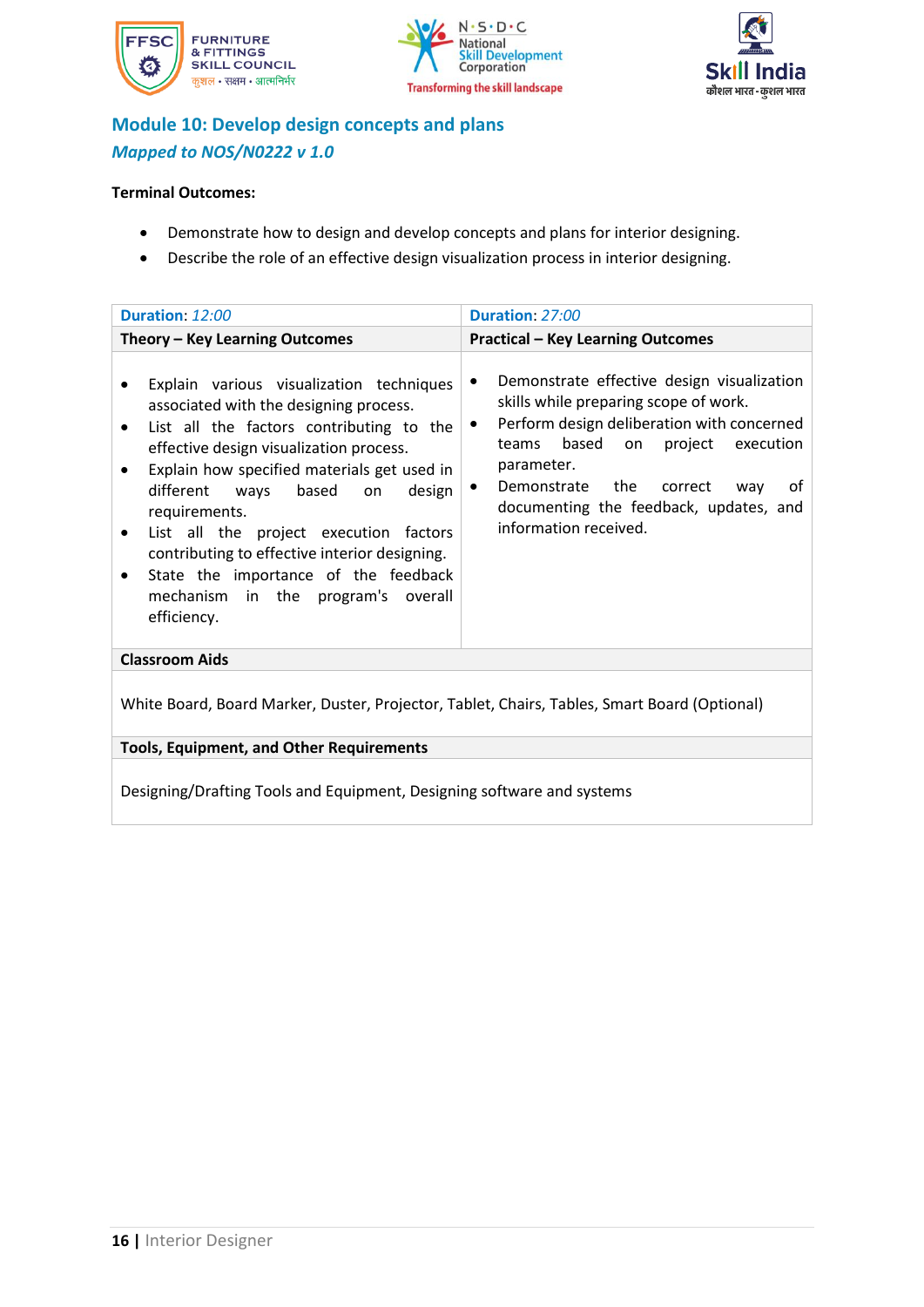





### **Module 11: Develop mood boards, 3D renders, miniatures, drawings/ layouts** *Mapped to NOS/N0222 v 1.0*

#### **Terminal Outcomes:**

- Demonstrate the steps involved in designing and developing mood boards, 3D renders, miniatures, drawings/layouts.
- Describe various fundamentals involved in developing design concepts and plans.

| Duration: 12:00                                                                                                                                                                                                                                                                                                                                                                    | Duration: 27:00                                                                                                                                                                                                                                                                                                                                                                                          |
|------------------------------------------------------------------------------------------------------------------------------------------------------------------------------------------------------------------------------------------------------------------------------------------------------------------------------------------------------------------------------------|----------------------------------------------------------------------------------------------------------------------------------------------------------------------------------------------------------------------------------------------------------------------------------------------------------------------------------------------------------------------------------------------------------|
| Theory – Key Learning Outcomes                                                                                                                                                                                                                                                                                                                                                     | <b>Practical - Key Learning Outcomes</b>                                                                                                                                                                                                                                                                                                                                                                 |
| Discuss the steps involved in designing of<br>drafts of mood boards, 3D renders, and<br>miniatures.<br>of<br>boards,<br>State the<br>role<br>mood<br>miniatures/models, 3D renders in the<br>interior designing and execution process.<br>Explain the process of review<br>and<br>modification of miniatures/models and 3D<br>render based on appropriate tools and<br>software's. | Demonstrate effective client deliberation<br>skills while presenting concepts, drawings,<br>mood boards, 3D renders, miniatures, etc.<br>Demonstrate how to prepare mood boards,<br>$\bullet$<br>miniatures/models, 3D renders based on<br>approved design specifications.<br>Examine the designing<br>of<br>process<br>$\bullet$<br>miniatures, models, 3D render based on<br>specified specifications. |
| <b>Classroom Aids</b>                                                                                                                                                                                                                                                                                                                                                              |                                                                                                                                                                                                                                                                                                                                                                                                          |
| White Board, Board Marker, Duster, Projector, Tablet, Chairs, Tables, Smart Board (Optional)                                                                                                                                                                                                                                                                                       |                                                                                                                                                                                                                                                                                                                                                                                                          |
| <b>Tools, Equipment, and Other Requirements</b>                                                                                                                                                                                                                                                                                                                                    |                                                                                                                                                                                                                                                                                                                                                                                                          |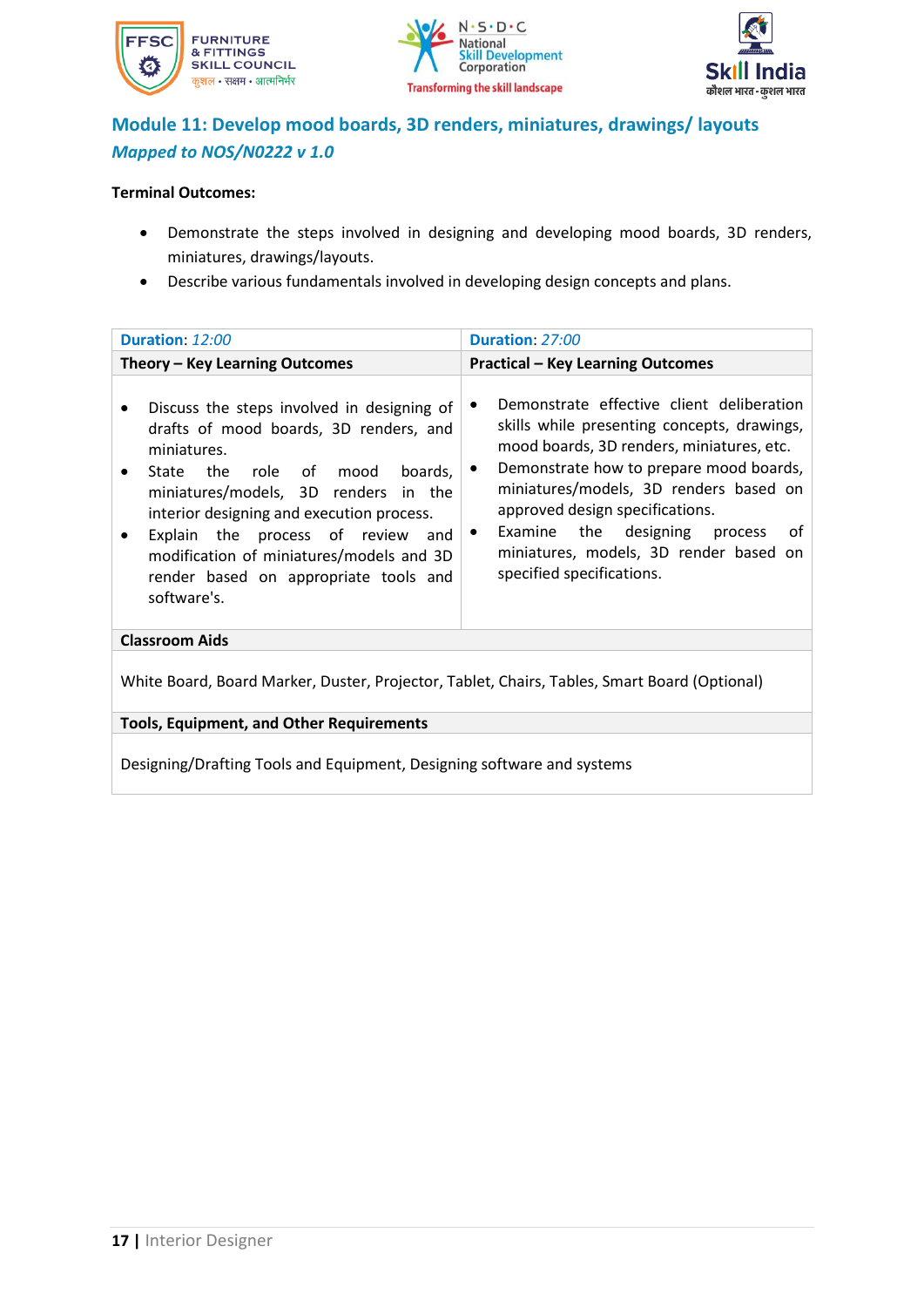





### **Module 12: Drawing and specifications approval** *Mapped to NOS/N0223 v 1.0*

#### **Terminal Outcomes:**

- Discuss the importance of client deliberations in drawings and specifications approval.
- Demonstrate the process of preparing and validating the Approved for Construction (AFC) drawings.
- Explain various elements of a design docket.
- Discuss the process of finalizing the scope of work from the client for project execution.

White Board, Board Marker, Duster, Projector, Tablet, Chairs, Tables, Smart Board (Optional)

### **Tools, Equipment, and Other Requirements**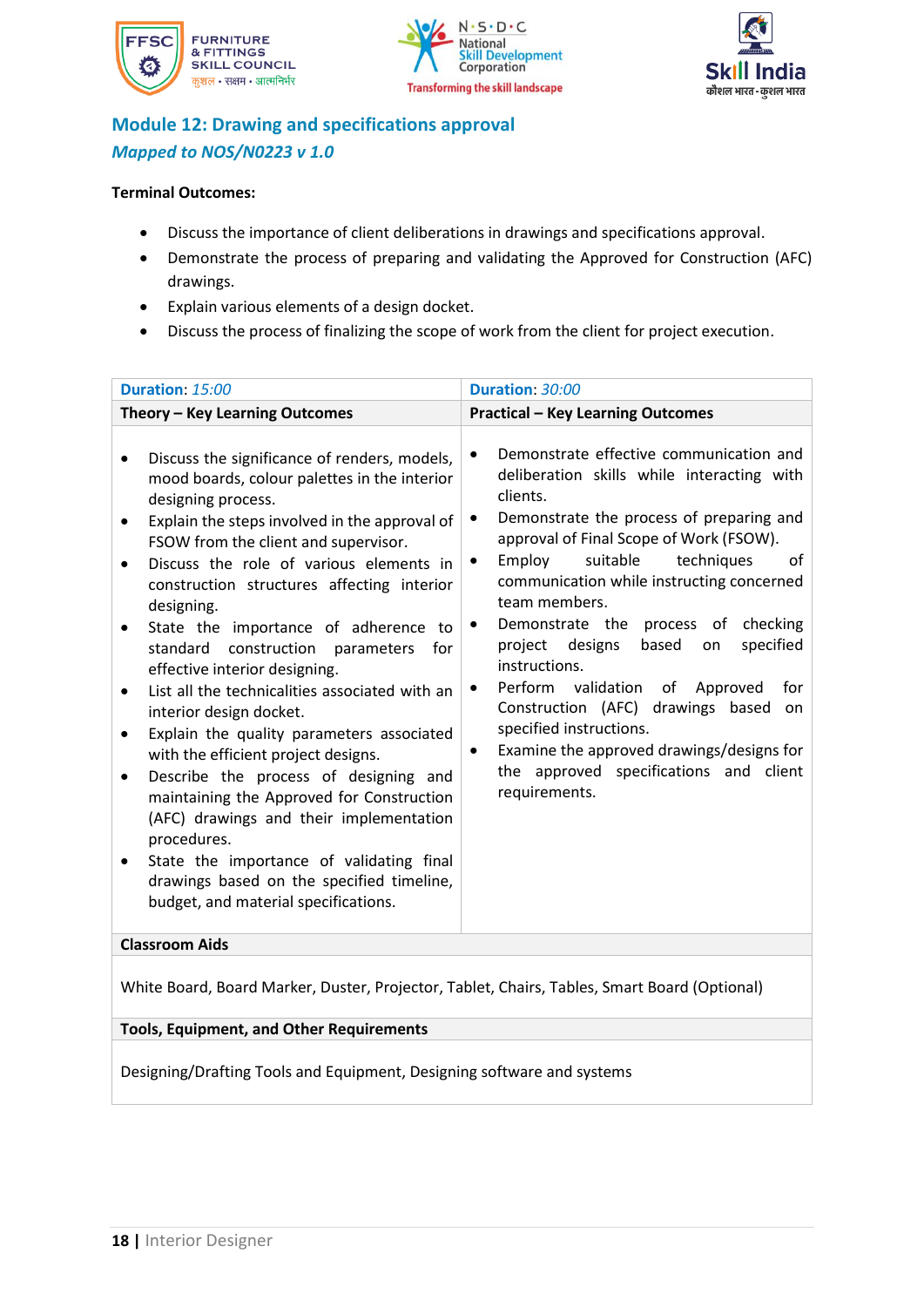





### **Module 13: Material and finishes selection** *Mapped to NOS/N0223 v 1.0*

#### **Terminal Outcomes:**

- Analyze and select appropriate material specifications and finishes based on FSOW.
- Explain various properties associated with different types of materials for interior design work.

| Duration: 15:00                                                                                                                                                                                                                                                                                                                                                                         | Duration: 30:00                                                                                                                                                                                                                  |
|-----------------------------------------------------------------------------------------------------------------------------------------------------------------------------------------------------------------------------------------------------------------------------------------------------------------------------------------------------------------------------------------|----------------------------------------------------------------------------------------------------------------------------------------------------------------------------------------------------------------------------------|
| Theory - Key Learning Outcomes                                                                                                                                                                                                                                                                                                                                                          | <b>Practical - Key Learning Outcomes</b>                                                                                                                                                                                         |
| List various types of interior design elements<br>$\bullet$<br>based on design specification requirement.<br>Describe the<br>material<br>properties,<br>applications, costing, finish types for<br>different types of interior design elements.<br>Explain the role of mood boards and colour<br>palettes in the selection of various types of<br>material finishes and specifications. | Perform a final selection of different<br>٠<br>materials and finishes based on required<br>specifications.<br>Identify and select the appropriate material<br>٠<br>finishes based<br>design<br>on<br>approved<br>specifications. |
| <b>Classroom Aids</b>                                                                                                                                                                                                                                                                                                                                                                   |                                                                                                                                                                                                                                  |
| White Board, Board Marker, Duster, Projector, Tablet, Chairs, Tables, Smart Board (Optional)                                                                                                                                                                                                                                                                                            |                                                                                                                                                                                                                                  |

**Tools, Equipment, and Other Requirements**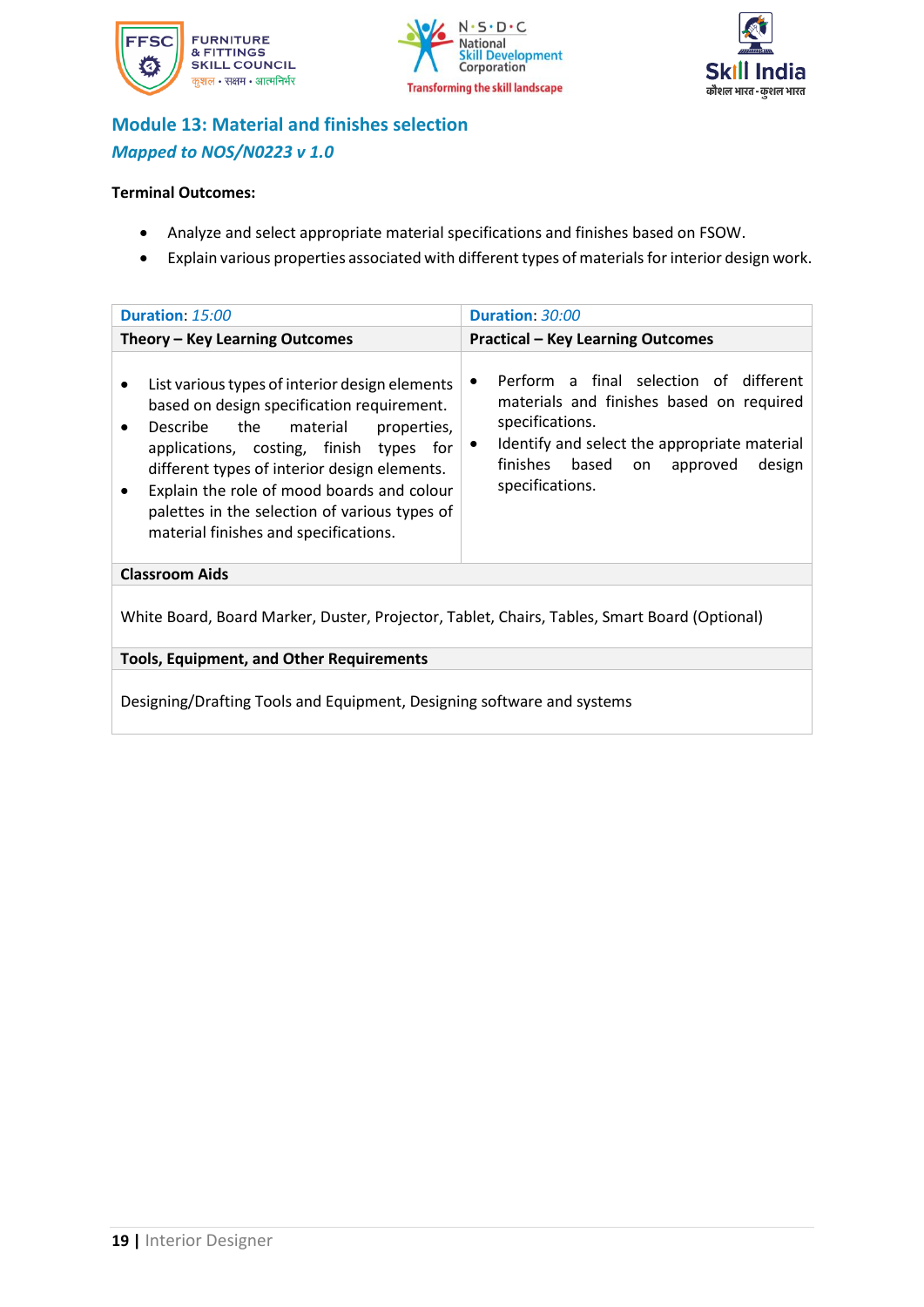





### **Module 14: Procurement planning and supervision** *Mapped to NOS/N0224 v 1.0*

#### **Terminal Outcomes:**

- Demonstrate the process of preparing an effective procurement plan.
- Discuss the sorting and approval process of tender documents in a procurement process.
- Explain various factors involved in evaluating and approval of a procurement plan.

| Duration: 12:00                                                                                                                                                                                                                                                                                                                                                                                                              | Duration: 15:00                                                                                                                                                                                                                                                                                                |  |
|------------------------------------------------------------------------------------------------------------------------------------------------------------------------------------------------------------------------------------------------------------------------------------------------------------------------------------------------------------------------------------------------------------------------------|----------------------------------------------------------------------------------------------------------------------------------------------------------------------------------------------------------------------------------------------------------------------------------------------------------------|--|
| Theory - Key Learning Outcomes                                                                                                                                                                                                                                                                                                                                                                                               | <b>Practical - Key Learning Outcomes</b>                                                                                                                                                                                                                                                                       |  |
| Discuss key factors and sub-factors<br>contributing to the evaluation of a<br>procurement plan.<br>Describe various elements of a procurement<br>$\bullet$<br>plan.<br>List all the documentation requisites<br>associated with a tender docket.<br>Explain the role of different documentations<br>in a tender document.<br>State the technicalities associated with<br>material calculation and optimization<br>processes. | Employ appropriate strategy to evaluate the<br>٠<br>procurement plan.<br>Examine the process of tender documents<br>$\bullet$<br>preparation based on required material<br>specifications.<br>Demonstrate how to calculate and optimize<br>$\bullet$<br>the material for project execution and<br>procurement. |  |
| <b>Classroom Aids</b>                                                                                                                                                                                                                                                                                                                                                                                                        |                                                                                                                                                                                                                                                                                                                |  |
| White Board, Board Marker, Duster, Projector, Tablet, Chairs, Tables, Smart Board (Optional)                                                                                                                                                                                                                                                                                                                                 |                                                                                                                                                                                                                                                                                                                |  |
| <b>Tools, Equipment, and Other Requirements</b>                                                                                                                                                                                                                                                                                                                                                                              |                                                                                                                                                                                                                                                                                                                |  |
| Designing/Drafting Tools and Equipment, Designing software and systems                                                                                                                                                                                                                                                                                                                                                       |                                                                                                                                                                                                                                                                                                                |  |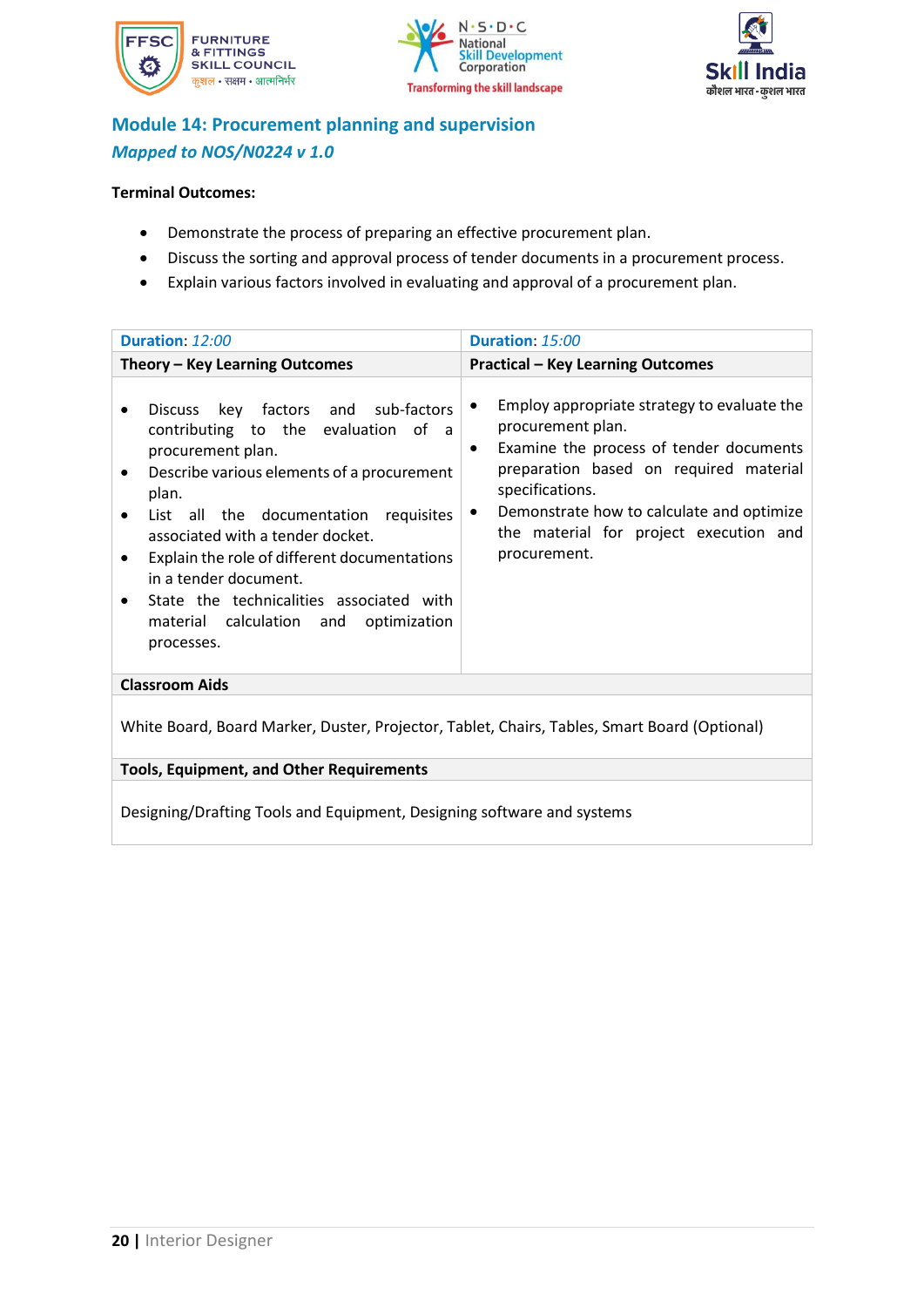





### **Module 15: Vendor exploration** *Mapped to NOS/N0224 v 1.0*

#### **Terminal Outcomes:**

- Explain the process of conducting an effective vendor exploration.
- Explain various factors involved in evaluating and approval of multiple vendors.

| Duration: 09:00                                                                                                                                                                                                                                                                | Duration: 15:00                                                                                                                                                                                                                                                                                                                                         |
|--------------------------------------------------------------------------------------------------------------------------------------------------------------------------------------------------------------------------------------------------------------------------------|---------------------------------------------------------------------------------------------------------------------------------------------------------------------------------------------------------------------------------------------------------------------------------------------------------------------------------------------------------|
| Theory – Key Learning Outcomes                                                                                                                                                                                                                                                 | <b>Practical - Key Learning Outcomes</b>                                                                                                                                                                                                                                                                                                                |
| State the role of market research during the<br>procurement process.<br>Discuss the approval process of vender's<br>based<br>drawings<br>shop<br>required<br>on<br>specifications.<br>List all the quality parameters associated<br>with the QC process of procured materials. | Perform market research to determine<br>suitable vender based on initial client<br>requirements.<br>Demonstrate the process of analyzing and<br>٠<br>approval of vender's shop drawings.<br>Perform the quality checking of the procured<br>٠<br>materials.<br>Employ suitable quality tests to ensure<br>٠<br>quality standards of procured materials. |
| <b>Classroom Aids</b>                                                                                                                                                                                                                                                          |                                                                                                                                                                                                                                                                                                                                                         |
| White Board, Board Marker, Duster, Projector, Tablet, Chairs, Tables, Smart Board (Optional)                                                                                                                                                                                   |                                                                                                                                                                                                                                                                                                                                                         |

**Tools, Equipment, and Other Requirements**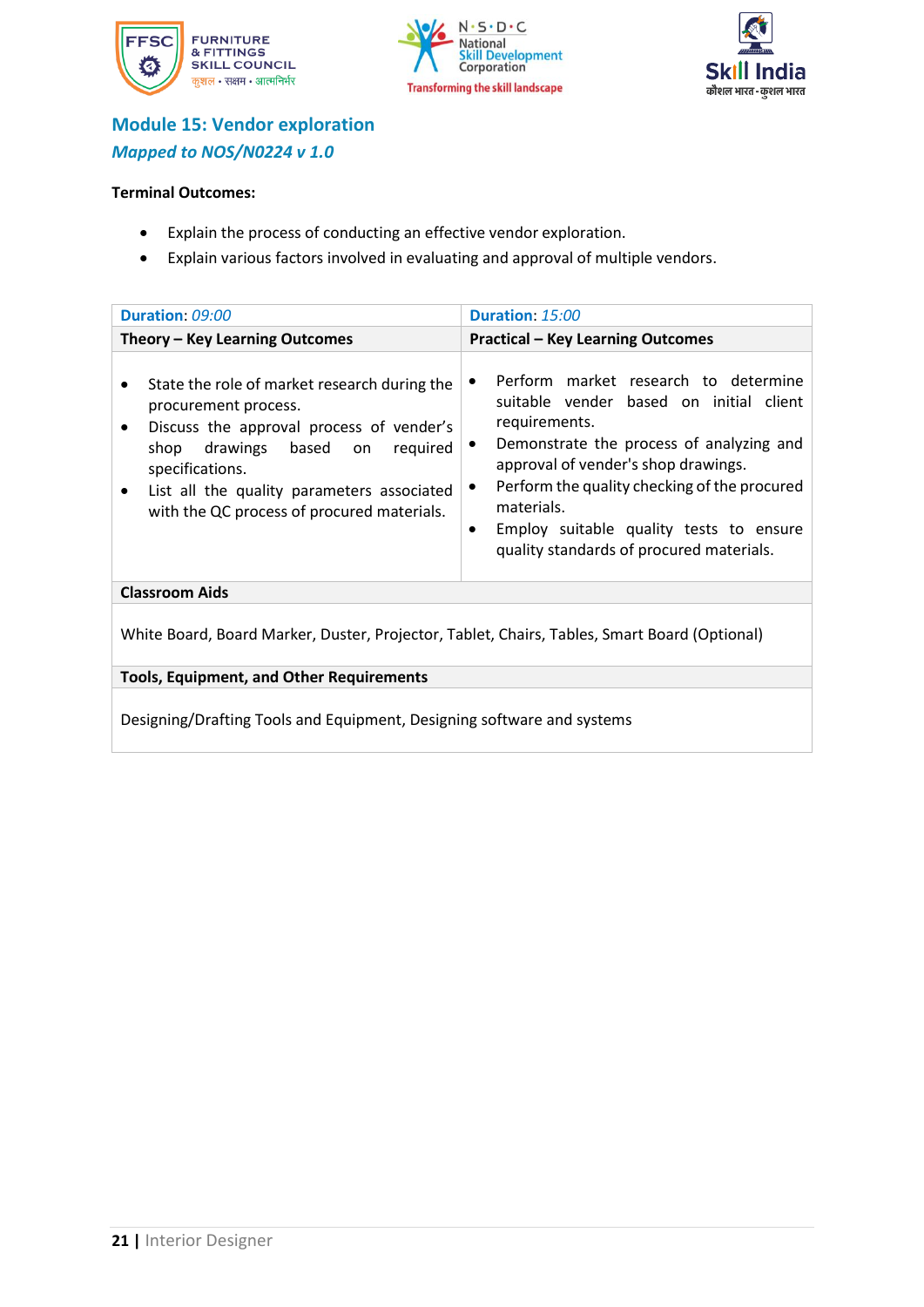





### **Module 16: Project Installation and handover** *Mapped to NOS/N0224 v 1.0*

#### **Terminal Outcomes:**

- Employ suitable documentation formats to prepare project handover and completion reports.
- Discuss various quality parameters associated with project installation and handover stages.
- State the importance of effective time management and record-keeping.

| Duration: 09:00                                                                                                                                                                                                                                                                                                                                                                                                           | Duration: 15:00                                                                                                                                                                                                                                                                                                                                                                                                     |
|---------------------------------------------------------------------------------------------------------------------------------------------------------------------------------------------------------------------------------------------------------------------------------------------------------------------------------------------------------------------------------------------------------------------------|---------------------------------------------------------------------------------------------------------------------------------------------------------------------------------------------------------------------------------------------------------------------------------------------------------------------------------------------------------------------------------------------------------------------|
| Theory - Key Learning Outcomes                                                                                                                                                                                                                                                                                                                                                                                            | <b>Practical - Key Learning Outcomes</b>                                                                                                                                                                                                                                                                                                                                                                            |
| Explain the steps involved in the redressal of<br>variations in project execution.<br>Discuss the role of regular quality checks in<br>effective project execution.<br>Explain various statutory and regulatory<br>guidelines associated with project execution<br>at the worksite.<br>State the importance of time management<br>$\bullet$<br>and usage of effective record keeping<br>techniques for project execution. | Examine the worksite for the execution of<br>٠<br>installation process<br>design<br>as<br>per<br>specifications.<br>Perform quality check during<br>project<br>٠<br>installation stage using appropriate tools<br>and equipment.<br>Employ suitable statutory and regulatory<br>٠<br>guidelines for project execution.<br>Demonstrate the process of record-keeping<br>٠<br>and timely reporting to the supervisor. |
| <b>Classroom Aids</b>                                                                                                                                                                                                                                                                                                                                                                                                     |                                                                                                                                                                                                                                                                                                                                                                                                                     |
| White Board, Board Marker, Duster, Projector, Tablet, Chairs, Tables, Smart Board (Optional)                                                                                                                                                                                                                                                                                                                              |                                                                                                                                                                                                                                                                                                                                                                                                                     |
| <b>Tools, Equipment, and Other Requirements</b>                                                                                                                                                                                                                                                                                                                                                                           |                                                                                                                                                                                                                                                                                                                                                                                                                     |
| Designing/Drafting Tools and Equipment, Designing software and systems                                                                                                                                                                                                                                                                                                                                                    |                                                                                                                                                                                                                                                                                                                                                                                                                     |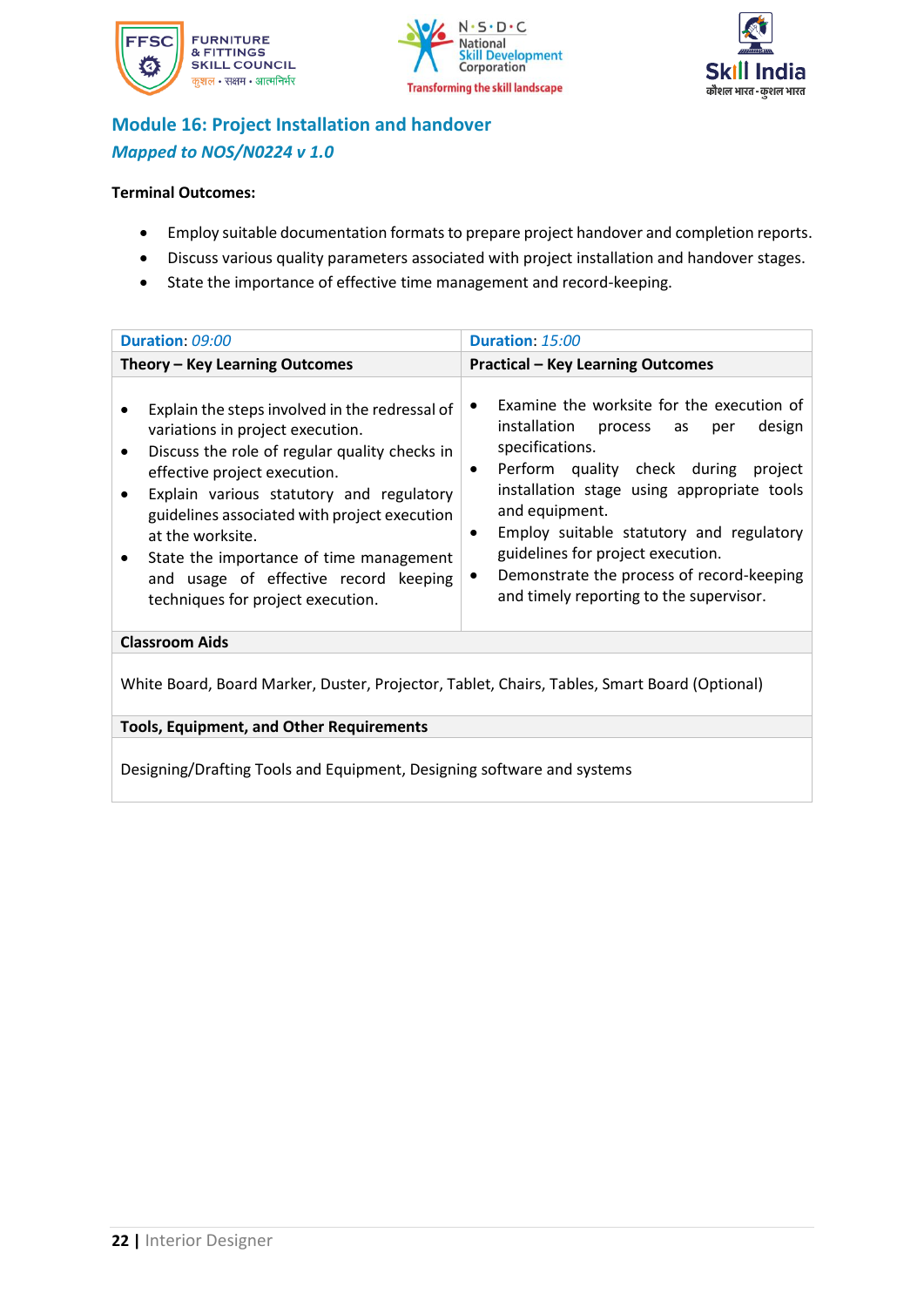





### **Module 17: Work effectively with colleagues and others** *Mapped to NOS/N8204 v 1.0*

#### **Terminal Outcomes:**

- Explain the methods and mechanisms for effective communication.
- Demonstrate the usage of effective communication and interpersonal skills.
- Explain the importance of effective collaboration at workplace.
- Demonstrate how to interact and work effectively with co-workers, supervisors, and others.

| Duration: 03:00                                                                                                                                                                                                                                                                                                                                                                                                                                                                                                                                                                                                                                                                                                                                                                                                                                                                                                                                                                                                                                                                                                                                                                                                                         | Duration: 06:00                                                                                                                                                                                                                                                                                                                                                                                                                                                                                                                                                                                                                                                                                                                                      |
|-----------------------------------------------------------------------------------------------------------------------------------------------------------------------------------------------------------------------------------------------------------------------------------------------------------------------------------------------------------------------------------------------------------------------------------------------------------------------------------------------------------------------------------------------------------------------------------------------------------------------------------------------------------------------------------------------------------------------------------------------------------------------------------------------------------------------------------------------------------------------------------------------------------------------------------------------------------------------------------------------------------------------------------------------------------------------------------------------------------------------------------------------------------------------------------------------------------------------------------------|------------------------------------------------------------------------------------------------------------------------------------------------------------------------------------------------------------------------------------------------------------------------------------------------------------------------------------------------------------------------------------------------------------------------------------------------------------------------------------------------------------------------------------------------------------------------------------------------------------------------------------------------------------------------------------------------------------------------------------------------------|
| Theory - Key Learning Outcomes                                                                                                                                                                                                                                                                                                                                                                                                                                                                                                                                                                                                                                                                                                                                                                                                                                                                                                                                                                                                                                                                                                                                                                                                          | <b>Practical - Key Learning Outcomes</b>                                                                                                                                                                                                                                                                                                                                                                                                                                                                                                                                                                                                                                                                                                             |
|                                                                                                                                                                                                                                                                                                                                                                                                                                                                                                                                                                                                                                                                                                                                                                                                                                                                                                                                                                                                                                                                                                                                                                                                                                         |                                                                                                                                                                                                                                                                                                                                                                                                                                                                                                                                                                                                                                                                                                                                                      |
| Discuss the need of seeking help from<br>$\bullet$<br>appropriate authority.<br>Outline the reporting structure to receive<br>$\bullet$<br>work instructions and report issues to the<br>supervisor.<br>Understand<br>effective<br>decision-making<br>$\bullet$<br>process.<br>State the various techniques for achieving<br>$\bullet$<br>productivity and quality of work.<br>Explain the steps involved in grievance<br>$\bullet$<br>redressal using appropriate escalation<br>matrix and process.<br>Discuss the specific ways of documenting<br>$\bullet$<br>the work and how to report it to the<br>supervisor.<br>State the importance of co-ordinating and<br>$\bullet$<br>resolving conflicts with the team members<br>to achieve smooth work flow.<br>Explain the effective communication process<br>$\bullet$<br>and methods.<br>Outline the ways to communicate effectively<br>$\bullet$<br>with the co-workers.<br>State the work ethics, workplace etiquettes<br>$\bullet$<br>as well as standards and guidelines.<br>Discuss the different methods of providing<br>$\bullet$<br>information<br>colleagues<br>to<br>as<br>per<br>organizational requirements.<br>Explain key initiatives to resolve conflicts<br>$\bullet$ | effective<br>Apply<br>time<br>management<br>$\bullet$<br>principles.<br>Employ the suitable process to report any<br>$\bullet$<br>deviations to appropriate authority.<br>Demonstrate different ways to resolve<br>$\bullet$<br>conflicts at the worksite.<br>Use different modes of communication as<br>$\bullet$<br>per requirement and need.<br>Demonstrate appropriate behaviour when<br>$\bullet$<br>dealing with supervisor or co-workers.<br>Illustrate different ways to resolve issues of<br>$\bullet$<br>colleagues.<br>Employ<br>different<br>resolve<br>$\bullet$<br>ways<br>to<br>interpersonal conflicts.<br>Demonstrate suitable ways of managing and<br>$\bullet$<br>prioritizing<br>work<br>based<br>project<br>on<br>requirements. |
| among the team.<br>Explain the importance of aligning your<br>$\bullet$<br>personal goals with organisational goals.                                                                                                                                                                                                                                                                                                                                                                                                                                                                                                                                                                                                                                                                                                                                                                                                                                                                                                                                                                                                                                                                                                                    |                                                                                                                                                                                                                                                                                                                                                                                                                                                                                                                                                                                                                                                                                                                                                      |
| <b>Classroom Aids</b>                                                                                                                                                                                                                                                                                                                                                                                                                                                                                                                                                                                                                                                                                                                                                                                                                                                                                                                                                                                                                                                                                                                                                                                                                   |                                                                                                                                                                                                                                                                                                                                                                                                                                                                                                                                                                                                                                                                                                                                                      |
|                                                                                                                                                                                                                                                                                                                                                                                                                                                                                                                                                                                                                                                                                                                                                                                                                                                                                                                                                                                                                                                                                                                                                                                                                                         |                                                                                                                                                                                                                                                                                                                                                                                                                                                                                                                                                                                                                                                                                                                                                      |
| White Board, Board Marker, Duster, Projector, Tablet, Chairs, Tables, Smart Board (Optional)                                                                                                                                                                                                                                                                                                                                                                                                                                                                                                                                                                                                                                                                                                                                                                                                                                                                                                                                                                                                                                                                                                                                            |                                                                                                                                                                                                                                                                                                                                                                                                                                                                                                                                                                                                                                                                                                                                                      |

**Tools, Equipment, and Other Requirements** 

N.A.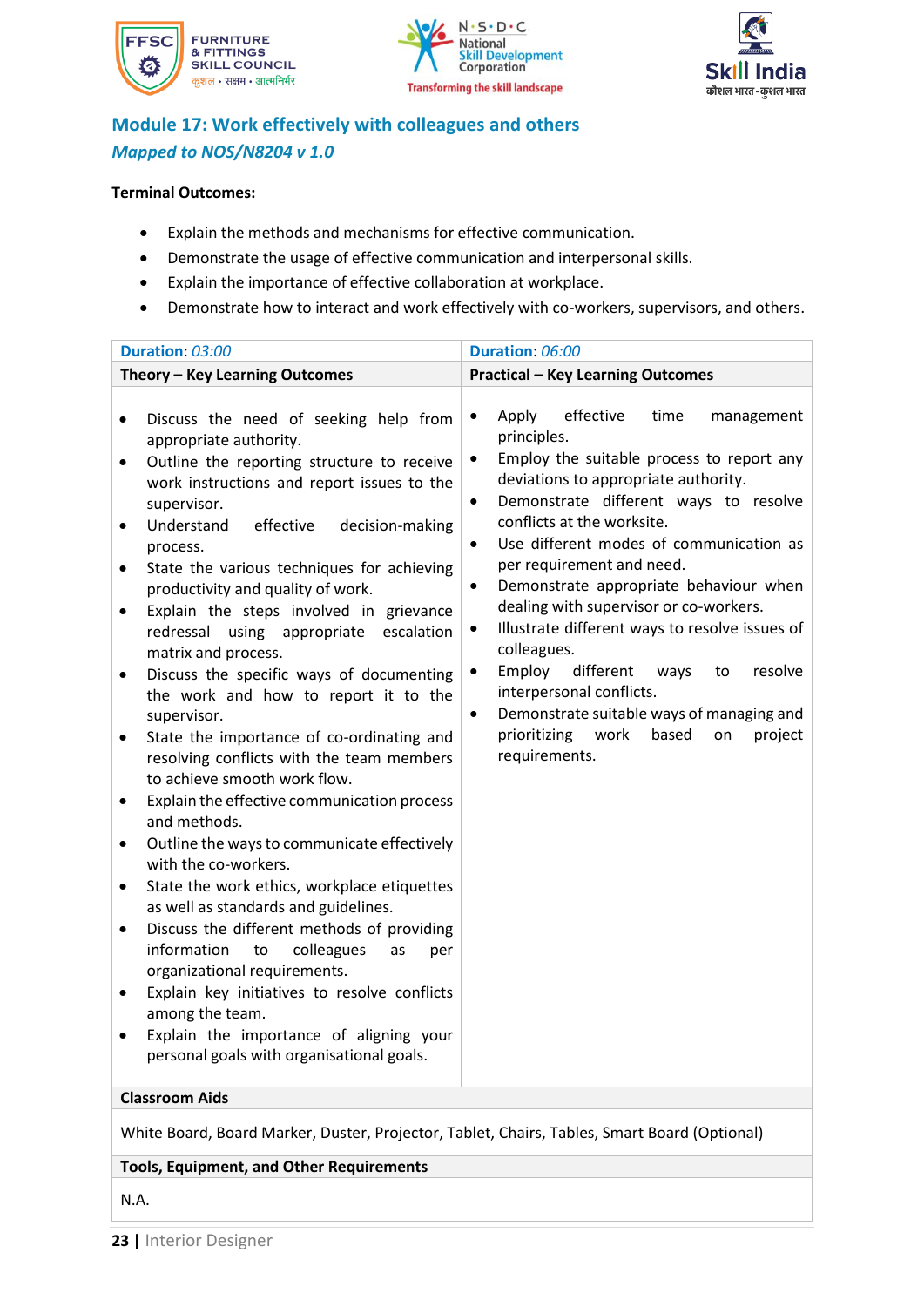





### **Module 18: Sensitivity towards all genders and people with disability** *Mapped to NOS/N8204 v 1.0*

#### **Terminal Outcomes:**

- Apply different approaches to maintain gender equality and increase inclusiveness for PwD.
- Demonstrate how to respect all genders and cultures at the workplace.
- Describe the prevention of sexual harassment (POSH) rules at the workplace.

| Theory - Key Learning Outcomes                                                                                                                                                                                                                                                                                                                                                                                                                                                                                                                                                                                                                                                                                                                                                                                                                                                                                                                                                                                                                                                                                                                                                                                                                                                                                                                                  | <b>Practical - Key Learning Outcomes</b>                                                                                                                                                                                                                                                                                                                                                                                                                                                                                                                                                                                                                                                                                                                                                                                                                                                                   |
|-----------------------------------------------------------------------------------------------------------------------------------------------------------------------------------------------------------------------------------------------------------------------------------------------------------------------------------------------------------------------------------------------------------------------------------------------------------------------------------------------------------------------------------------------------------------------------------------------------------------------------------------------------------------------------------------------------------------------------------------------------------------------------------------------------------------------------------------------------------------------------------------------------------------------------------------------------------------------------------------------------------------------------------------------------------------------------------------------------------------------------------------------------------------------------------------------------------------------------------------------------------------------------------------------------------------------------------------------------------------|------------------------------------------------------------------------------------------------------------------------------------------------------------------------------------------------------------------------------------------------------------------------------------------------------------------------------------------------------------------------------------------------------------------------------------------------------------------------------------------------------------------------------------------------------------------------------------------------------------------------------------------------------------------------------------------------------------------------------------------------------------------------------------------------------------------------------------------------------------------------------------------------------------|
|                                                                                                                                                                                                                                                                                                                                                                                                                                                                                                                                                                                                                                                                                                                                                                                                                                                                                                                                                                                                                                                                                                                                                                                                                                                                                                                                                                 |                                                                                                                                                                                                                                                                                                                                                                                                                                                                                                                                                                                                                                                                                                                                                                                                                                                                                                            |
| Discuss the importance of promoting,<br>٠<br>sharing and implementing gender equality<br>and PwD sensitivity guidelines at the<br>worksite.<br>Explain the importance of gender sensitive<br>$\bullet$<br>behaviour.<br>Explain the importance of equity and<br>respecting other's cultures, religion, and<br>caste.<br>Describe the importance of an equal<br>٠<br>opportunity work culture irrespective of<br>gender.<br>Explain different methods to encourage<br>$\bullet$<br>female equality in the workplace.<br>the<br>Explain<br>procedure<br>report<br>to<br>$\bullet$<br>behaviour<br>inappropriate<br>sexual<br>e.g.,<br>harassment.<br>Explain key elements of active listening.<br>Describe the most effective communication<br>styles and behaviour when communicating<br>with people with disabilities.<br>Explain the importance of promoting and<br>٠<br>respecting disability in the worksite.<br>Explain the need for sensitivity towards<br>٠<br>people with disabilities.<br>Discuss the rules laid by the Sexual<br>٠<br>Harassment of Women at Workplace<br>(Prevention, Prohibition, and Redressal) Act<br>and the provided penalties for violation.<br>Explain the correct ways of communication<br>collaboration<br>and<br>with<br>people<br>with<br>disabilities in compliance with the legal<br>framework.<br><b>Classroom Aids</b> | Demonstrate the ideal behaviour in line with<br>$\bullet$<br>and guidelines on<br>standards<br>gender<br>inclusivity, PwD, POSH in an organization<br>with a PwD.<br>Use inclusive language irrespective of the<br>٠<br>gender/ disability of the person.<br>Use gender neutral practice at the worksite.<br>٠<br>Employ the suitable process to report any<br>harassment or discrimination to appropriate<br>authority.<br>Demonstrate appropriate verbal and non-<br>٠<br>verbal communication that is respectful of<br>gender, religion, disability, etc.<br>Practice the legal requirements<br>and<br>$\bullet$<br>standards for accessibility norms<br>and<br>processes to support PwD at the worksite.<br>Demonstrate how to behave with people<br>$\bullet$<br>with disabilities.<br>essential<br>communication<br>Demonstrate<br>methods in line with gender inclusiveness<br>and PwD sensitivity. |
| White Board, Board Marker, Duster, Projector, Tablet, Chairs, Tables, Smart Board (Optional)                                                                                                                                                                                                                                                                                                                                                                                                                                                                                                                                                                                                                                                                                                                                                                                                                                                                                                                                                                                                                                                                                                                                                                                                                                                                    |                                                                                                                                                                                                                                                                                                                                                                                                                                                                                                                                                                                                                                                                                                                                                                                                                                                                                                            |
| <b>Tools, Equipment, and Other Requirements</b>                                                                                                                                                                                                                                                                                                                                                                                                                                                                                                                                                                                                                                                                                                                                                                                                                                                                                                                                                                                                                                                                                                                                                                                                                                                                                                                 |                                                                                                                                                                                                                                                                                                                                                                                                                                                                                                                                                                                                                                                                                                                                                                                                                                                                                                            |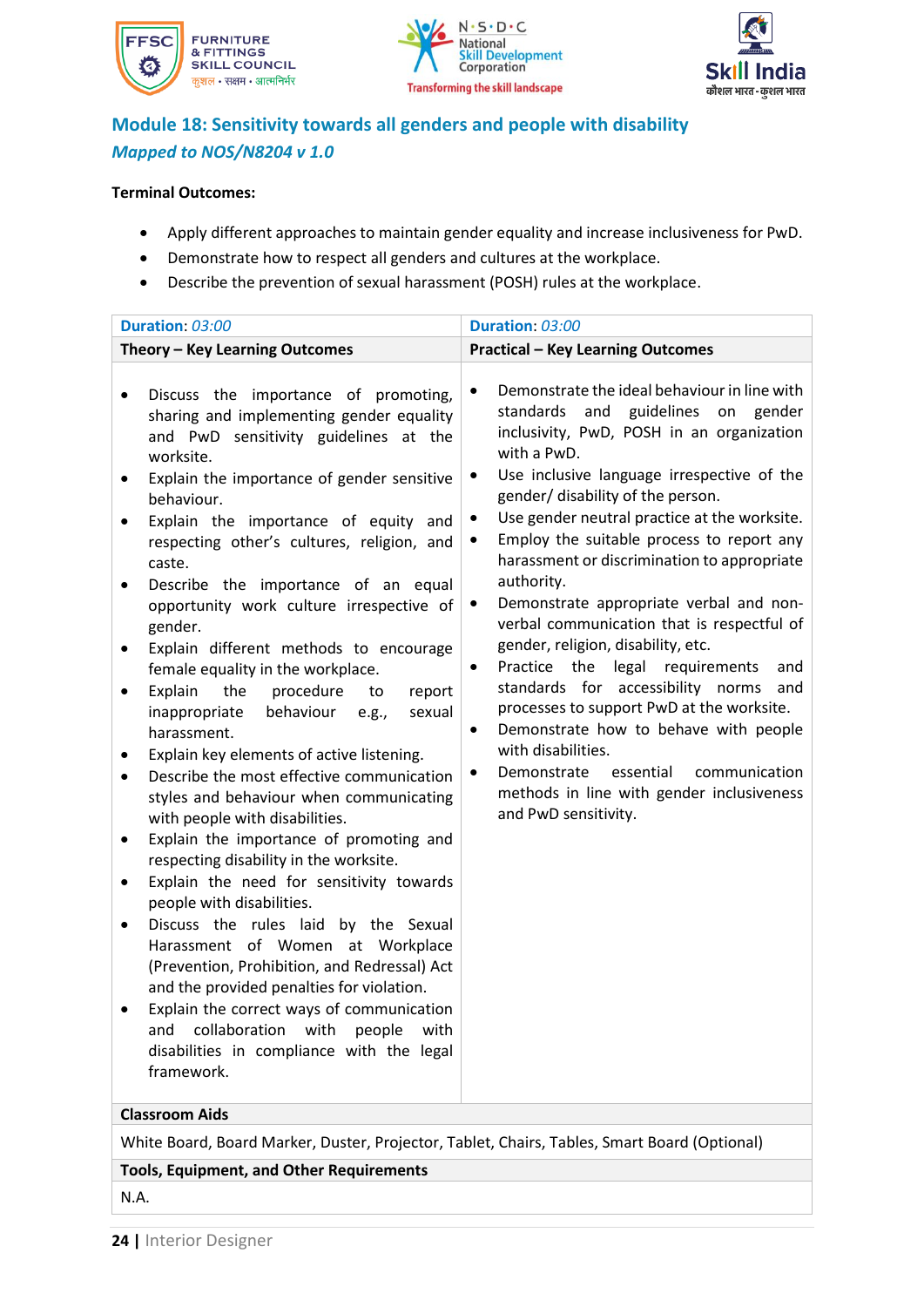





### **Module 19: Identify and assess entrepreneurial activities** *Mapped to NOS/N8206 v 1.0*

#### **Terminal Outcomes:**

- Explain ways to conduct market research and analysis.
- Explain the principles of competition analysis.
- Demonstrate the process of preparing a business and resource plan.
- Identify the skill sets and knowledge required for carryout out the entrepreneurial activity.

| Duration: 03:00                                                                                                                                                                                                                                                                                                                                                                                                                                                                                                                                                                                                                                                                                                                                                                                                                                                                                                                                                                                                                                                                                                                                                   | Duration: 06:00                                                                                                                                                                                                                                                                                                                                                                                                                                                                                                                                                                                                                                                                                                                                                                                                                             |  |  |
|-------------------------------------------------------------------------------------------------------------------------------------------------------------------------------------------------------------------------------------------------------------------------------------------------------------------------------------------------------------------------------------------------------------------------------------------------------------------------------------------------------------------------------------------------------------------------------------------------------------------------------------------------------------------------------------------------------------------------------------------------------------------------------------------------------------------------------------------------------------------------------------------------------------------------------------------------------------------------------------------------------------------------------------------------------------------------------------------------------------------------------------------------------------------|---------------------------------------------------------------------------------------------------------------------------------------------------------------------------------------------------------------------------------------------------------------------------------------------------------------------------------------------------------------------------------------------------------------------------------------------------------------------------------------------------------------------------------------------------------------------------------------------------------------------------------------------------------------------------------------------------------------------------------------------------------------------------------------------------------------------------------------------|--|--|
| Theory - Key Learning Outcomes                                                                                                                                                                                                                                                                                                                                                                                                                                                                                                                                                                                                                                                                                                                                                                                                                                                                                                                                                                                                                                                                                                                                    | <b>Practical - Key Learning Outcomes</b>                                                                                                                                                                                                                                                                                                                                                                                                                                                                                                                                                                                                                                                                                                                                                                                                    |  |  |
| Explain the process of conducting research<br>information<br>gather<br>on<br>market<br>to<br>determinants such as volume of sales,<br>projected growth rate, etc.<br>State how to conduct market surveys to<br>٠<br>understand market trend, market needs,<br>opportunities.<br>List steps for identifying and analysing<br>٠<br>opportunities for entrepreneurship.<br>Explain<br>various<br>organization<br>and<br>$\bullet$<br>government schemes and policies related to<br>the entrepreneurship in the sector.<br>State the importance of compliance with the<br>structural<br>reforms<br>government<br>and<br>framework.<br>Explain the concept of competition analysis.<br>Elaborate the steps needed to mitigate<br>$\bullet$<br>business risks.<br>Explain the concept and terminologies<br>associated with a resource plan.<br>requirements<br><b>State</b><br>the<br>of<br>skilled<br>entrepreneur e.g., capability to<br>start<br>business, develop business, manage an<br>organization, manage time, etc.<br>the<br>importance<br><b>State</b><br>of<br>effective<br>collaboration with team members<br>of<br>required skill sets.<br>Claccroom Aide | Demonstrate the procedure to review<br>$\bullet$<br>market demands based on competitors,<br>customers, market requirements, current<br>market status etc.<br>Apply the principles of competition analysis<br>٠<br>for assessing opportunities for potential<br>business.<br>Employ<br>suitable<br>organizational<br>and<br>$\bullet$<br>government policies while carrying out an<br>entrepreneurial activity.<br>Analyze<br>the<br>market<br>condition<br>using<br>٠<br>principles<br>of<br>competition<br>appropriate<br>analysis.<br>Demonstrate the process of risk assessment<br>$\bullet$<br>for a business opportunity.<br>Demonstrate the use of appropriate tools to<br>٠<br>prepare resource plan and budget.<br>Analyze the job work to identify and<br>$\bullet$<br>collaborate with the personnel's of required<br>skill sets. |  |  |

#### **Classroom Aids**

White Board, Board Marker, Duster, Projector, Tablet, Chairs, Tables, Smart Board (Optional)

#### **Tools, Equipment, and Other Requirements**

Sample case studies of 5 successful and 5 failed start-ups, Sample business and resource plan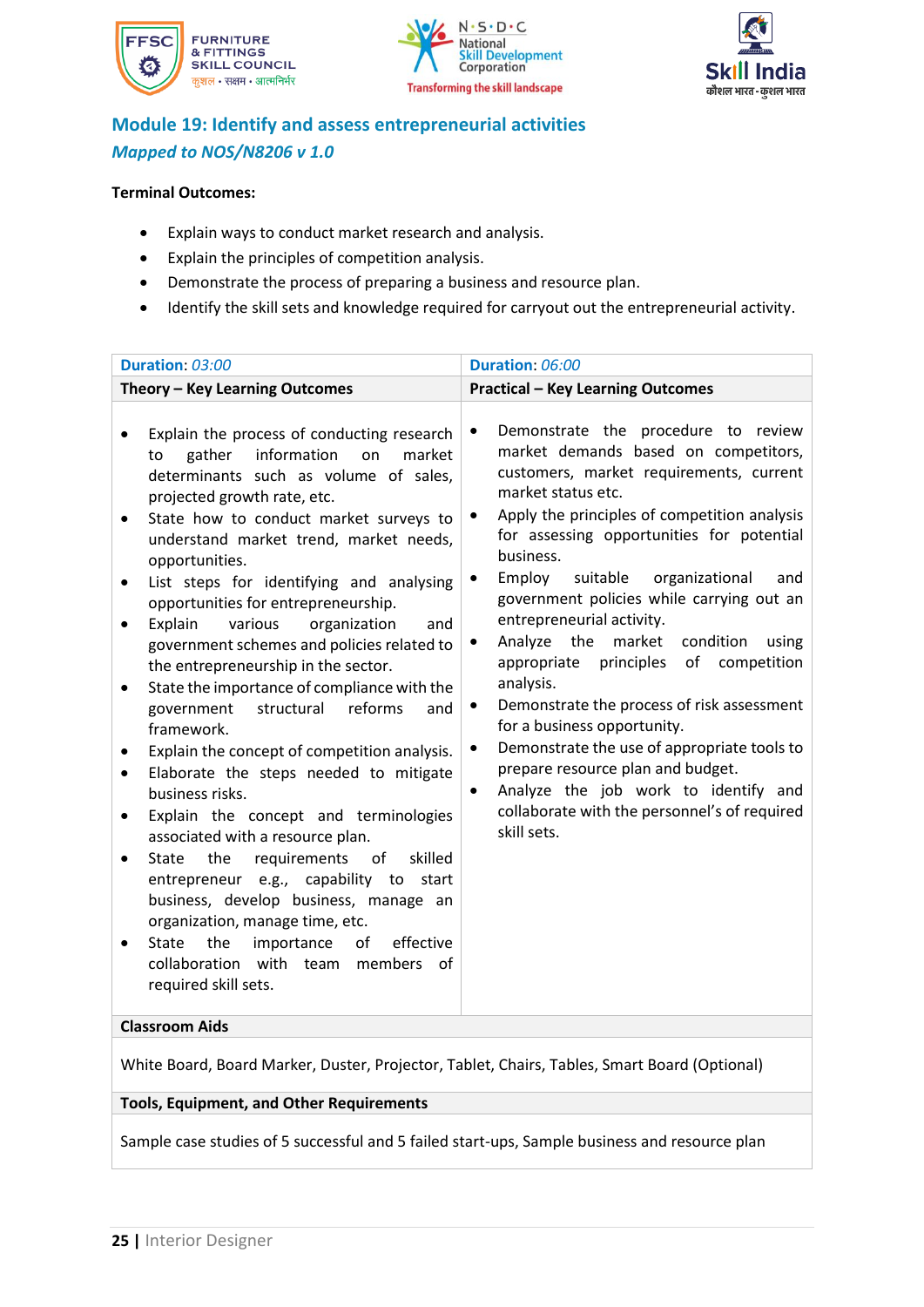





### **Module 20: Digital and financial aspects of a business** *Mapped to NOS/N8206 v 1.0*

### **Terminal Outcomes:**

- Demonstrate the use of different social media platforms in e-marketing of a business.
- Describe the role of market condition and business competition in fixing the pricing strategy.
- Explain various financial aspects related to entrepreneurship activity.

| Duration: 03:00                                                                                                                                                                                                                                                                                                                                                                                                                                                                                                                                                                                                                        | Duration: 03:00                                                                                                                                                                                                                                                                                                                                                                                                                                                                                                                                                                                                                                                                                  |  |  |
|----------------------------------------------------------------------------------------------------------------------------------------------------------------------------------------------------------------------------------------------------------------------------------------------------------------------------------------------------------------------------------------------------------------------------------------------------------------------------------------------------------------------------------------------------------------------------------------------------------------------------------------|--------------------------------------------------------------------------------------------------------------------------------------------------------------------------------------------------------------------------------------------------------------------------------------------------------------------------------------------------------------------------------------------------------------------------------------------------------------------------------------------------------------------------------------------------------------------------------------------------------------------------------------------------------------------------------------------------|--|--|
| Theory - Key Learning Outcomes                                                                                                                                                                                                                                                                                                                                                                                                                                                                                                                                                                                                         | <b>Practical - Key Learning Outcomes</b>                                                                                                                                                                                                                                                                                                                                                                                                                                                                                                                                                                                                                                                         |  |  |
| Discuss various terminologies related to<br>cloud computing, artificial intelligence,<br>AR/VR, etc.<br>Describe the concept of e-marketing and its<br>impact in a business growth.<br>Distinguish between different social media<br>platforms.<br>List all the factors affecting project costing<br>and planning.<br>State how to choose the right product<br>pricing strategy based on strengths,<br>potential, capability, market demand,<br>profitability, personal preferences.<br>Describe the elements of a business plan.<br>$\bullet$<br>State the method to secure funds from<br>family, friends and financial institutions. | Employ suitable technologies for project<br>$\bullet$<br>implementation and promotions.<br>Analyze various e-commerce platforms for<br>$\bullet$<br>business growth based on the nature of<br>product/service.<br>Demonstrate the effective use of different<br>٠<br>social media platforms.<br>Employ suitable measures for minimizing<br>costs and maximizing profits in a project.<br>Demonstrate the process of fixing the<br>٠<br>pricing strategy based on market condition<br>and business competition.<br>Demonstrate how to prepare an effective<br>٠<br>business plan.<br>Employ suitable methods for financial<br>٠<br>assistance from the financial institutions to<br>start a unit. |  |  |
| <b>Classroom Aids</b>                                                                                                                                                                                                                                                                                                                                                                                                                                                                                                                                                                                                                  |                                                                                                                                                                                                                                                                                                                                                                                                                                                                                                                                                                                                                                                                                                  |  |  |

White Board, Board Marker, Duster, Projector, Tablet, Chairs, Tables, Smart Board (Optional)

### **Tools, Equipment, and Other Requirements**

N.A.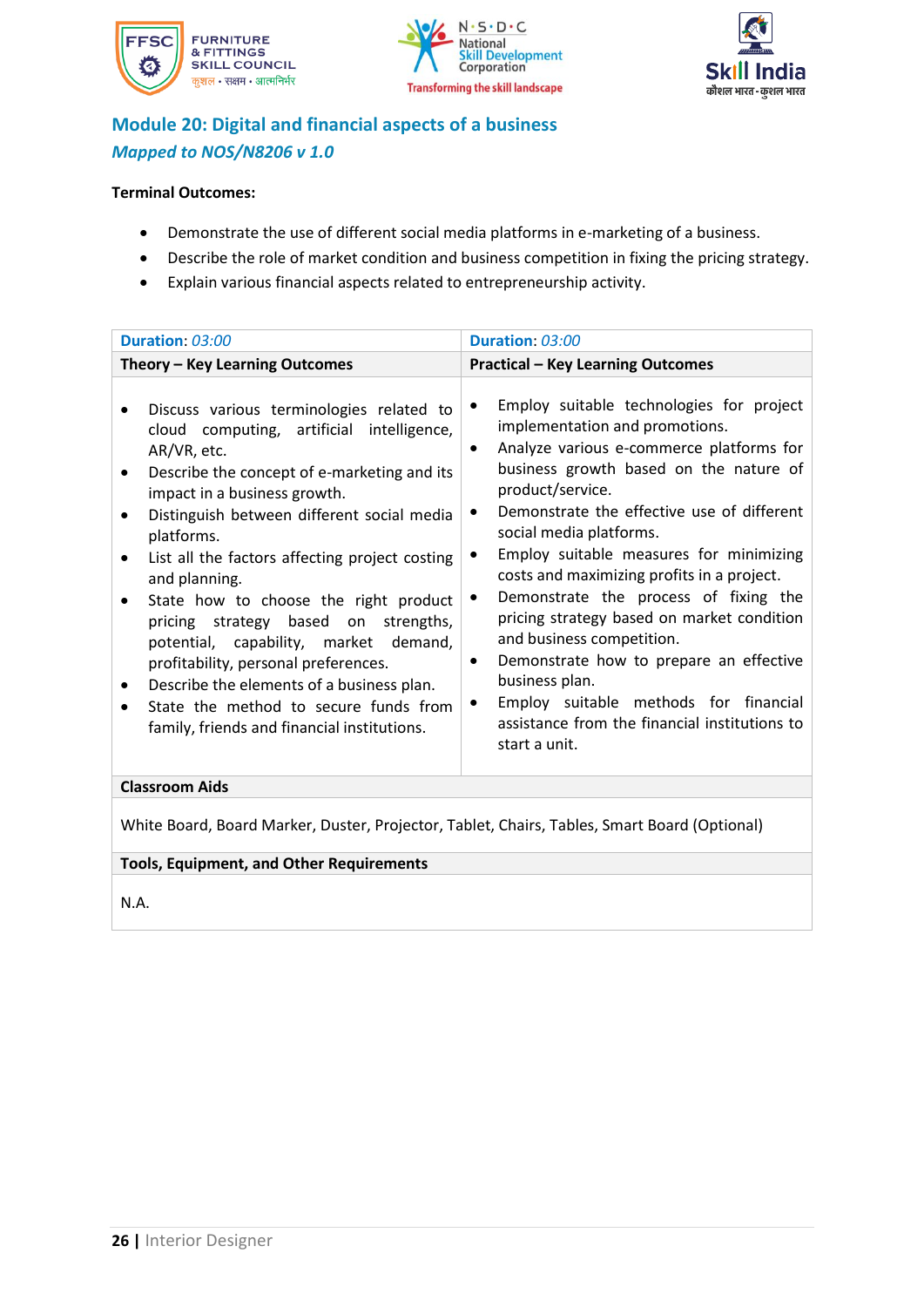





### **Module 21: Health, safety, and hygiene protocols while designing** *Mapped to NOS/N8207 v 1.0*

#### **Terminal Outcomes:**

- Describe how to maintain a healthy, safe, and secure environment at the workplace.
- Demonstrate health and safety procedures in interior designing and planning.
- Discuss various preventive measures for dealing with emergencies at the worksite.

| Duration: 03:00                                                                                                                                                                                                                                                                                                                                                                                                                                                                                                                                                                                                                                                                                                                                                                                                                                                                                                                                                                                                                                                                                                                                                                                                                                                                                                                                                                                                                                                                     | Duration: 06:00                                                                                                                                                                                                                                                                                                                                                                                                                                                                                                                                                                                                                                                                                                                                                                                                                                                                                                                                                                                                                                                                                                                                                                                                                           |  |  |  |  |
|-------------------------------------------------------------------------------------------------------------------------------------------------------------------------------------------------------------------------------------------------------------------------------------------------------------------------------------------------------------------------------------------------------------------------------------------------------------------------------------------------------------------------------------------------------------------------------------------------------------------------------------------------------------------------------------------------------------------------------------------------------------------------------------------------------------------------------------------------------------------------------------------------------------------------------------------------------------------------------------------------------------------------------------------------------------------------------------------------------------------------------------------------------------------------------------------------------------------------------------------------------------------------------------------------------------------------------------------------------------------------------------------------------------------------------------------------------------------------------------|-------------------------------------------------------------------------------------------------------------------------------------------------------------------------------------------------------------------------------------------------------------------------------------------------------------------------------------------------------------------------------------------------------------------------------------------------------------------------------------------------------------------------------------------------------------------------------------------------------------------------------------------------------------------------------------------------------------------------------------------------------------------------------------------------------------------------------------------------------------------------------------------------------------------------------------------------------------------------------------------------------------------------------------------------------------------------------------------------------------------------------------------------------------------------------------------------------------------------------------------|--|--|--|--|
| Theory - Key Learning Outcomes                                                                                                                                                                                                                                                                                                                                                                                                                                                                                                                                                                                                                                                                                                                                                                                                                                                                                                                                                                                                                                                                                                                                                                                                                                                                                                                                                                                                                                                      | <b>Practical - Key Learning Outcomes</b>                                                                                                                                                                                                                                                                                                                                                                                                                                                                                                                                                                                                                                                                                                                                                                                                                                                                                                                                                                                                                                                                                                                                                                                                  |  |  |  |  |
| List all the health and safety protocols<br>$\bullet$<br>associated with working at the worksite.<br>Discuss various health and safety hazards<br>$\bullet$<br>associated with the project execution during<br>construction and subsequent maintenance.<br>Explain the importance of an effective<br>$\bullet$<br>health and safety plan during project<br>$\bullet$<br>execution.<br>List the poor organizational<br>practices<br>$\bullet$<br>$\bullet$<br>hygiene,<br>food<br>handling,<br>concerning<br>cleaning.<br>State the importance of using Personal<br>$\bullet$<br>Protective Equipment (PPE) based on the<br>manufacturer's instructions.<br>Discuss the health and safety measures<br>$\bullet$<br>$\bullet$<br>associated with the project designs.<br>Discuss the significance of maintaining work<br>$\bullet$<br>$\bullet$<br>ethics, dress code, and personal hygiene.<br>the<br>importance<br>of<br>workplace<br>State<br>$\bullet$<br>$\bullet$<br>sanitization.<br>Explain the operational guidelines for the<br>٠<br>usage of emergency tools and equipment.<br>$\bullet$<br>Explain the steps involved in responding to<br>$\bullet$<br>an emergency.<br>Describe the first aid procedures in case of<br>$\bullet$<br>$\bullet$<br>emergency.<br>List all the concerned control measures<br>$\bullet$<br>$\bullet$<br>while working at the worksite.<br>Describe the types of hand signals and<br>$\bullet$<br>signage and their application.<br>$\bullet$ | Employ suitable<br>health and<br>hygiene<br>protocols while working at the worksite.<br>Analyze and identify worksite site hazards<br>construction<br>during<br>and<br>subsequent<br>maintenance.<br>Demonstrate how to design and implement<br>a health and safety plan for the worksite<br>Examine<br>the<br>worksite<br>for<br>poor<br>organizational practices.<br>Demonstrate the usage of various personal<br>protective equipment while working at the<br>worksite.<br>Examine the project design for proper<br>implementation of health and<br>safety<br>measures.<br>Demonstrate the correct way of sanitizing<br>and washing hands.<br>Demonstrate the use of emergency tools<br>and equipment.<br>Illustrate<br>the<br>evacuation<br>emergency<br>line<br>organizational<br>with<br>process<br>in<br>protocols.<br>Design a contingency plan for emergencies<br>short circuit,<br>accidents,<br>like<br>a fire,<br>earthquake, etc.<br>Demonstrate First Aid and CPR as part of<br>training in routine operations.<br>Employ suitable methods to communicate<br>necessary control measures to concerned<br>team members.<br>Identity and interpret the given pictorial<br>representations of safety signs and hand<br>signals. |  |  |  |  |

#### **Classroom Aids**

White Board, Board Marker, Duster, Projector, Tablet, Chairs, Tables, Smart Board (Optional)

#### **Tools, Equipment, and Other Requirements**

Personal Protective Equipment, Measurement and Marking Tools, Materials, Tools and Equipment, Theme based props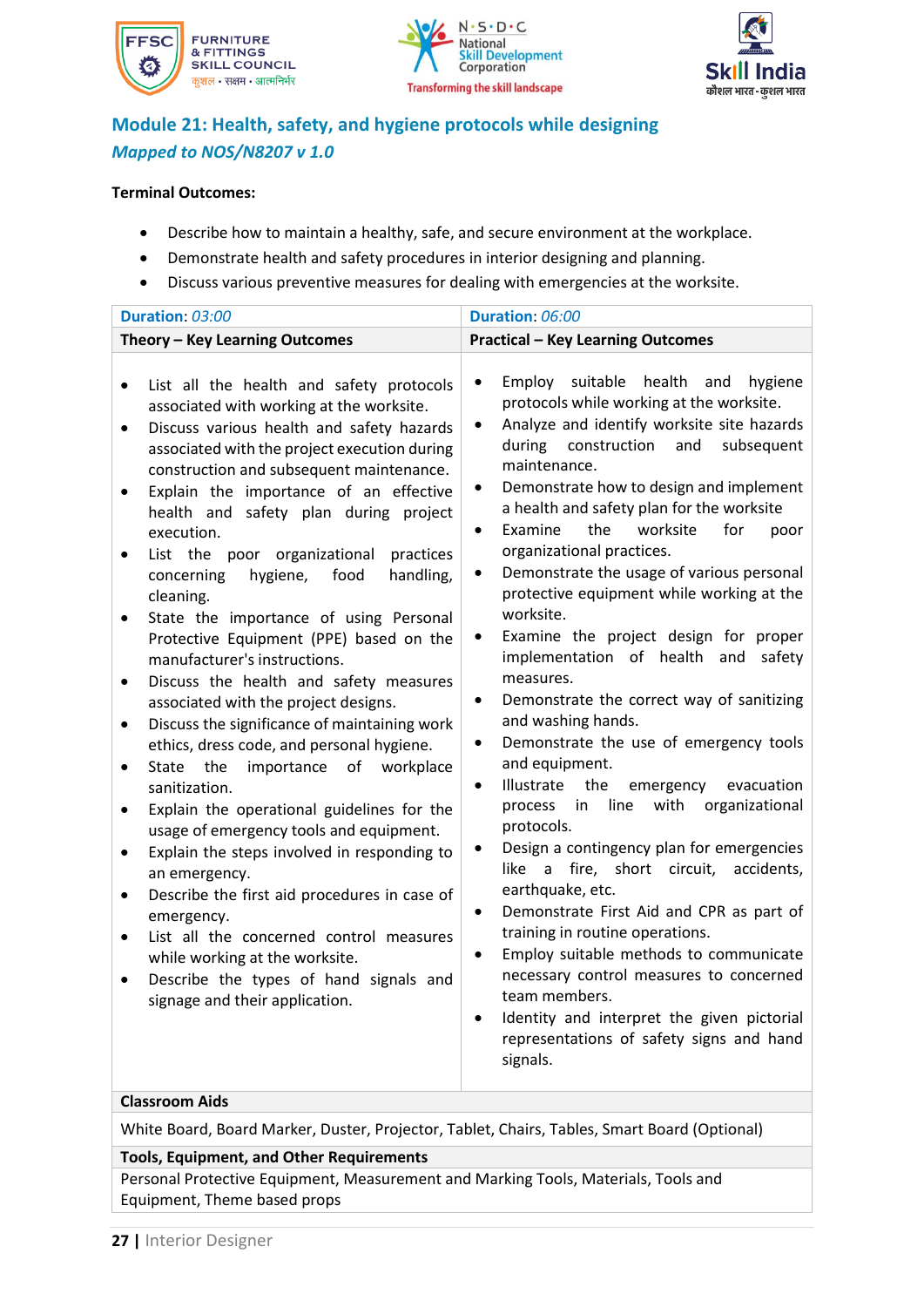





### **Module 22: Material conservation and resources optimization** *Mapped to NOS/N8207 v 1.0*

#### **Terminal Outcomes:**

- Implement safety practices and optimize the use of resources during interior designing and planning.
- Apply conservation practices at the worksite through effective designing.
- Illustrate sustainable practices at the workplace for energy efficiency and waste management.

| Duration: 03:00                                                                                                                                                                                                                                                                       | Duration: 03:00                                                                                                                                                             |  |  |  |
|---------------------------------------------------------------------------------------------------------------------------------------------------------------------------------------------------------------------------------------------------------------------------------------|-----------------------------------------------------------------------------------------------------------------------------------------------------------------------------|--|--|--|
| Theory – Key Learning Outcomes                                                                                                                                                                                                                                                        | <b>Practical - Key Learning Outcomes</b>                                                                                                                                    |  |  |  |
| Explain the importance of efficient utilization<br>and conservation of material.<br>Explain the various elements involved in<br>electricity and fuel consumption data for<br>analyzing the process.<br>State the difference between renewable and<br>non-renewable sources of energy. | Demonstrate various techniques of effective<br>utilization of resources.<br>Illustrate the process of collecting and<br>$\bullet$<br>analyzing the energy utilization data. |  |  |  |
| <b>Classroom Aids</b>                                                                                                                                                                                                                                                                 |                                                                                                                                                                             |  |  |  |
| White Board, Board Marker, Duster, Projector, Tablet, Chairs, Tables, Smart Board (Optional)<br><b>Tools, Equipment, and Other Requirements</b>                                                                                                                                       |                                                                                                                                                                             |  |  |  |
|                                                                                                                                                                                                                                                                                       |                                                                                                                                                                             |  |  |  |

Personal Protective Equipment, Measurement and Marking Tools, Materials, Tools and Equipment, Theme based props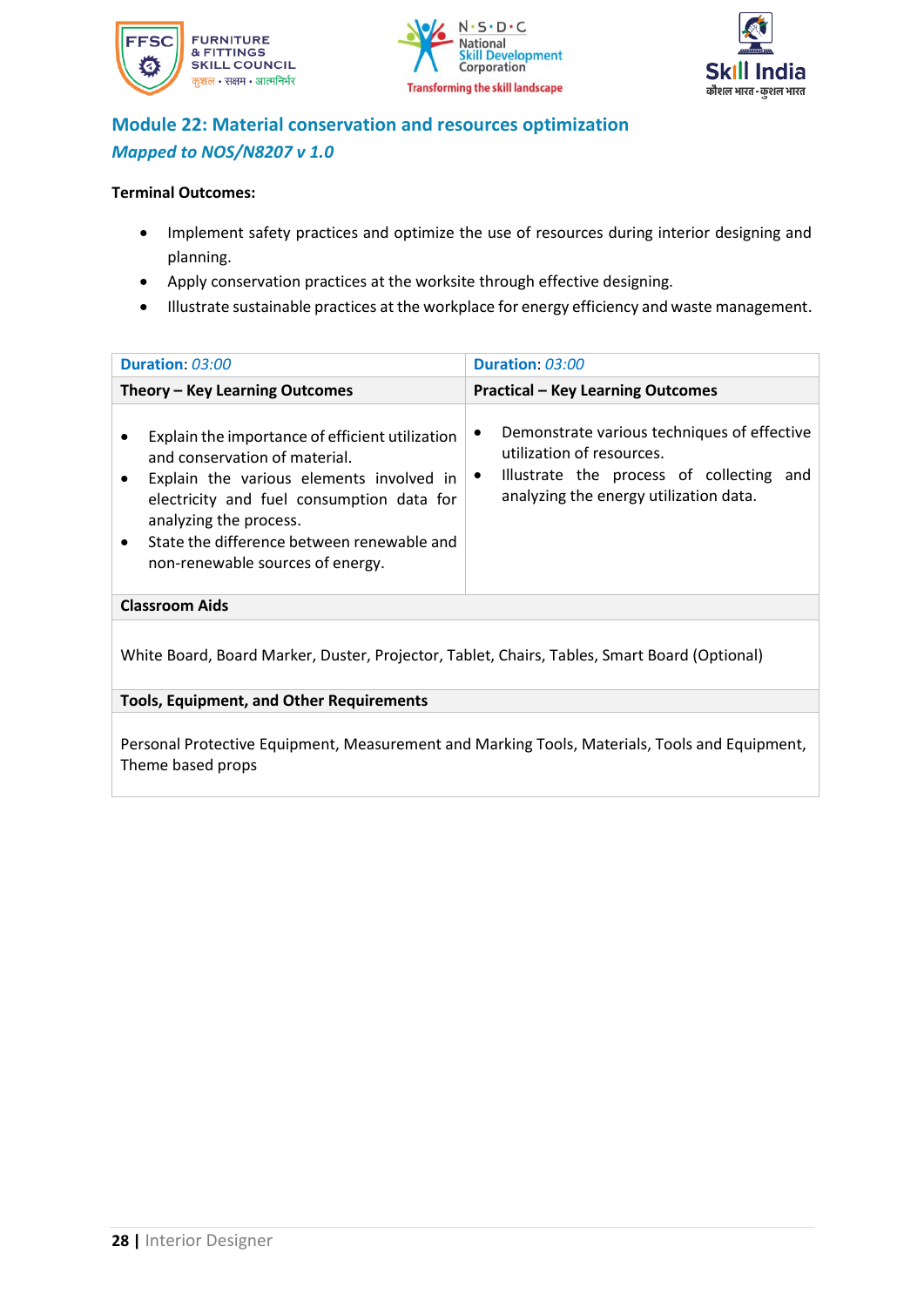





### **Module 23: On the Job Training for Interior Designer job role** *Mapped to FFS/Q0204 v 1.0*

| <b>Mandatory Duration: 240:00</b>                                                                                                          | <b>Recommended Duration: 00.00</b>                                                                                                                                                                                                                                                 |  |  |  |
|--------------------------------------------------------------------------------------------------------------------------------------------|------------------------------------------------------------------------------------------------------------------------------------------------------------------------------------------------------------------------------------------------------------------------------------|--|--|--|
| <b>Module Name: On the Job Training</b>                                                                                                    |                                                                                                                                                                                                                                                                                    |  |  |  |
| <b>Location: On Site</b>                                                                                                                   |                                                                                                                                                                                                                                                                                    |  |  |  |
| <b>Terminal Outcomes</b>                                                                                                                   |                                                                                                                                                                                                                                                                                    |  |  |  |
| $\bullet$<br>$\bullet$<br>Demonstrate how to use various designing software's in multiple projects.<br>$\bullet$<br>$\bullet$<br>projects. | Demonstrate effective communication skills during client deliberations in multiple projects.<br>Demonstrate how to use different designing and drafting tools in multiple projects.<br>Demonstrate the creativity that is central to any type of decorating and design in multiple |  |  |  |
| Create the visual presentation to show to clients.<br>$\bullet$                                                                            |                                                                                                                                                                                                                                                                                    |  |  |  |
| $\bullet$                                                                                                                                  | Demonstrate the process of running errands, answering phones, or even contacting clients                                                                                                                                                                                           |  |  |  |

- to obtain important information in multiple projects. • Analyze, search, sort, and select the required material specifications and finishesin multiple projects.
- Select the appropriate theme, style and layout based on design requirements in multiple projects.
- Demonstrate variety of tasks, from sourcing furniture and fixtures to creating floor plans and other documents in multiple projects.
- Employ suitable skills to manage client relationships and oversee projects from start to finish in multiple projects.
- Creating design drafts using computer design software or hand drafting tools such as pencils or charcoal.
- Conducting research related to interior design trends and market conditions to identify opportunities for new products or services in multiple projects.
- Communicating with contractors, architects, and other subcontractors to ensure that projects are completed on time and within budget.
- Incorporate various safety related practices during designing in multiple projects.
- Maintain a safe and secure environment at the manufacturing plant.
- Maintain compliance with the organizational, environmental- related guidelines.
- Coordinate with supervisors and colleges for job work information.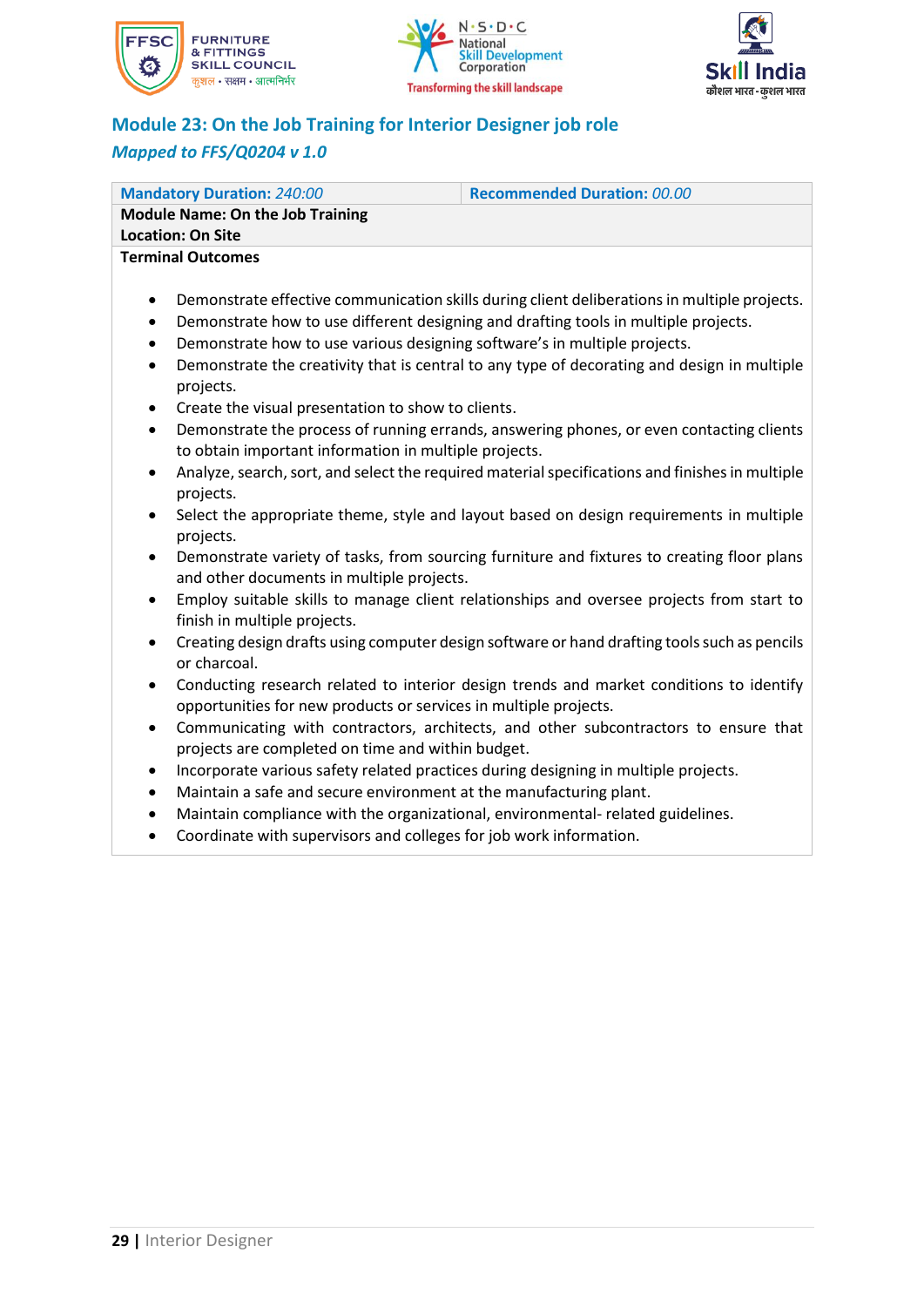



## Annexure



### <span id="page-30-0"></span>**Trainer Requirements**

| Trainer Prerequisites – either one of the 4 options |                                                                                |                                     |                                                                     |                              |                                                                                |                                                                                                                                                                                                                                                                                                                                                        |
|-----------------------------------------------------|--------------------------------------------------------------------------------|-------------------------------------|---------------------------------------------------------------------|------------------------------|--------------------------------------------------------------------------------|--------------------------------------------------------------------------------------------------------------------------------------------------------------------------------------------------------------------------------------------------------------------------------------------------------------------------------------------------------|
| <b>Minimum</b><br><b>Educational</b>                | Specialization                                                                 | <b>Relevant Industry Experience</b> |                                                                     | <b>Training Experience</b>   |                                                                                | <b>Remarks</b>                                                                                                                                                                                                                                                                                                                                         |
| Qualification<br>Graduate                           | Engineering (Civil,<br>Mechanical),<br>Architecture,<br><b>Interior Design</b> | <b>Years</b><br>$\overline{7}$      | <b>Specialization</b><br>Interior Design and Build/<br>Architecture | <b>Years</b><br>$\mathbf{1}$ | <b>Specialization</b><br>Preferable -<br>Vocational or<br>Academic<br>Training |                                                                                                                                                                                                                                                                                                                                                        |
| Graduate                                            | Any other<br>discipline than<br>covered above                                  | 8                                   | Interior Design and Build/<br>Architecture                          | $\mathbf{1}$                 | Preferable -<br>Vocational or<br>Academic<br>Training                          | Preferable<br>Additional<br>$\blacksquare$<br>Certification<br>related<br>to<br>specialization<br>in<br>architecture or interior<br>design sector (Software<br>like<br>AutoCAD,<br>$etc.$ ),<br><b>Communication Skills.</b>                                                                                                                           |
| <b>ITI/Diploma</b>                                  | Interior<br>Designing/Archit<br>ectural Drafting                               | 8                                   | Interior Design and Build/<br>Architecture                          | $\mathbf{1}$                 | Preferable -<br>Vocational or<br>Academic<br><b>Training</b>                   | Preferable<br>Additional<br>$\sim$<br>Certification<br>related<br>to<br>specialization<br>in<br>architecture or interior<br>design sector (Software<br>like<br>AutoCAD,<br>$etc.$ ),<br><b>Communication Skills.</b>                                                                                                                                   |
| Certificate-<br><b>NSQF</b>                         | NSQF Level 4<br>Assistant Interior<br>Designer<br>(FFS/Q0203)<br>or above      | 7                                   | Interior Design and Build/<br>Architecture                          | $\mathbf{1}$                 | Preferable -<br>Vocational or<br>Academic<br>Training                          | Work<br>Required-<br>Experience<br>and<br>Recommendation<br>letter<br>from<br>Employer,<br>Certificates<br>of Training<br>from<br>companies.<br>Preferable - Additional<br>Certification<br>related<br>to<br>specialization<br>in<br>architecture or interior<br>design sector (Software<br>like<br>AutoCAD,<br>etc.),<br><b>Communication Skills.</b> |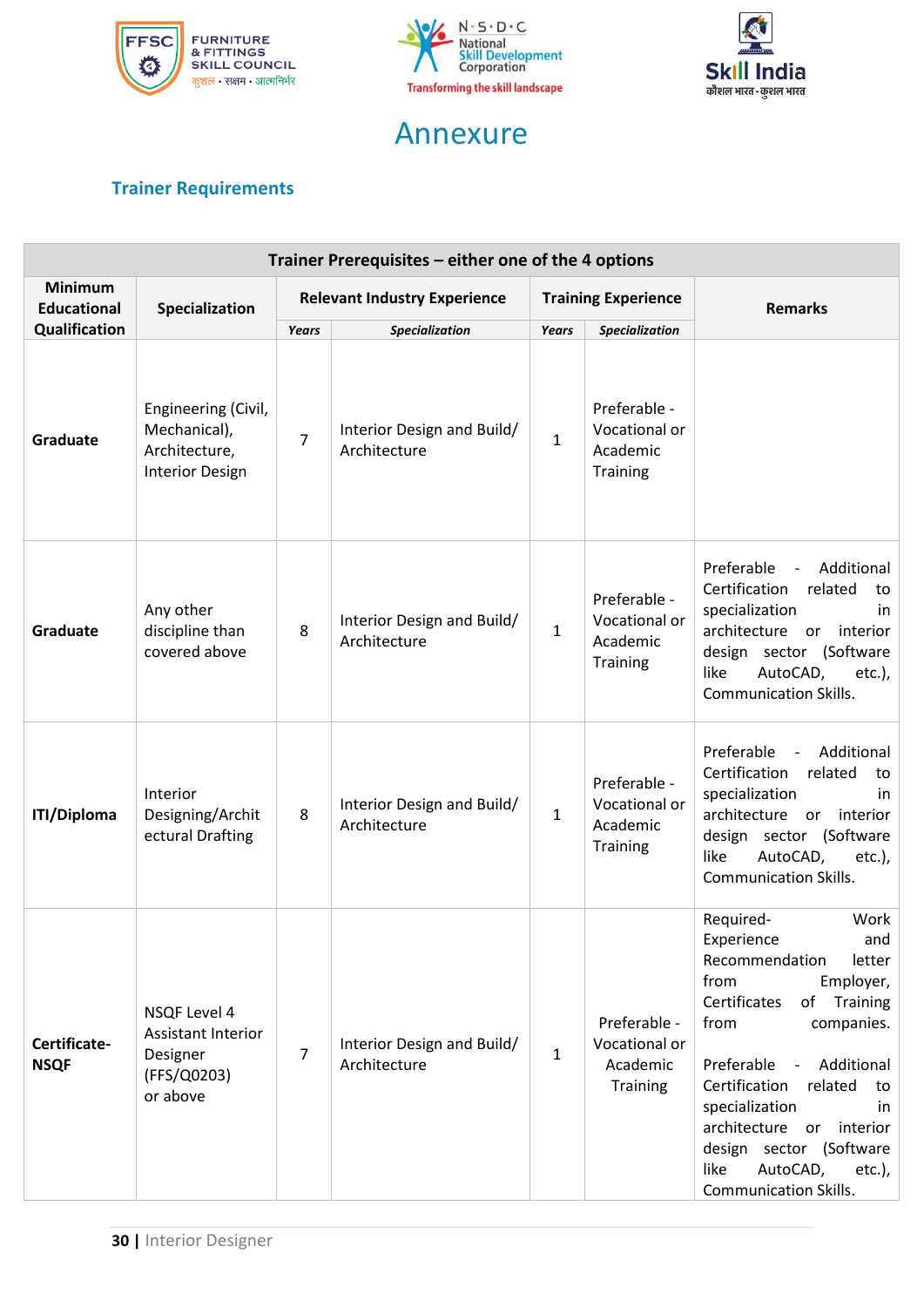





### **Trainer Certification**

<span id="page-31-0"></span>

| <b>Domain Certification</b>                                                             | <b>Platform Certification</b>                                                                                                     |
|-----------------------------------------------------------------------------------------|-----------------------------------------------------------------------------------------------------------------------------------|
| Certified for Job Role: "Interior Designer" mapped to QP:<br>"FFS/Q0204, v1.0" Level 5. | Recommended that the Trainer is certified for the Job<br>Role: "Trainer", mapped to the Qualification Pack:<br>"MEP/Q2601, v1.0". |
| The minimum accepted score as per FFSC guidelines will be 80%.                          | The minimum accepted score will be 80% aggregate.                                                                                 |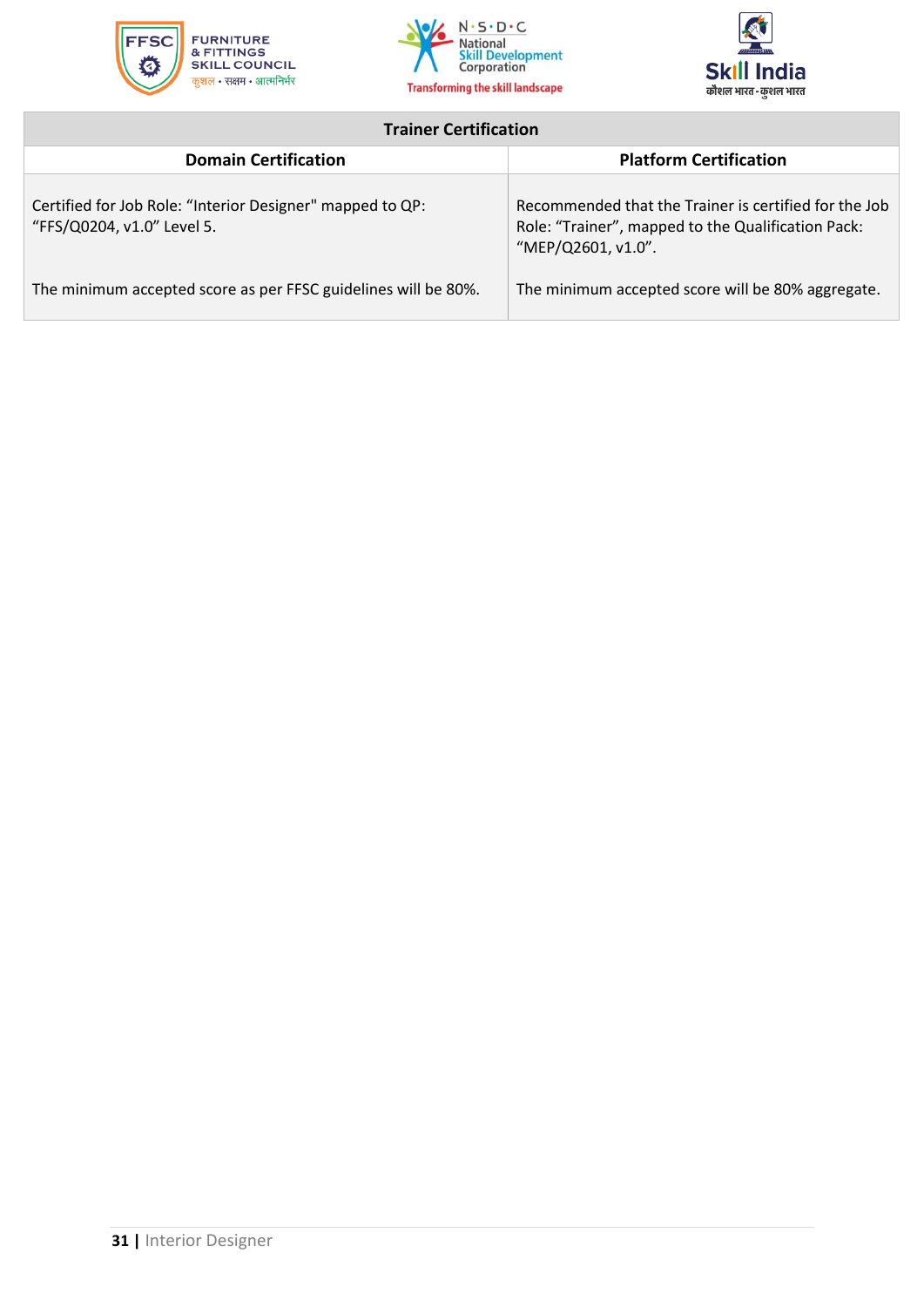





### **Assessor Requirements**

| Assessor Prerequisites - either one of the 4 options |                                                                                         |                                     |                                            |                                           |                                                                 |                                                                                                                                                                                                                                                                                                                                          |
|------------------------------------------------------|-----------------------------------------------------------------------------------------|-------------------------------------|--------------------------------------------|-------------------------------------------|-----------------------------------------------------------------|------------------------------------------------------------------------------------------------------------------------------------------------------------------------------------------------------------------------------------------------------------------------------------------------------------------------------------------|
| <b>Minimum</b><br><b>Educational</b>                 | Specialization                                                                          | <b>Relevant Industry Experience</b> |                                            | <b>Training/Assessme</b><br>nt Experience |                                                                 | <b>Remarks</b>                                                                                                                                                                                                                                                                                                                           |
| Qualification                                        |                                                                                         | Years                               | Specialization                             | <b>Years</b>                              | <b>Specialization</b>                                           |                                                                                                                                                                                                                                                                                                                                          |
| Graduate                                             | Engineering (Civil,<br>Mechanical),<br>Architecture,<br><b>Interior Design</b>          | $\overline{7}$                      | Interior Design and Build/<br>Architecture | $\mathbf{1}$                              | Preferable -<br>Vocational<br>or<br>Academic<br>Training        |                                                                                                                                                                                                                                                                                                                                          |
| Graduate                                             | Any other<br>discipline than<br>covered above                                           | 8                                   | Interior Design and Build/<br>Architecture | $\mathbf{1}$                              | Preferable -<br>Vocational<br>or<br>Academic<br><b>Training</b> | Preferable - Additional<br>Certification related to<br>specialization<br>in<br>architecture or interior<br>design sector (Software<br>AutoCAD, etc.),<br>like<br><b>Communication Skills.</b>                                                                                                                                            |
| <b>ITI/Diploma</b>                                   | Interior<br>Designing/Architec<br>tural Drafting                                        | 8                                   | Interior Design and Build/<br>Architecture | $\mathbf{1}$                              | Preferable -<br>Vocational<br>or<br>Academic<br>Training        | Preferable - Additional<br>Certification related to<br>specialization<br>in.<br>architecture or interior<br>design sector (Software<br>AutoCAD, etc.),<br>like<br><b>Communication Skills.</b>                                                                                                                                           |
| Certificate-<br><b>NSQF</b>                          | <b>NSQF Level 4</b><br><b>Assistant Interior</b><br>Designer<br>(FFS/Q0203)<br>or above | $\overline{7}$                      | Interior Design and Build/<br>Architecture | $\mathbf{1}$                              | Preferable -<br>Vocational<br>or<br>Academic<br><b>Training</b> | Required-<br>Work<br>Experience<br>and<br>Recommendation letter<br>from<br>Employer,<br>Certificates of Training<br>from<br>companies.<br>Preferable - Additional<br>Certification related to<br>specialization<br>in.<br>architecture or interior<br>design sector (Software<br>AutoCAD, etc.),<br>like<br><b>Communication Skills.</b> |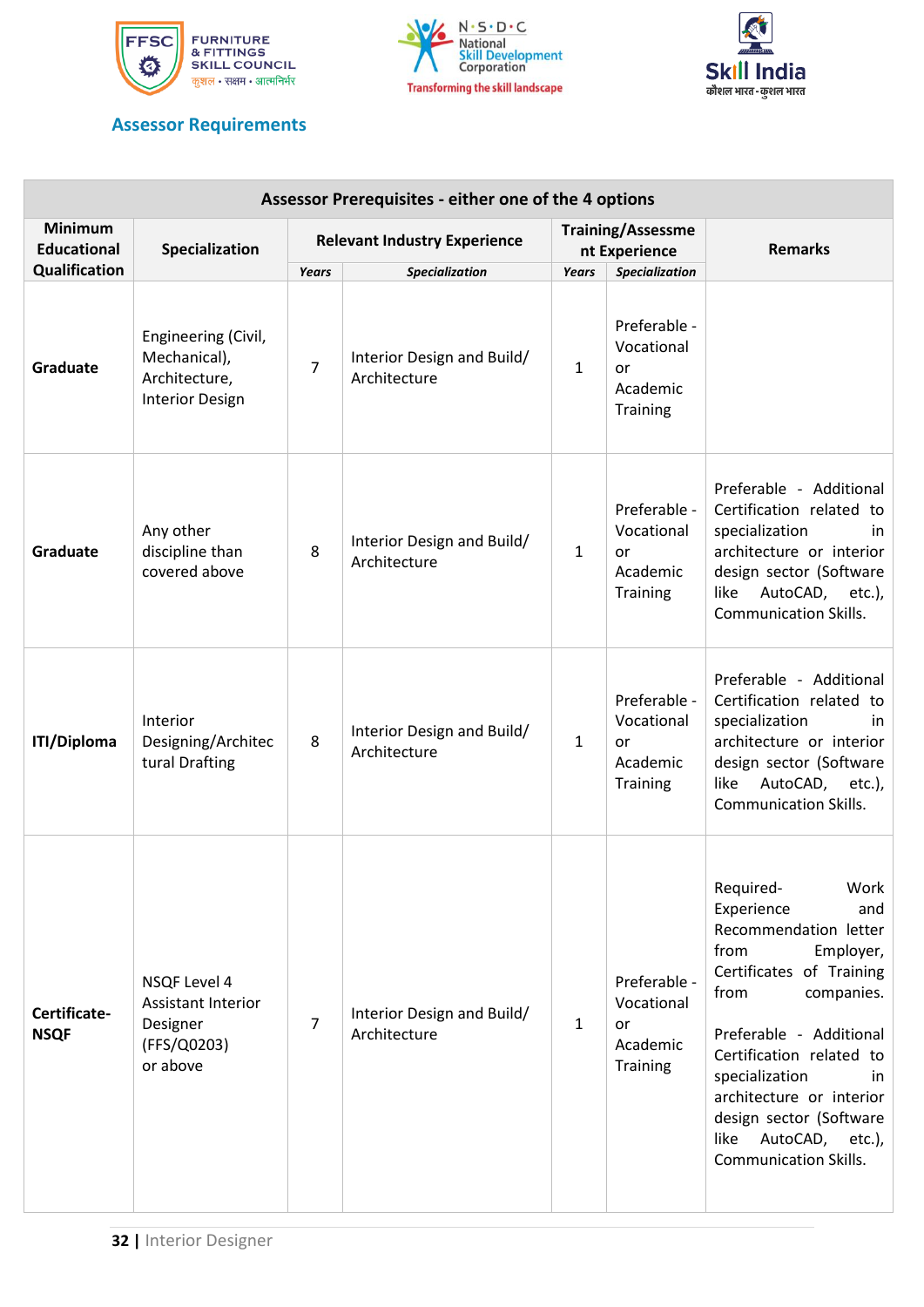





### **Assessor Certification**

<span id="page-33-0"></span>

| <b>Domain Certification</b>                                                             | <b>Platform Certification</b>                                                                                                      |
|-----------------------------------------------------------------------------------------|------------------------------------------------------------------------------------------------------------------------------------|
| Certified for Job Role: "Interior Designer" mapped to QP:<br>"FFS/Q0204, v1.0" Level 5. | Recommended that the Trainer is certified for the Job Role:<br>"Assessor", mapped to the Qualification Pack:<br>"MEP/Q2701, v1.0". |
| The minimum accepted score as per FFSC guidelines will be<br>80%.                       | The minimum accepted score will be 80% aggregate.                                                                                  |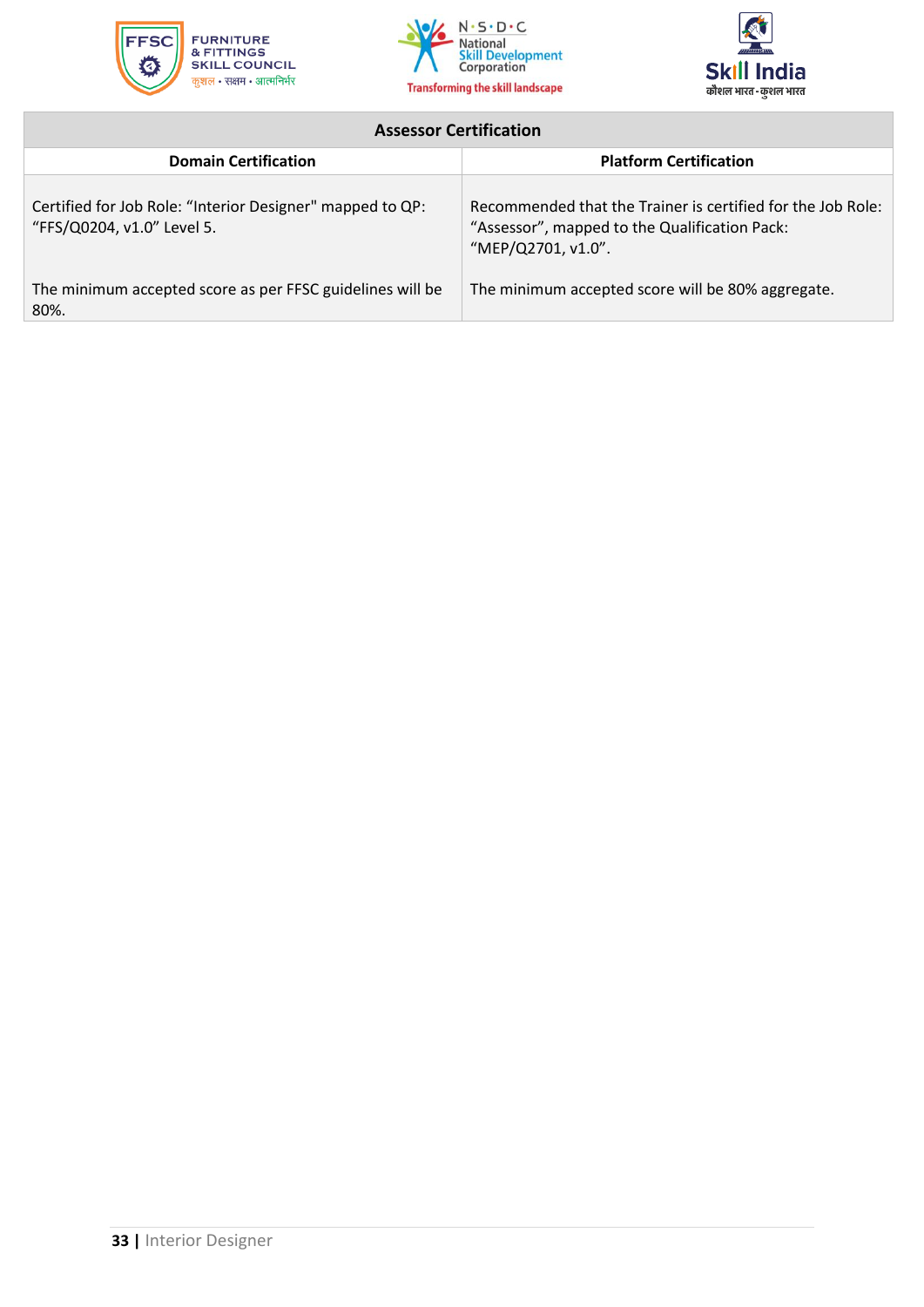





### <span id="page-34-0"></span>**Assessment Strategy**

This section includes the processes involved in identifying, gathering, and interpreting information to evaluate the learner on the required competencies of the program.

At FFSC, we believe to gauge the performance of a candidate a holistic approach for assessment is essential. As such we have devised a multi-tier process to keep track of candidate overall progress at various stages. While a few techniques are imbibed as part of the training delivery program, others are explicit ways of testing. These are:

- 1. Internal (Preferred)
	- a. Trainer Led Assessment
	- b. Master Trainer/ Program Mentor Led Assessment
- 2. External
	- a. Assessment Partners/ Freelance Assessors (Mandatory)
	- b. Industry (Preferred)

### **1. Internal (Preferred)**

#### **a. Trainer Led Assessment:**

As part of the Training Delivery Program, various tests and projects are designed at regular intervals to gauge the progress of the candidate during the training program. These are mix of Theory and practical, individual and group activities.

Trainers will be provided specific training under the ToT programs to conduct these assessments. A report of the same will be submitted to the assigned Master Trainer/ Program Mentor.

### **b. Master Trainer/ Program Mentor Led Assessment:**

Every trainer/ batch should be connected with a Master Trainer/ Program Mentor, who will keep a check on the progress of the batch. Trainer can consult the Master Trainer/ Program Mentor with regards to training delivery or conducting periodic assessments.

Master Trainer/ Program Mentor may conduct their own session to assess the progress of the candidates, using the means as deemed suitable and feasible.

### **2. External**

### **a. Assessment Partners/ Freelance Assessors:**

An external assessment shall mandatorily be conducted be Assessment Partners via ToA certified Assessors or ToA certified Freelance Assessors. There are 3 key stages of any assessment activity – Pre-Assessment, During Assessment and Post Assessment. The defined system for conducting the assessment shall be followed at each stage.

FFSC Training and Assessment Team or any other assigned authority by FFSC, may conduct surprise or planned visits and checks from quality assurance and monitoring perspective.

The requirements and details of each stage are as highlighted below: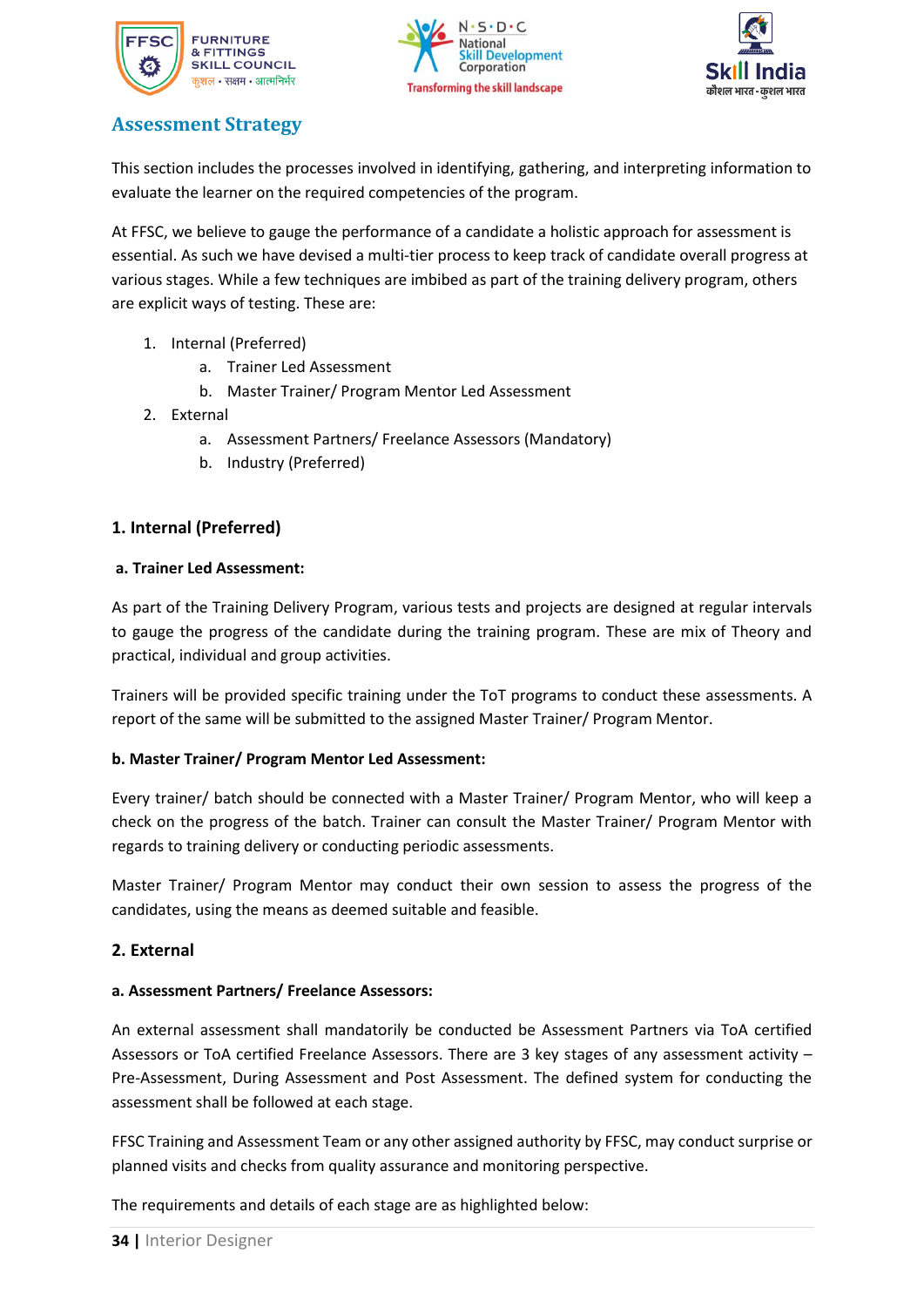





### **1. Pre-Assessment:**

- a. Assessment Partner/ Assessor/ Freelance Assessor Validation
- b. Training Centre Check for Assessment Setup/ Infra
- c. Question Papers submission by Assessment Partner/ Freelance Assessor to FFSC
- d. FFSC to validate and approve the Question papers in line with NOS and PC.
- e. FFSC Affiliation and Project Assessment Approval
- f. Centre ready for Assessment intimation by Training Partner or by the assigned Neutral Assessment Centre
- **2. During Assessment (on the Assessment Day):** The assessment can be conducted in offline, online or hybrid format depending on the feasibility and approvals from FFSC. Under either process the below guidelines are important to be compiled:
	- a. Check the availability of the Lab Equipment for the particular Job Role as per the mode of conducting assessment.
	- b. Candidate Validation: Confirm the Aadhar Card details of candidates
	- c. Check the duration of the training
	- d. Check the Assessment Start and End time to be as specified in documents
	- e. Assessor/ Freelance Assessor must follow the assessment guidelines at all times.
	- f. Intimation to FFSC Training and Assessment Monitoring Team for Assessment Quality Assurance checks.
	- g. Ensure evidence of conducting assessment is gathered as per FFSC protocol:
		- i. Time-stamped and geotagged reporting of the assessor from assessment location
		- ii. Centre photographs with signboards and scheme-specific branding
		- iii. Biometric or manual attendance sheet (stamped by T.P.) of the trainees during the training period
		- iv. Time-stamped and geotagged assessment (Theory + Viva + Practical) photographs and videos
	- h. Required documentation for submissions to the FFSC

### **3. Post Assessment:**

- a. Timely submission of the assessment documentation and feedback to FFSC
- b. Hard copies of the documents are stored
- c. Soft copies of the documents and photographs of the Assessment are uploaded/accessed from Cloud Storage
- d. Soft copies of the documents and photographs of the Assessment stored in the Hard Drives
- e. Any other compliance requirement as defined by FFSC

### **b. Industry Partner:**

FFSC may engage the Industry Partners and the Subject Matter Experts to conduct the Assessment of the candidates at various stages during the training program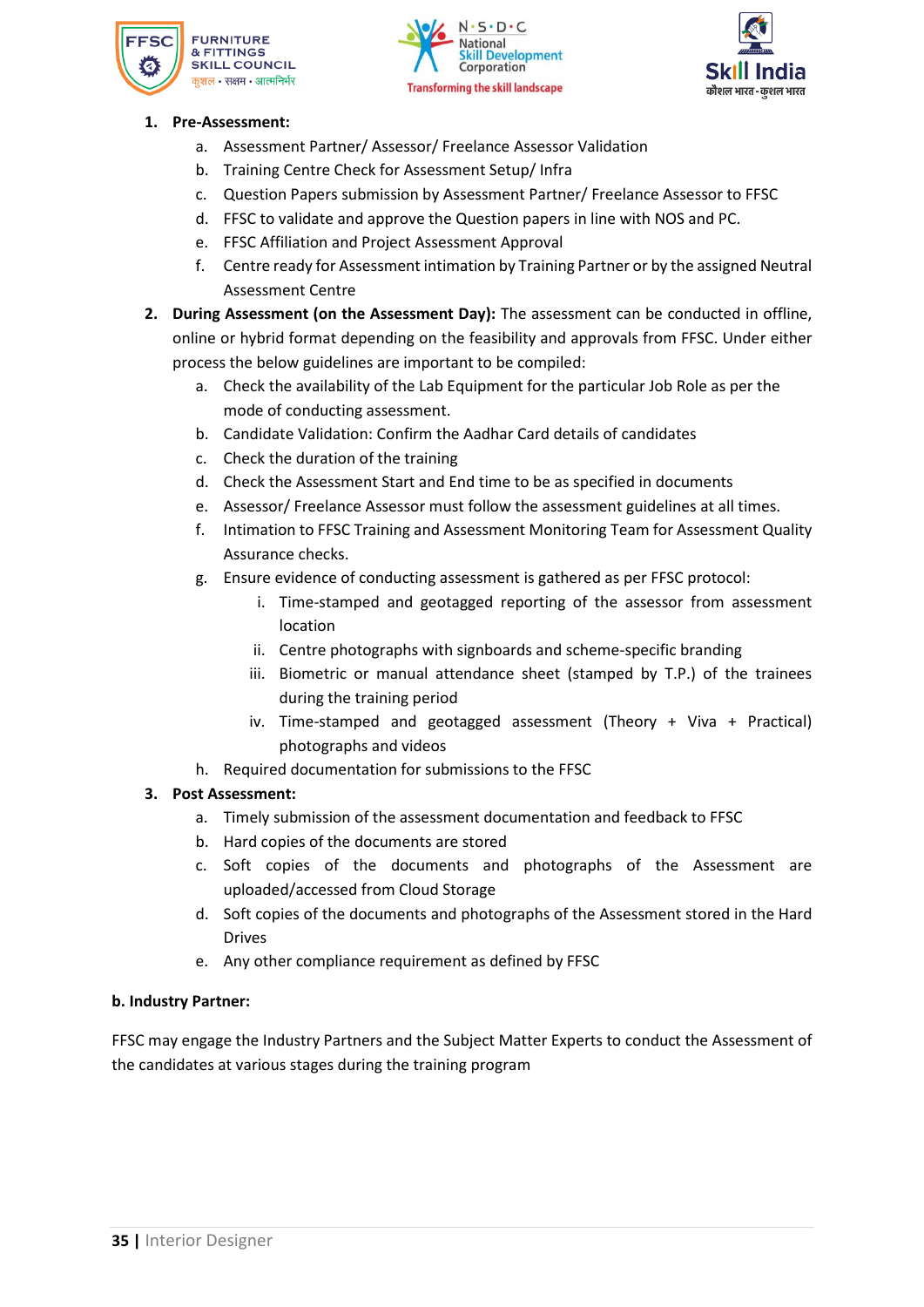





### **References**

### <span id="page-36-0"></span>**Glossary**

| <b>Term</b>                            | <b>Description</b>                                                                                                                                                                                                                                                                                                                            |
|----------------------------------------|-----------------------------------------------------------------------------------------------------------------------------------------------------------------------------------------------------------------------------------------------------------------------------------------------------------------------------------------------|
| <b>Declarative</b><br><b>Knowledge</b> | Declarative knowledge refers to facts, concepts, and principles that need to<br>be known and/or understood in order to accomplish a task or to solve a<br>problem.                                                                                                                                                                            |
| <b>Key Learning</b><br><b>Outcome</b>  | Key learning outcome is the statement of what a learner needs to know,<br>understand and be able to do in order to achieve the terminal outcomes. A<br>set of key learning outcomes will make up the training outcomes. Training<br>outcome is specified in terms of knowledge, understanding (theory) and<br>skills (practical application). |
| (M) TLO                                | On-the-job training (Mandatory); trainees are mandated to complete<br>specified hours of training on-site                                                                                                                                                                                                                                     |
| OJT (R)                                | On-the-job training (Recommended); trainees are recommended the<br>specified hours of training on-site                                                                                                                                                                                                                                        |
| Procedural<br><b>Knowledge</b>         | Procedural knowledge addresses how to do something or how to perform a<br>task. It is the ability to work or produce a tangible work output by applying<br>cognitive, affective, or psychomotor skills.                                                                                                                                       |
| <b>Training Outcome</b>                | Training outcome is a statement of what a learner will know, understand<br>and be able to do upon the completion of the training.                                                                                                                                                                                                             |
| <b>Terminal Outcome</b>                | The terminal outcome is a statement of what a learner will know,<br>understand and be able to do upon the completion of a module. A set of<br>terminal outcomes help to achieve the training outcome.                                                                                                                                         |